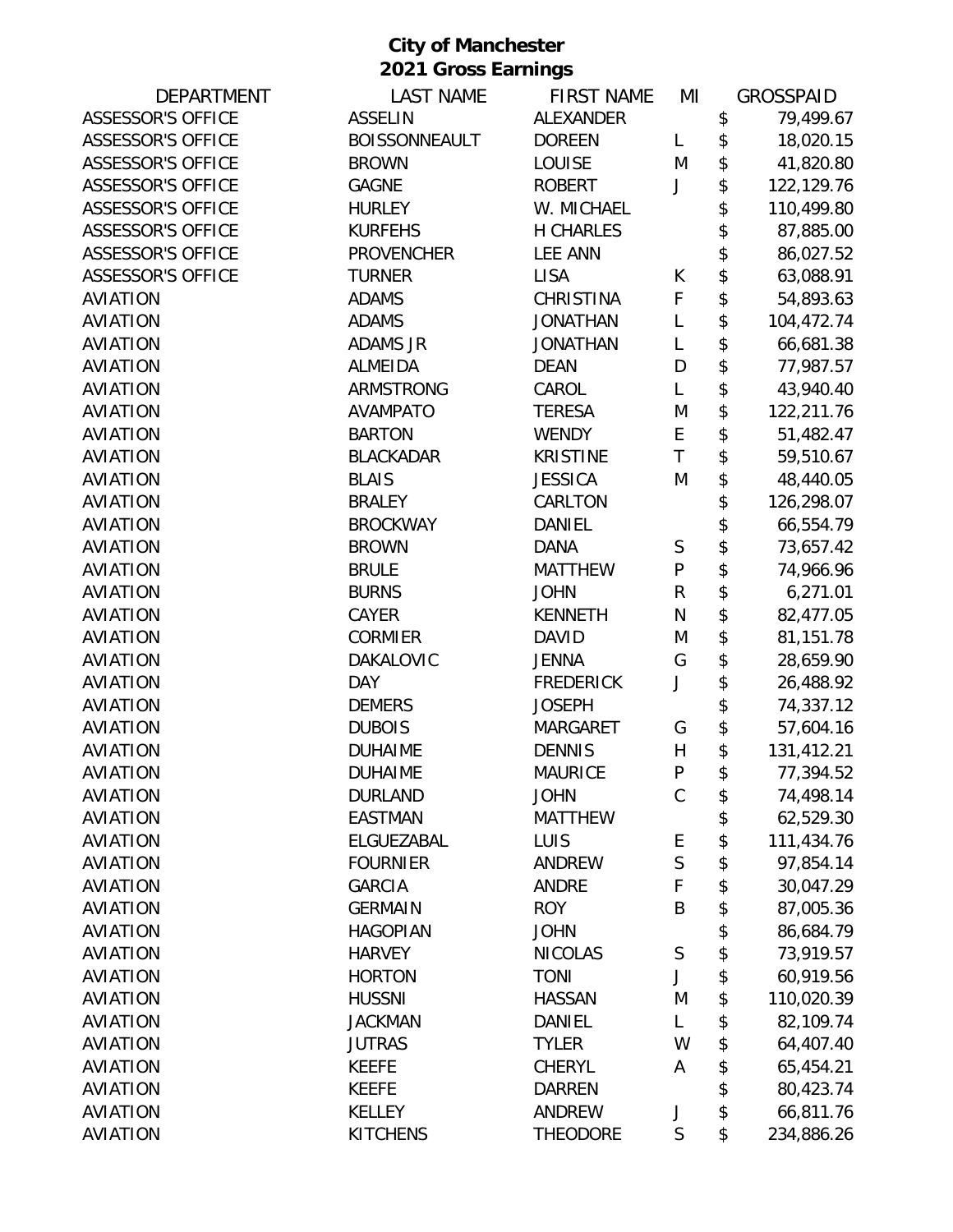|                      | <b>2021 Gross Earnings</b> |                    |              |                            |            |
|----------------------|----------------------------|--------------------|--------------|----------------------------|------------|
| <b>AVIATION</b>      | <b>KOPERA</b>              | <b>JASON</b>       | R            | \$                         | 57,441.46  |
| <b>AVIATION</b>      | <b>LAMBERT</b>             | NATHANIEL          | J            | \$                         | 18,968.00  |
| <b>AVIATION</b>      | LAWSON                     | <b>CHRISTINA</b>   | J            | \$                         | 45,996.22  |
| <b>AVIATION</b>      | <b>LESSARD</b>             | <b>RICK</b>        |              | \$                         | 89,612.20  |
| <b>AVIATION</b>      | <b>LEWIN</b>               | <b>SAMUEL</b>      | E            | \$                         | 23,587.39  |
| <b>AVIATION</b>      | <b>LEWIS</b>               | <b>GRANT</b>       | $\mathsf R$  | \$                         | 57,729.55  |
| <b>AVIATION</b>      | <b>MALAFRONTE</b>          | <b>THOMAS</b>      | J            | \$                         | 149,925.16 |
| <b>AVIATION</b>      | <b>MARION</b>              | <b>EDWARD</b>      | J            | \$                         | 28,890.86  |
| <b>AVIATION</b>      | <b>MARTE</b>               | <b>ROSE</b>        | D            | \$                         | 15,739.28  |
| <b>AVIATION</b>      | <b>MASTROLILLO</b>         | <b>SCOTT</b>       | Α            | \$                         | 67,043.63  |
| <b>AVIATION</b>      | <b>MOQUIN</b>              | <b>MARC</b>        | R            | \$                         | 97,786.70  |
| <b>AVIATION</b>      | <b>MUELLER</b>             | <b>PAUL</b>        | M            | \$                         | 103,402.40 |
| <b>AVIATION</b>      | <b>MULHERN</b>             | <b>CHRISTOPHER</b> |              | \$                         | 64,475.16  |
| <b>AVIATION</b>      | <b>MURPHY</b>              | <b>DAVID</b>       | W            | \$                         | 87,447.53  |
| <b>AVIATION</b>      | <b>MURRAY</b>              | CASEY              | $\mathsf S$  | \$                         | 42,584.49  |
| <b>AVIATION</b>      | <b>O'CONNOR</b>            | <b>SHAUNA</b>      | K            | \$                         | 41,944.06  |
| <b>AVIATION</b>      | <b>OLAYA</b>               | <b>ANTHONY</b>     |              | \$                         | 35,124.06  |
| <b>AVIATION</b>      | <b>PEARSON</b>             | <b>TYLER</b>       | J            | \$                         | 59,004.35  |
| <b>AVIATION</b>      | PELLERIN                   | CAMERON            | M            | \$                         |            |
| <b>AVIATION</b>      | <b>PERKINS</b>             | <b>RYAN</b>        |              | \$                         | 62,995.97  |
| <b>AVIATION</b>      | <b>PIERCE</b>              | <b>GREGORY</b>     |              |                            | 78,609.60  |
|                      |                            |                    | Α            | \$                         | 85,307.41  |
| <b>AVIATION</b>      | <b>PONIO</b>               | <b>EMMANUEL</b>    |              | \$                         | 86,198.39  |
| <b>AVIATION</b>      | <b>ROBBINS</b>             | <b>MICHAEL</b>     | J            | \$                         | 72,610.68  |
| <b>AVIATION</b>      | <b>ROBINSON</b>            | <b>WAYNE</b>       | E            | \$                         | 73,513.24  |
| <b>AVIATION</b>      | <b>SHEA</b>                | <b>STEPHEN</b>     | $\mathsf{C}$ | \$                         | 82,308.47  |
| <b>AVIATION</b>      | <b>SMITH</b>               | <b>ROBERT</b>      | E            | \$                         | 18,530.65  |
| <b>AVIATION</b>      | <b>ST LEDGER</b>           | <b>LIAM</b>        | ${\sf P}$    | \$                         | 59,470.25  |
| <b>AVIATION</b>      | <b>STREEPER</b>            | ERIC               | S            | \$                         | 92,492.18  |
| <b>AVIATION</b>      | <b>THERRIEN</b>            | <b>RHONDA</b>      | L            | \$                         | 69,826.21  |
| AVIATION             | <b>TOWER</b>               | <b>DEREK</b>       |              | \$                         | 94,131.39  |
| <b>AVIATION</b>      | <b>TOWER</b>               | <b>MARK</b>        | Α            | \$                         | 113,764.97 |
| <b>AVIATION</b>      | <b>VICENTE</b>             | KARRIE-ANN         |              | \$                         | 63,619.20  |
| <b>AVIATION</b>      | WALDECKER                  | <b>KIMBERLY</b>    | A            | \$                         | 81,393.41  |
| <b>AVIATION</b>      | <b>WIHBY</b>               | <b>MICHAEL</b>     | F            | \$                         | 60,826.40  |
| <b>AVIATION</b>      | <b>WILLIS</b>              | <b>DAVID</b>       | M            | \$                         | 93,221.80  |
| <b>AVIATION</b>      | <b>YOUNG</b>               | <b>LISA</b>        | D            | $\boldsymbol{\mathsf{\$}}$ | 56,765.62  |
| <b>AVIATION</b>      | ZAPP                       | <b>FREDERICK</b>   | B            | \$                         | 64,007.77  |
| <b>CENTRAL FLEET</b> | <b>AVERY</b>               | <b>LLOYD</b>       | ${\sf N}$    | \$                         | 65,554.51  |
| <b>CENTRAL FLEET</b> | <b>BILODEAU</b>            | <b>RICHARD</b>     | H            | \$                         | 79,682.22  |
| <b>CENTRAL FLEET</b> | <b>BOUCHARD</b>            | <b>NORMAN</b>      | L            | \$                         | 82,234.17  |
| <b>CENTRAL FLEET</b> | <b>BOURGEOIS</b>           | <b>DENNIS</b>      | G            | \$                         | 78,305.60  |
| <b>CENTRAL FLEET</b> | CARPENTER                  | <b>MICHAEL</b>     | D            | \$                         | 42,835.88  |
| <b>CENTRAL FLEET</b> | <b>CIECHON</b>             | <b>MATHEW</b>      | J            | \$                         | 75,293.40  |
| <b>CENTRAL FLEET</b> | <b>CLARKE</b>              | <b>TAMMY</b>       | M            | \$                         | 52,278.41  |
| <b>CENTRAL FLEET</b> | CRUZ                       | <b>IVAN</b>        | J            | \$                         | 55,339.00  |
| <b>CENTRAL FLEET</b> | <b>GARCIA</b>              | <b>SERGIO</b>      | Α            | \$                         | 59,681.63  |
| <b>CENTRAL FLEET</b> | <b>GELINAS</b>             | <b>MARK</b>        | Α            | \$                         | 64,090.12  |
|                      |                            |                    |              |                            |            |

**City of Manchester**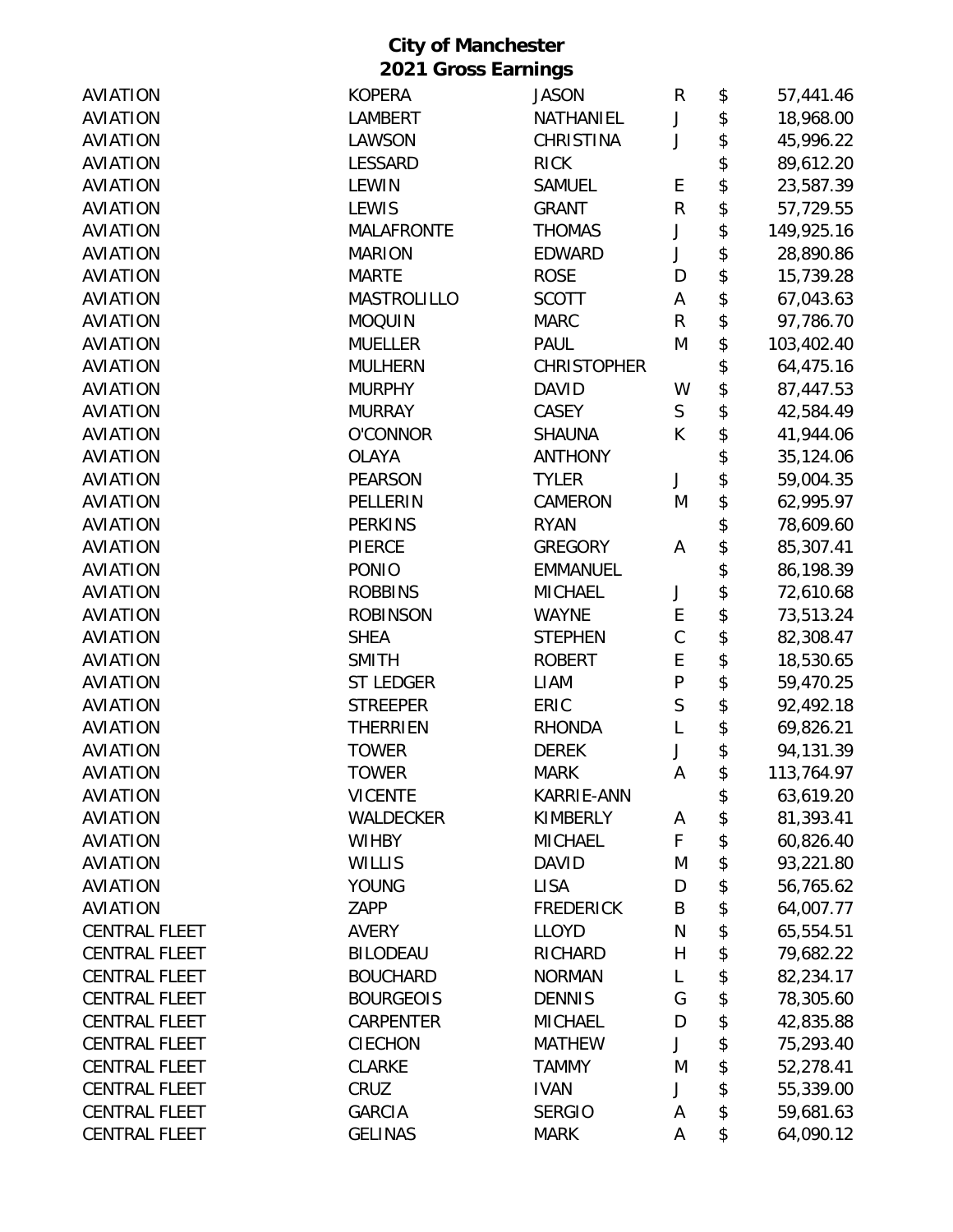| <b>CENTRAL FLEET</b>  | <b>GRAY</b>        | <b>TYLER</b>       | Β           | \$<br>80,336.80  |
|-----------------------|--------------------|--------------------|-------------|------------------|
| <b>CENTRAL FLEET</b>  | <b>GUERRERA</b>    | <b>NICHOLAS</b>    | ${\sf R}$   | \$<br>61,145.34  |
| <b>CENTRAL FLEET</b>  | <b>HOPKINS</b>     | <b>JONATHAN</b>    | J           | \$<br>101,684.29 |
| <b>CENTRAL FLEET</b>  | <b>LACOMBE</b>     | <b>CODY</b>        | J           | \$<br>46,168.23  |
| <b>CENTRAL FLEET</b>  | <b>LANCTO</b>      | <b>MICHAEL</b>     | $\mathsf C$ | \$<br>59,724.00  |
| <b>CENTRAL FLEET</b>  | LARKIN             | <b>ROBERT</b>      | G           | \$<br>5,283.07   |
| <b>CENTRAL FLEET</b>  | <b>LEWIS</b>       | ERIC               | W           | \$<br>39,478.83  |
| <b>CENTRAL FLEET</b>  | <b>MATHISON</b>    | <b>JOSHUA</b>      | B           | \$<br>50,748.07  |
| <b>CENTRAL FLEET</b>  | <b>MELANSON</b>    | <b>JASON</b>       | R           | \$<br>55,370.55  |
| <b>CENTRAL FLEET</b>  | <b>MOHAMMED</b>    | KHAJA Q K          |             | \$<br>27,903.43  |
| <b>CENTRAL FLEET</b>  | <b>PAYTON</b>      | <b>NORMAN</b>      | M           | \$<br>55,987.05  |
| <b>CENTRAL FLEET</b>  | <b>POULIN</b>      | <b>LARRY</b>       | Α           | \$<br>60,294.69  |
| <b>CENTRAL FLEET</b>  | <b>THOMPSON</b>    | <b>GEORGE</b>      |             | \$<br>71,553.84  |
| <b>CENTRAL FLEET</b>  | <b>THOMPSON</b>    | <b>SCOTT</b>       | E           | \$<br>71,814.43  |
| <b>CENTRAL FLEET</b>  | <b>TRUMBLE</b>     | DANIEL             | J           | \$<br>69,564.19  |
| <b>CENTRAL FLEET</b>  | <b>VICENTE</b>     | <b>CHRISTOPHER</b> | J           | \$<br>50,800.70  |
| <b>CENTRAL FLEET</b>  | YANGALI            | <b>BRYAN</b>       |             | \$<br>52,247.07  |
| <b>CITY CLERK</b>     | <b>BALLBACH</b>    | <b>TRISHA</b>      | M           | \$<br>47,277.07  |
| <b>CITY CLERK</b>     | <b>BATTISTELLI</b> | <b>ANTHONY</b>     | D           | \$<br>149,515.04 |
| <b>CITY CLERK</b>     | <b>BUCKLEY</b>     | <b>CECELIA</b>     | J           | \$<br>41,858.28  |
| <b>CITY CLERK</b>     | <b>DOUKERIS</b>    | <b>JOANNE</b>      | L           | \$<br>52,410.75  |
| <b>CITY CLERK</b>     | <b>FERRUOLO</b>    | <b>JOANN</b>       | E           | \$<br>80,760.88  |
| <b>CITY CLERK</b>     | <b>GONZALEZ</b>    | <b>LUIS ANGEL</b>  |             | \$<br>203.58     |
| <b>CITY CLERK</b>     | <b>INTRANUOVO</b>  | <b>MICHAEL</b>     | T           | \$<br>61,537.08  |
| <b>CITY CLERK</b>     | <b>MCCARTHY</b>    | <b>LISA</b>        | M           | \$<br>69,947.81  |
| <b>CITY CLERK</b>     | <b>MESSIER</b>     | <b>CHRISTOPHER</b> |             | \$<br>21,752.46  |
| <b>CITY CLERK</b>     | <b>MESSIER</b>     | <b>JENNIFER</b>    | Α           | \$<br>56,338.15  |
| <b>CITY CLERK</b>     | <b>NORMAND</b>     | <b>MATTHEW</b>     | P           | \$<br>130,293.76 |
| <b>CITY CLERK</b>     | <b>RENELICK</b>    | <b>RONALD</b>      |             | \$<br>37,793.43  |
| <b>CITY CLERK</b>     | <b>SWINYER</b>     | <b>JUSTIN</b>      | R           | \$<br>47,350.47  |
| <b>CITY SOLICITOR</b> | <b>BERGERON</b>    | <b>DENISE</b>      | M           | \$<br>51,378.40  |
| <b>CITY SOLICITOR</b> | <b>BLANCHARD</b>   | <b>JOHN</b>        | G           | \$<br>100,401.92 |
| <b>CITY SOLICITOR</b> | <b>BRODERICK</b>   | <b>KATHLEEN</b>    | А           | \$<br>99,149.77  |
| <b>CITY SOLICITOR</b> | CAIN               | <b>JESSICA</b>     | L           | \$<br>79,493.21  |
| <b>CITY SOLICITOR</b> | <b>CHIESA</b>      | <b>PETER</b>       | R           | \$<br>127,364.44 |
| <b>CITY SOLICITOR</b> | COYLE              | ERIN               | B           | \$<br>39,429.36  |
| <b>CITY SOLICITOR</b> | <b>HARMON</b>      | <b>JEREMY</b>      | Α           | \$<br>100,401.92 |
| <b>CITY SOLICITOR</b> | <b>MANCHESTER</b>  | AMY                | H           | \$<br>62,592.61  |
| <b>CITY SOLICITOR</b> | <b>MULLER</b>      | <b>ANDREA</b>      | $\mathsf C$ | \$<br>23,535.01  |
| <b>CITY SOLICITOR</b> | <b>MULLER</b>      | <b>GREGORY</b>     | T           | \$<br>114,732.60 |
| <b>CITY SOLICITOR</b> | O'NEIL             | <b>KEVIN</b>       | J           | \$<br>111,029.16 |
| <b>CITY SOLICITOR</b> | <b>RANFOS</b>      | <b>STEVEN</b>      | J           | \$<br>99,542.02  |
| <b>CITY SOLICITOR</b> | <b>RICE</b>        | <b>EMILY</b>       | G           | \$<br>157,292.62 |
| <b>CITY SOLICITOR</b> | <b>SHEDD</b>       | <b>DONALD</b>      | F           | \$<br>57,098.40  |
| <b>CITY SOLICITOR</b> | SOWA               | <b>HELEN</b>       | M           | \$<br>64,919.20  |
| <b>EPD</b>            | <b>BARON</b>       | <b>JOHN</b>        | C           | \$<br>78,493.86  |
| <b>EPD</b>            | <b>BERTELLI</b>    | <b>SARAH</b>       |             | \$<br>62,554.80  |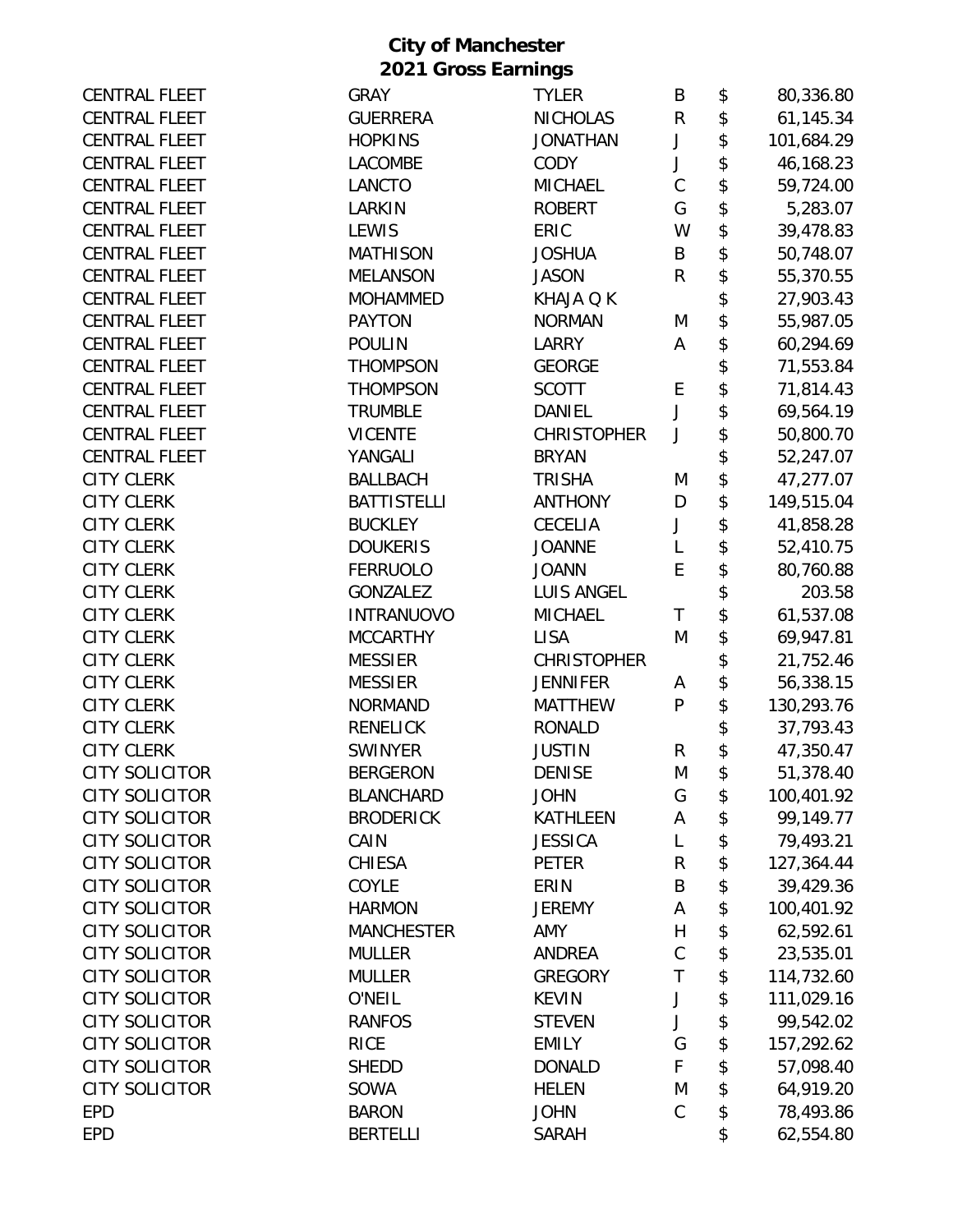| <b>EPD</b>                 | <b>BRITTON</b>   | <b>CONNOR</b>      | Τ            | \$<br>24,395.55  |
|----------------------------|------------------|--------------------|--------------|------------------|
| <b>EPD</b>                 | <b>BUSH</b>      | <b>DAVID</b>       | A            | \$<br>31,882.29  |
| <b>EPD</b>                 | COTE             | WILLIAM            |              | \$<br>70,496.76  |
| <b>EPD</b>                 | <b>CROWLEY</b>   | <b>CHRISTOPHER</b> | J            | \$<br>87,565.26  |
| <b>EPD</b>                 | <b>DELGADO</b>   | <b>ALAIN</b>       | M            | \$<br>46,799.69  |
| <b>EPD</b>                 | <b>DUBIANSKY</b> | <b>JOHN</b>        | ${\sf P}$    | \$<br>58,429.75  |
| <b>EPD</b>                 | DUVAL-GROOMS     | <b>DANIELLE</b>    | $\mathsf C$  | \$<br>54,304.15  |
| <b>EPD</b>                 | <b>ESCOBAR</b>   | <b>DANNY</b>       | L            | \$<br>3,191.20   |
| <b>EPD</b>                 | <b>FALCO</b>     | <b>ANTONIO</b>     | F            | \$<br>94,926.75  |
| <b>EPD</b>                 | <b>FORRENCE</b>  | <b>JEAN</b>        | R            | \$<br>55,478.60  |
| <b>EPD</b>                 | <b>FOSTER</b>    | <b>MARK</b>        | А            | \$<br>106,595.20 |
| <b>EPD</b>                 | <b>GAYLORD</b>   | <b>AARON</b>       | G            | \$<br>59,220.24  |
| <b>EPD</b>                 | <b>GILBERT</b>   | <b>JEAN</b>        | $\mathsf{P}$ | \$<br>55,409.33  |
| <b>EPD</b>                 | <b>GONYEA</b>    | <b>JARROD</b>      | R            | \$<br>57,822.66  |
| <b>EPD</b>                 | <b>GOWELL</b>    | <b>PAUL</b>        | W            | \$<br>3,919.78   |
| <b>EPD</b>                 | <b>GUTTERSON</b> | <b>PETER</b>       | N            | \$<br>46,799.40  |
| <b>EPD</b>                 | <b>HEAD</b>      | <b>PATRICK</b>     | J            | \$<br>34,926.73  |
| <b>EPD</b>                 | <b>HOLLIS</b>    | <b>BRYAN</b>       | $\mathsf C$  | \$<br>64,496.77  |
| <b>EPD</b>                 | <b>HOLLORAN</b>  | <b>KERRY</b>       | J            | \$<br>36,485.66  |
| <b>EPD</b>                 | <b>HORNE</b>     | <b>FELIX</b>       | N            | \$<br>47,821.69  |
| <b>EPD</b>                 | <b>HYNES</b>     | <b>LISA</b>        |              | \$<br>86,088.33  |
| <b>EPD</b>                 | <b>LEBLANC</b>   | <b>KENNETH</b>     | A            | \$<br>72,857.15  |
| <b>EPD</b>                 | <b>LOISELLE</b>  | <b>HARRY</b>       | O            | \$<br>75,024.66  |
| <b>EPD</b>                 | LUNDSTED         | <b>BENJAMIN</b>    | $\mathsf C$  | \$<br>86,187.81  |
| <b>EPD</b>                 | <b>LYLIS</b>     | <b>CHARLES</b>     | D            | \$<br>70,583.75  |
| <b>EPD</b>                 | <b>MCNEILL</b>   | <b>FREDERICK</b>   | J            | \$<br>120,871.09 |
| <b>EPD</b>                 | <b>MORNEAU</b>   | <b>JAMES</b>       | E            | \$<br>69,876.16  |
| <b>EPD</b>                 | <b>MORRIS</b>    | <b>ROBERT</b>      | S            | \$<br>90,477.11  |
| <b>EPD</b>                 | <b>MYERS</b>     | <b>EDWARD</b>      | T            | \$<br>38,461.61  |
| <b>EPD</b>                 | <b>OFFORD</b>    | <b>BENJAMIN</b>    | ${\sf P}$    | \$<br>57,370.59  |
| <b>EPD</b>                 | <b>OUIMETTE</b>  | <b>RENE</b>        | G            | 56,049.15        |
| <b>EPD</b>                 | PETERSEN         | <b>JOANN</b>       | R            | \$<br>58,889.58  |
| <b>EPD</b>                 | QUINN            | <b>TIMOTHY</b>     | W            | \$<br>78,658.22  |
| <b>EPD</b>                 | <b>ROBINSON</b>  | <b>ROBERT</b>      |              | \$<br>109,571.60 |
| <b>EPD</b>                 | <b>ROY</b>       | WILLIAM            | А            | \$<br>35,069.33  |
| <b>EPD</b>                 | <b>SCHAPPLER</b> | <b>NATHAN</b>      | D            | \$<br>54,178.53  |
| <b>EPD</b>                 | <b>ST ARMAND</b> | <b>DAVID</b>       | E            | \$<br>78,688.45  |
| <b>EPD</b>                 | <b>TALBOT</b>    | <b>RICHARD</b>     | W            | \$<br>100,886.26 |
| <b>EPD</b>                 | <b>THOMAS</b>    | <b>MARC</b>        | D            | \$<br>62,513.52  |
| <b>EPD</b>                 | <b>TODIS</b>     | <b>CURT</b>        | C            | \$<br>118,485.35 |
| <b>EPD</b>                 | <b>WARREN</b>    | WILLIAM            | F            | \$<br>58,613.65  |
| <b>FACILITIES DIVISION</b> | <b>BANEGAS</b>   | <b>EDWIN</b>       | M            | \$<br>62,927.71  |
| <b>FACILITIES DIVISION</b> | <b>BELANGER</b>  | <b>CHRISTOPHER</b> | P            | \$<br>59,228.84  |
| <b>FACILITIES DIVISION</b> | <b>BERGERON</b>  | <b>JOSEPH</b>      | E            | \$<br>71,486.66  |
| <b>FACILITIES DIVISION</b> | <b>BROWN</b>     | <b>KEITH</b>       |              | \$<br>68,651.20  |
| <b>FACILITIES DIVISION</b> | CAIKAUSKAS       | <b>TARRA</b>       | L            | \$<br>69,391.20  |
| <b>FACILITIES DIVISION</b> | <b>COLLINS</b>   | <b>SEAN</b>        | Τ            | \$<br>71,402.23  |
|                            |                  |                    |              |                  |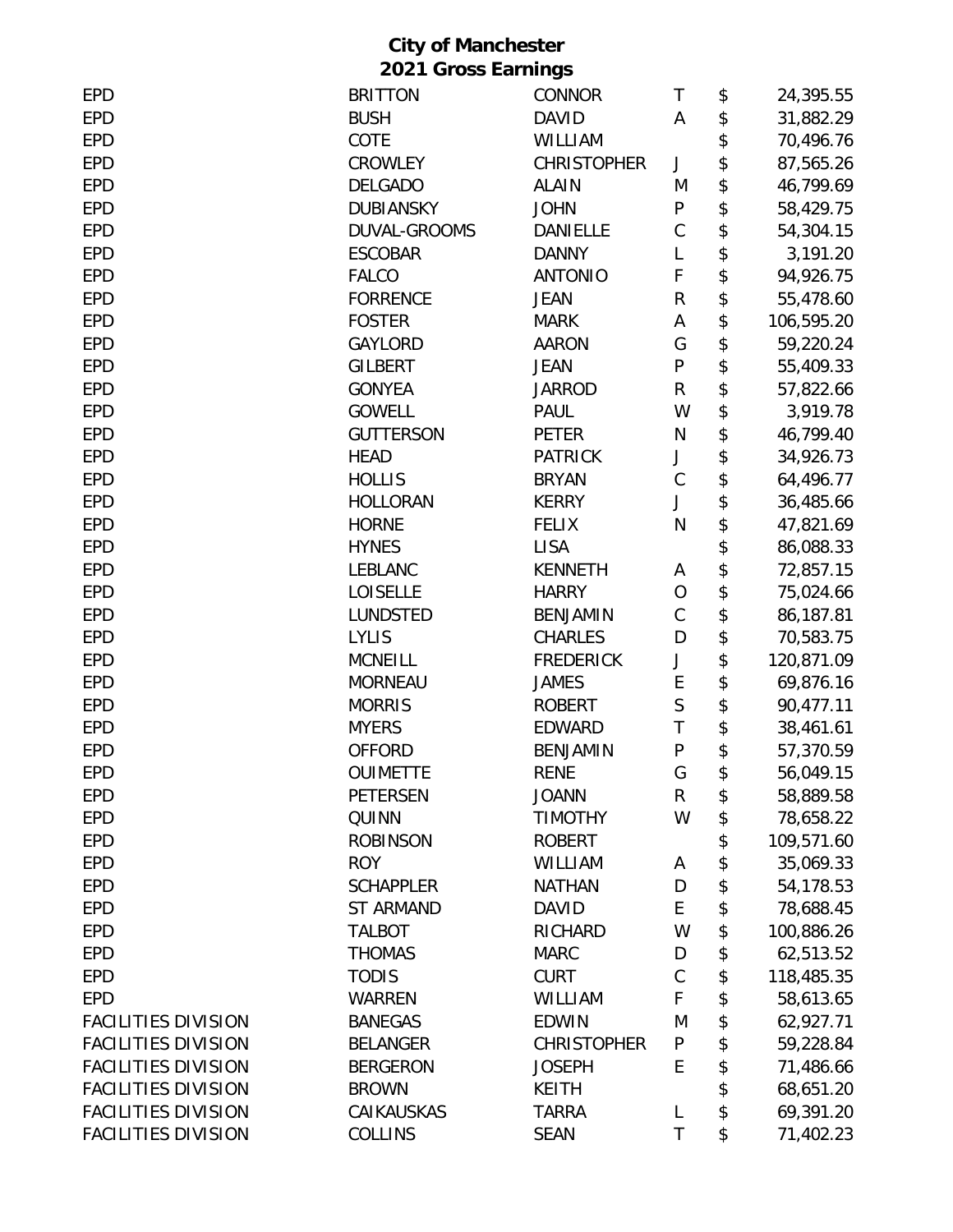| <b>FACILITIES DIVISION</b> | <b>CUVELLIER</b> | <b>RYAN</b>     | J              | \$<br>64,213.09  |
|----------------------------|------------------|-----------------|----------------|------------------|
| <b>FACILITIES DIVISION</b> | <b>DAVIS</b>     | <b>TODD</b>     | $\mathsf R$    | \$<br>74,108.87  |
| <b>FACILITIES DIVISION</b> | <b>FAY</b>       | <b>MARK</b>     | А              | \$<br>94,173.20  |
| <b>FACILITIES DIVISION</b> | <b>GAGNE</b>     | <b>JOSLIN</b>   | $\mathsf{S}$   | \$<br>110,388.32 |
| <b>FACILITIES DIVISION</b> | <b>GRENIER</b>   | <b>JEFFREY</b>  |                | \$<br>65,306.37  |
| <b>FACILITIES DIVISION</b> | <b>HOPPLE</b>    | <b>KENNETH</b>  | Α              | \$<br>68,298.37  |
| <b>FACILITIES DIVISION</b> | <b>HOULE</b>     | <b>JASON</b>    | M              | \$<br>75,293.32  |
| <b>FACILITIES DIVISION</b> | <b>KRUEGER</b>   | ERIC            | $\mathsf R$    | \$<br>90,477.19  |
| <b>FACILITIES DIVISION</b> | <b>LEMIRE</b>    | <b>JEFFREY</b>  | $\mathsf{P}$   | \$<br>68,147.53  |
| <b>FACILITIES DIVISION</b> | <b>MANSEAU</b>   | <b>RICHARD</b>  | P              | \$<br>43,885.58  |
| <b>FACILITIES DIVISION</b> | <b>MCCARTHY</b>  | <b>JOSEPH</b>   | M              | \$<br>59,597.60  |
| <b>FACILITIES DIVISION</b> | <b>MEISEL</b>    | <b>STEPHEN</b>  | J              | \$<br>58,401.15  |
| <b>FACILITIES DIVISION</b> | <b>MIVILLE</b>   | <b>JOSEPH</b>   | $\mathsf R$    | \$<br>67,471.34  |
| <b>FACILITIES DIVISION</b> | <b>ROY</b>       | <b>MICHAEL</b>  | $\mathsf R$    | \$<br>60,835.21  |
| <b>FACILITIES DIVISION</b> | <b>WEGHORST</b>  | <b>ERICH</b>    | K              | \$<br>63,290.97  |
| <b>FACILITIES DIVISION</b> | <b>WILLIAMS</b>  | <b>MARY</b>     | L              | \$<br>71,865.71  |
| <b>FINANCE</b>             | <b>AUGER</b>     | <b>TIMOTHY</b>  | D              | \$<br>14,197.32  |
| <b>FINANCE</b>             | <b>BOGARDUS</b>  | <b>MICHELE</b>  |                | \$<br>103,843.05 |
| <b>FINANCE</b>             | CAIL             | <b>MAUREEN</b>  | E              | \$<br>123,425.52 |
| <b>FINANCE</b>             | DANIELSON        | <b>VICTORIA</b> | E              | \$<br>45,776.62  |
| <b>FINANCE</b>             | <b>GORE</b>      | LEAH            | N              | \$<br>69,367.18  |
| <b>FINANCE</b>             | <b>HARRIS</b>    | SARALENA        | J              | \$<br>29,171.22  |
| <b>FINANCE</b>             | <b>HEON</b>      | <b>JENNIFER</b> | К              | \$<br>65,529.21  |
| <b>FINANCE</b>             | <b>KENNEDY</b>   | <b>PATRICIA</b> | L              | \$<br>56,467.57  |
| <b>FINANCE</b>             | <b>KRAMER</b>    | <b>DANA</b>     | J              | \$<br>43,570.71  |
| <b>FINANCE</b>             | LEBLANC          | <b>KIMBERLY</b> | А              | \$<br>85,084.34  |
| <b>FINANCE</b>             | <b>MONTANEZ</b>  | <b>LISA</b>     | M              | \$<br>94,658.80  |
| <b>FINANCE</b>             | <b>PONCE</b>     | <b>MARIA</b>    | N              | \$<br>9,565.50   |
| <b>FINANCE</b>             | <b>WICKENS</b>   | <b>SHARON</b>   | Υ              | \$<br>140,590.24 |
| <b>FIRE</b>                | <b>ABOSHAR</b>   | <b>SCOTT</b>    | A              | \$<br>80,642.14  |
| <b>FIRE</b>                | <b>ALLARD</b>    | <b>MICHAEL</b>  | P              | \$<br>70,660.43  |
| <b>FIRE</b>                | AMEEN            | <b>JONATHAN</b> | M              | \$<br>71,786.95  |
| <b>FIRE</b>                | <b>ARAMINI</b>   | <b>TIMOTHY</b>  | J              | \$<br>88,023.83  |
| <b>FIRE</b>                | <b>BAGLEY</b>    | <b>JOSHUA</b>   | А              | \$<br>80,534.06  |
| <b>FIRE</b>                | <b>BARKER</b>    | <b>JONATHAN</b> | T              | \$<br>34,566.23  |
| <b>FIRE</b>                | <b>BARTON</b>    | <b>STEVEN</b>   | J              | \$<br>84,043.54  |
| <b>FIRE</b>                | <b>BATTEY</b>    | <b>MARK</b>     | $\mathsf S$    | \$<br>133,659.13 |
| <b>FIRE</b>                | <b>BATTEY</b>    | <b>MICHAEL</b>  | $\overline{S}$ | \$<br>98,698.98  |
| <b>FIRE</b>                | <b>BAUTISTA</b>  | <b>CYNTHIA</b>  | L              | \$<br>45,768.73  |
| <b>FIRE</b>                | <b>BEAUDET</b>   | <b>ROBERT</b>   | ${\sf P}$      | \$<br>163,318.19 |
| <b>FIRE</b>                | <b>BEAUDIN</b>   | <b>JOSEPH</b>   | $\mathsf C$    | \$<br>125,350.24 |
| <b>FIRE</b>                | <b>BELTZ</b>     | <b>ROBERT</b>   | К              | \$<br>85,204.53  |
| <b>FIRE</b>                | <b>BENOIT</b>    | <b>MICHAEL</b>  | J              | \$<br>30,453.12  |
| <b>FIRE</b>                | <b>BERGHORN</b>  | <b>BRIAN</b>    | J              | \$<br>51,999.37  |
| <b>FIRE</b>                | <b>BERRY</b>     | <b>BRANDT</b>   | M              | \$<br>31,523.45  |
| <b>FIRE</b>                | <b>BIRON</b>     | <b>ANDRE</b>    | R              | \$<br>81,268.88  |
| <b>FIRE</b>                | <b>BIRON</b>     | <b>ROBERT</b>   | P              | \$<br>101,936.86 |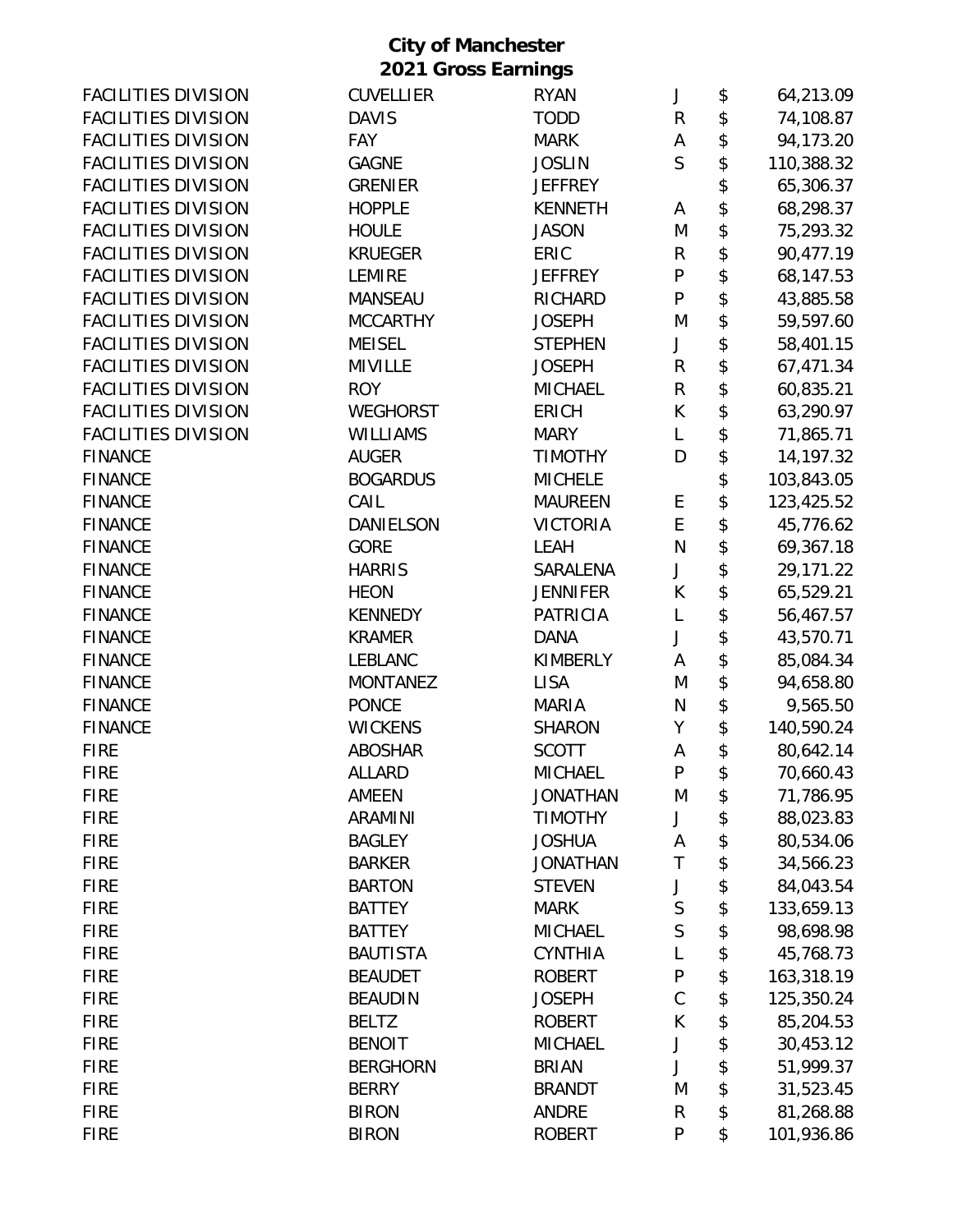| <b>FIRE</b> | <b>BLUE</b>          | <b>CHRISTOPHER</b> | G            | \$<br>97,929.60  |
|-------------|----------------------|--------------------|--------------|------------------|
| <b>FIRE</b> | <b>BODNER</b>        | <b>DARON</b>       | D            | \$<br>90,782.56  |
| <b>FIRE</b> | <b>BOISSONNEAULT</b> | <b>DANIEL</b>      | J            | \$<br>78,111.63  |
| <b>FIRE</b> | <b>BOLDUC</b>        | <b>GREGORY</b>     | Α            | \$<br>106,708.79 |
| <b>FIRE</b> | <b>BOLLHARDT</b>     | <b>JOHN</b>        | M            | \$<br>66,992.48  |
| <b>FIRE</b> | <b>BOUCHER</b>       | <b>JOEY</b>        | B            | \$<br>59,269.29  |
| <b>FIRE</b> | <b>BOUCHER</b>       | <b>PAUL</b>        | B            | \$<br>83,177.84  |
| <b>FIRE</b> | <b>BOUDREAU</b>      | <b>PETER</b>       | J            | \$<br>119,176.99 |
| <b>FIRE</b> | <b>BOUDREAU</b>      | <b>RYAN</b>        | W            | \$<br>58,336.35  |
| <b>FIRE</b> | <b>BOUTHIETTE</b>    | <b>ADAM</b>        | J            | \$<br>88,809.78  |
| <b>FIRE</b> | <b>BRACKETT</b>      | <b>ADAM</b>        | ${\sf R}$    | \$<br>126,387.16 |
| <b>FIRE</b> | <b>BRAGG</b>         | <b>IAN</b>         | $\mathsf{S}$ | \$<br>76,101.20  |
| <b>FIRE</b> | <b>BRASSARD</b>      | PAUL               | R            | \$<br>82,017.95  |
| <b>FIRE</b> | <b>BRASSARD</b>      | <b>SCOTT</b>       | N            | \$<br>95,916.39  |
| <b>FIRE</b> | <b>BRENNAN</b>       | <b>MORGAN</b>      | M            | \$<br>69,361.68  |
| <b>FIRE</b> | <b>BRENNER</b>       | <b>ANDREW</b>      | S            | \$<br>24,249.01  |
| <b>FIRE</b> | <b>BULLOCK</b>       | <b>ANTHONY</b>     | S            | \$<br>28,592.24  |
| <b>FIRE</b> | <b>BURKUSH</b>       | <b>THOMAS</b>      | J            | \$<br>97,357.53  |
| <b>FIRE</b> | <b>BURNS</b>         | <b>BRENDAN</b>     | M            | \$<br>61,874.60  |
| <b>FIRE</b> | CADY                 | <b>MITCHELL</b>    | W            | \$<br>135,806.40 |
| <b>FIRE</b> | CARBONNEAU           | <b>CHRISTOPHER</b> | R            | \$<br>33,170.58  |
| <b>FIRE</b> | CARTIER              | CRAIG              | Α            | \$<br>73,607.61  |
| <b>FIRE</b> | <b>CASHIN</b>        | <b>RYAN</b>        | J            | \$<br>138,897.28 |
| <b>FIRE</b> | <b>CHARPENTIER</b>   | <b>JOSHUA</b>      | L            | \$<br>91,665.23  |
| <b>FIRE</b> | <b>CHASE</b>         | <b>JUSTIN</b>      | T            | \$<br>59,494.02  |
| <b>FIRE</b> | CHIASSON             | <b>MAX</b>         | T            | \$<br>140,767.56 |
| <b>FIRE</b> | CHOUINARD            | <b>GREGG</b>       | $\mathsf C$  | \$<br>118,447.77 |
| <b>FIRE</b> | <b>CLEMENT</b>       | RICHARD            | U            | \$<br>138,907.90 |
| <b>FIRE</b> | <b>COLLINS</b>       | <b>DENNIS</b>      | D            | \$<br>88,615.29  |
| <b>FIRE</b> | CONNELL              | <b>DANIEL</b>      | А            | \$<br>70,204.85  |
| <b>FIRE</b> | COTE                 | Jason              | E            | \$<br>117,214.88 |
| <b>FIRE</b> | COTE                 | <b>MATHEW</b>      | $\sf S$      | \$<br>59,115.30  |
| <b>FIRE</b> | COTE                 | <b>PAUL</b>        | Α            | \$<br>96,960.19  |
| <b>FIRE</b> | <b>COULTER</b>       | <b>JASON</b>       | W            | \$<br>67,150.47  |
| <b>FIRE</b> | <b>CRONIN</b>        | <b>STEVEN</b>      | J            | \$<br>71,979.85  |
| <b>FIRE</b> | <b>DEFINA</b>        | <b>THOMAS</b>      | V            | \$<br>112,330.75 |
| <b>FIRE</b> | <b>DELAHANTY</b>     | <b>BRIAN</b>       | N            | \$<br>78,894.12  |
| <b>FIRE</b> | DELEAULT             | <b>ANDREW</b>      | J            | \$<br>68,269.66  |
| <b>FIRE</b> | DELEAULT             | <b>MATTHEW</b>     | Α            | \$<br>116,409.30 |
| <b>FIRE</b> | <b>DENHOLM</b>       | <b>KURT</b>        | Α            | \$<br>79,093.94  |
| <b>FIRE</b> | <b>DESCHENES</b>     | <b>WALKER</b>      | J            | \$<br>70,517.36  |
| <b>FIRE</b> | <b>DESRUISSEAUX</b>  | <b>STEVEN</b>      | ${\sf R}$    | \$<br>157,037.48 |
| <b>FIRE</b> | <b>DOUCET</b>        | <b>MARK</b>        | R            | \$<br>94,223.39  |
| <b>FIRE</b> | <b>DOUCETTE</b>      | PAULA              |              | \$<br>50,620.16  |
| <b>FIRE</b> | <b>DOWNS</b>         | <b>KATELYN</b>     | E            | \$<br>23,876.05  |
| <b>FIRE</b> | <b>DRISCOLL</b>      | <b>JEREMY</b>      | J            | \$<br>54,669.14  |
| <b>FIRE</b> | <b>DUBOIS</b>        | <b>EASTON</b>      | M            | \$<br>78,956.12  |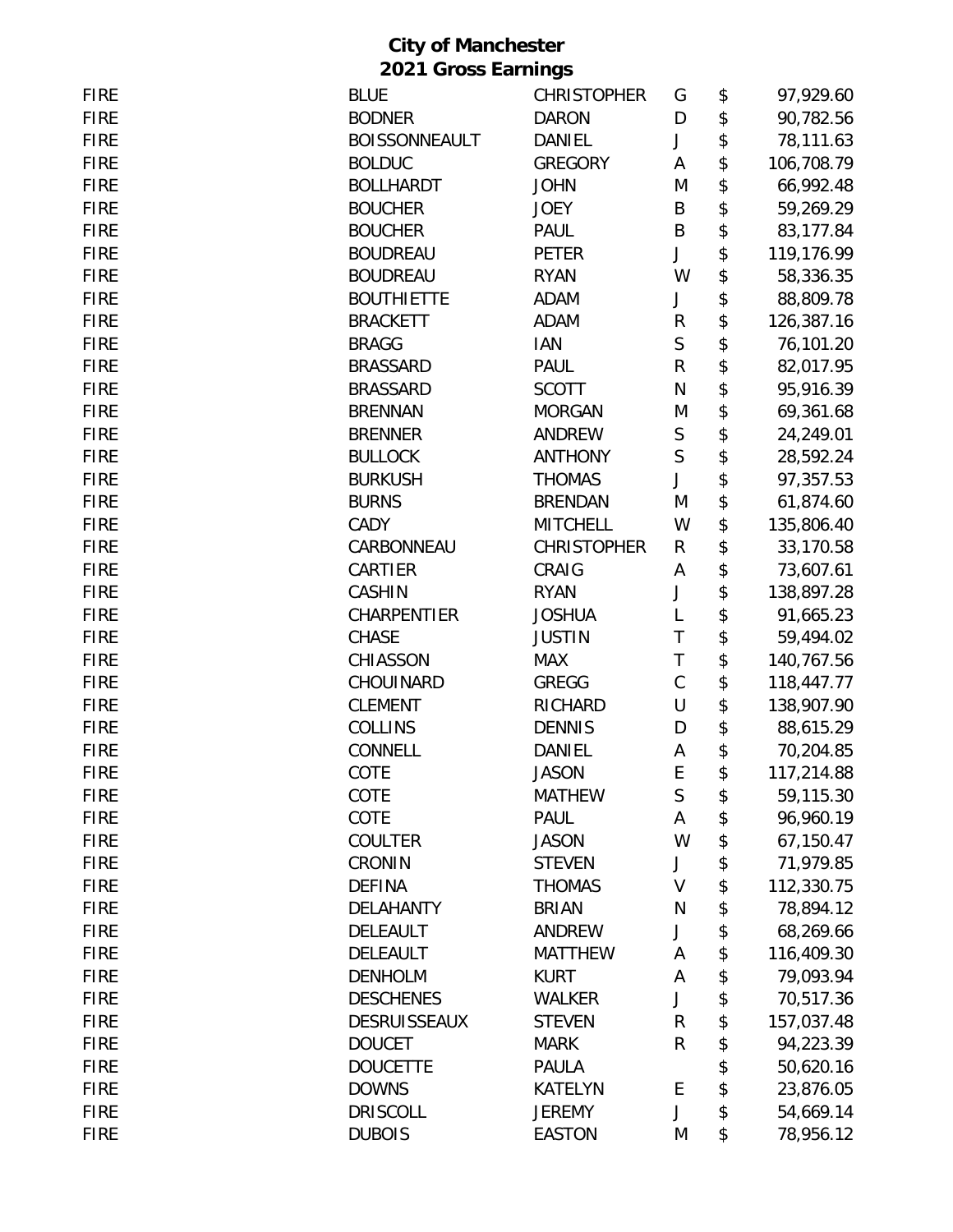| <b>FIRE</b> | <b>DUCHARME</b>    | <b>GARY</b>        | T            | \$<br>91,607.03  |
|-------------|--------------------|--------------------|--------------|------------------|
| <b>FIRE</b> | <b>ELLISON</b>     | <b>CHRISTOPHER</b> | E            | \$<br>81,184.19  |
| <b>FIRE</b> | <b>FAUCHER</b>     | <b>THOMAS</b>      | A            | \$<br>106,859.94 |
| <b>FIRE</b> | <b>FERRY</b>       | CRAIG              | $\mathsf C$  | \$<br>104,257.63 |
| <b>FIRE</b> | <b>FIELD</b>       | <b>ROBERT</b>      | H            | \$<br>123,295.45 |
| <b>FIRE</b> | <b>FITTON</b>      | <b>CURT</b>        | J            | \$<br>65,715.78  |
| <b>FIRE</b> | <b>FITZGERALD</b>  | <b>RYAN</b>        |              | \$<br>72,481.87  |
| <b>FIRE</b> | <b>FITZPATRICK</b> | <b>LYNN</b>        | A            | \$<br>85,148.74  |
| <b>FIRE</b> | <b>FITZPATRICK</b> | <b>RICHARD</b>     | M            | \$<br>126,804.12 |
| <b>FIRE</b> | <b>FLANAGAN</b>    | <b>SEAN</b>        | M            | \$<br>81,565.76  |
| <b>FIRE</b> | <b>FLUREY</b>      | <b>DAVID</b>       | ${\sf P}$    | \$<br>151,767.95 |
| <b>FIRE</b> | <b>FOLEY</b>       | <b>JOHN</b>        | F            | \$<br>82,295.86  |
| <b>FIRE</b> | <b>FOSHER</b>      | <b>JONATHAN</b>    | T            | \$<br>90,544.17  |
| <b>FIRE</b> | <b>FOSHER</b>      | <b>JONATHAN</b>    | $\mathsf T$  | \$<br>137,443.25 |
| <b>FIRE</b> | <b>FOSTER</b>      | <b>KEITH</b>       | A            | \$<br>120,132.45 |
| <b>FIRE</b> | <b>FRANGGOS</b>    | <b>DANNY</b>       | ${\sf P}$    | \$<br>98,067.37  |
| <b>FIRE</b> | <b>FRANGGOS</b>    | PETER              | L            | \$<br>141,299.87 |
| <b>FIRE</b> | <b>FRENCH</b>      | <b>BRETT</b>       | W            | \$<br>109,857.97 |
| <b>FIRE</b> | <b>GAMACHE</b>     | CHAD               | M            | \$<br>128,182.60 |
| <b>FIRE</b> | <b>GARON</b>       | <b>MICHAEL</b>     | T            | \$<br>91,729.02  |
| <b>FIRE</b> | <b>GAUDETTE</b>    | <b>LEE</b>         | R            | \$<br>66,147.48  |
| <b>FIRE</b> | <b>GAUDETTE</b>    | <b>TYLER</b>       | Α            | \$<br>62,086.18  |
| <b>FIRE</b> | <b>GELINAS</b>     | <b>GREGG</b>       | Α            | \$<br>85,225.72  |
| <b>FIRE</b> | <b>GELINAS</b>     | <b>KEITH</b>       | Α            | \$<br>109,436.15 |
| <b>FIRE</b> | <b>GENTHNER</b>    | <b>NICHOLAS</b>    | $\mathsf{H}$ | \$<br>48,819.44  |
| <b>FIRE</b> | <b>GEOFFRION</b>   | <b>MEGHAN</b>      | M            | \$<br>73,389.49  |
| <b>FIRE</b> | <b>GLICKMAN</b>    | <b>RONALD</b>      | $\mathsf S$  | \$<br>87,649.89  |
| <b>FIRE</b> | <b>GOLDRICK</b>    | <b>JONATHAN</b>    | S            | \$<br>70,958.90  |
| <b>FIRE</b> | <b>GOONAN</b>      | DANIEL             | А            | \$<br>149,729.99 |
| <b>FIRE</b> | <b>GOUPIL</b>      | <b>GREGORY</b>     | S            | \$<br>73,292.71  |
| <b>FIRE</b> | <b>GOUPIL</b>      | <b>STEVEN</b>      | A            | \$<br>182,160.03 |
| <b>FIRE</b> | <b>GRACE</b>       | <b>JUSTIN</b>      | P            | \$<br>88,753.17  |
| <b>FIRE</b> | <b>GREEN</b>       | <b>SCHONNA</b>     | A            | \$<br>76,772.20  |
| <b>FIRE</b> | <b>GROMKO</b>      | <b>AMANDA</b>      | J            | \$<br>80,572.56  |
| <b>FIRE</b> | <b>GROVER</b>      | <b>CHRISTOPHER</b> | D            | \$<br>90,889.20  |
| <b>FIRE</b> | <b>GUAY</b>        | <b>JOSHUA</b>      | Β            | \$<br>131,573.26 |
| <b>FIRE</b> | <b>HAMILTON</b>    | <b>KEITH</b>       | S            | \$<br>11,402.38  |
| <b>FIRE</b> | <b>HARRY</b>       | <b>JONATHAN</b>    | J            | \$<br>64,432.66  |
| <b>FIRE</b> | <b>HEALY</b>       | <b>KEVIN</b>       | W            | \$<br>89,040.48  |
| <b>FIRE</b> | <b>HEIMAN</b>      | <b>JASON</b>       | M            | \$<br>37,613.22  |
| <b>FIRE</b> | <b>HICKEY</b>      | <b>CHRISTOPHER</b> | Τ            | \$<br>114,305.72 |
| <b>FIRE</b> | <b>HIGGINS</b>     | <b>MARK</b>        | E            | \$<br>89,467.36  |
| <b>FIRE</b> | <b>HILL</b>        | <b>COREY</b>       | N            | \$<br>58,236.79  |
| <b>FIRE</b> | <b>HOLDREDGE</b>   | <b>JONATHAN</b>    |              | \$<br>66,891.75  |
| <b>FIRE</b> | <b>HOLDREDGE</b>   | <b>KEVIN</b>       | M            | \$<br>107,193.45 |
| <b>FIRE</b> | <b>HOOD</b>        | <b>BRADFORD</b>    | J            | \$<br>111,795.02 |
| <b>FIRE</b> | <b>IVERSON</b>     | <b>ADAM</b>        | T            | \$<br>158,175.53 |
|             |                    |                    |              |                  |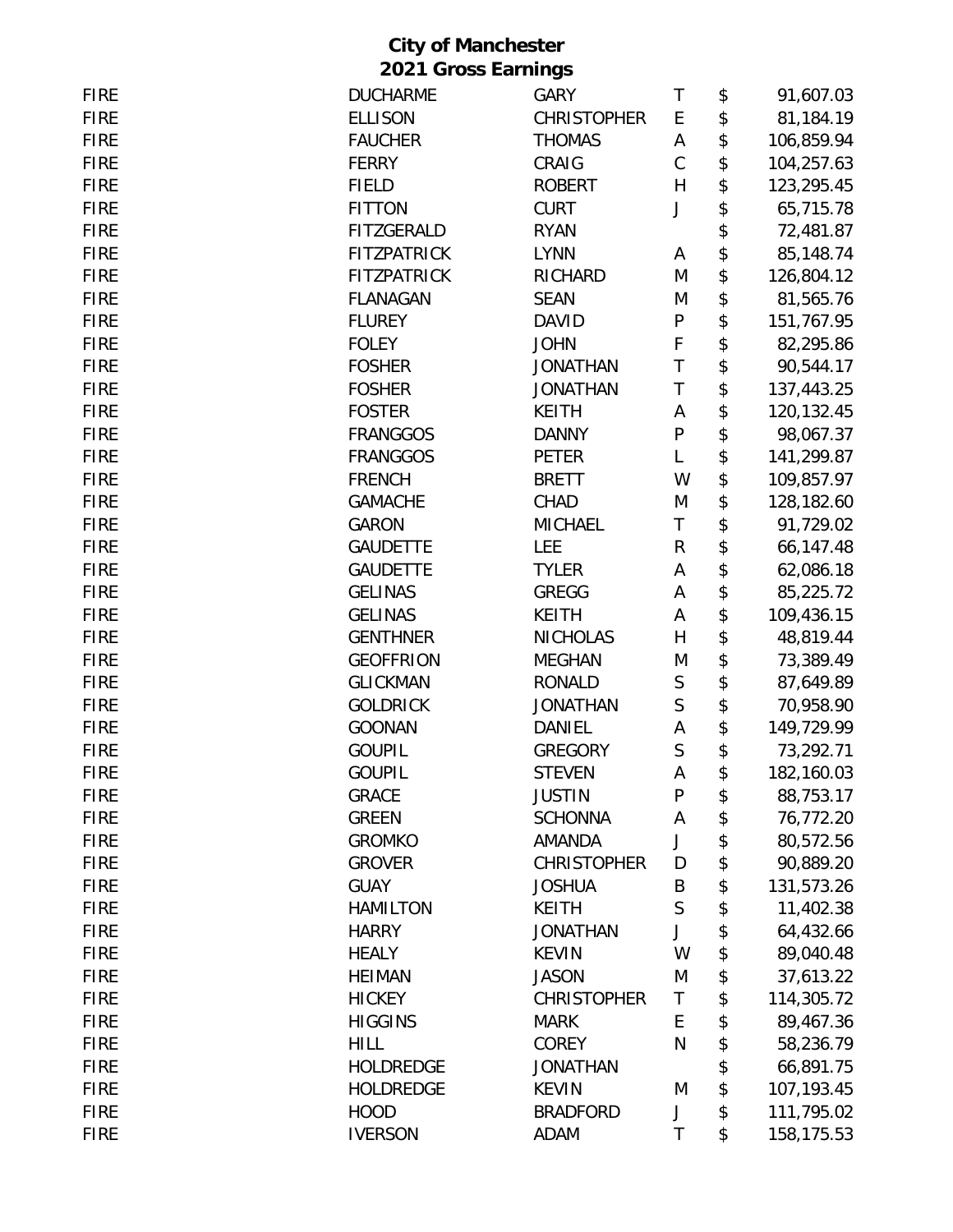| <b>FIRE</b> | <b>JALBERT</b>    | <b>ZACHARY</b>  | W            | \$<br>38,649.86    |
|-------------|-------------------|-----------------|--------------|--------------------|
| <b>FIRE</b> | JAY               | <b>DAVID</b>    | Α            | \$<br>146,268.13   |
| <b>FIRE</b> | <b>JOHNSON</b>    | <b>TIMOTHY</b>  | $\mathsf S$  | \$<br>27,510.06    |
| <b>FIRE</b> | <b>JOY</b>        | <b>COREY</b>    | ${\sf P}$    | \$<br>96,544.76    |
| <b>FIRE</b> | <b>KAFEJELIS</b>  | <b>NICHOLAS</b> | T            | \$<br>119,618.54   |
| <b>FIRE</b> | <b>KELLER</b>     | <b>JOSEPH</b>   | ${\sf P}$    | \$<br>97,173.40    |
| <b>FIRE</b> | <b>KELLIHER</b>   | <b>PATRICK</b>  | L            | \$<br>79,637.43    |
| <b>FIRE</b> | <b>KELLY</b>      | <b>JAMES</b>    | D            | \$<br>190,968.85   |
| <b>FIRE</b> | <b>KING</b>       | PAUL            | Α            | \$<br>67,429.42    |
| <b>FIRE</b> | <b>KNIGHT</b>     | <b>KEITH</b>    | A            | \$<br>81,332.16    |
| <b>FIRE</b> | <b>KNIGHT</b>     | <b>KEVIN</b>    | J            | \$<br>110,631.70   |
| <b>FIRE</b> | <b>KOSLOWSKY</b>  | JAY             | J            | \$<br>101,918.31   |
| <b>FIRE</b> | LABERGE           | DANIEL          | ${\sf R}$    | \$<br>108,767.80   |
| <b>FIRE</b> | LACEY             | JAY             | J            | \$<br>80,303.30    |
| <b>FIRE</b> | LAMOTHE           | <b>MATTHEW</b>  | Α            | \$<br>143, 167. 15 |
| <b>FIRE</b> | LANG              | <b>DAVID</b>    | M            | \$<br>101,797.23   |
| <b>FIRE</b> | LANGLEY           | <b>JAMES</b>    | E            | \$<br>84,493.26    |
| <b>FIRE</b> | LANGLOIS          | ADAM            | J            | \$<br>74,620.97    |
| <b>FIRE</b> | LAWRENCE          | <b>PETER</b>    | M            | \$<br>79,896.30    |
| <b>FIRE</b> | <b>LEAFE</b>      | <b>MICHAEL</b>  | $\mathsf{R}$ | \$<br>110,433.03   |
| <b>FIRE</b> | <b>LEITE</b>      | <b>ROBERT</b>   | M            | \$<br>62,672.30    |
| <b>FIRE</b> | <b>LEMAY</b>      | <b>BRIAN</b>    | K            | \$<br>117,035.03   |
| <b>FIRE</b> | <b>LEMAY</b>      | <b>TYLER</b>    | $\mathsf{S}$ | \$<br>55,543.65    |
| <b>FIRE</b> | <b>LEMIEUX</b>    | CHRISTINA       | M            | \$<br>76,638.01    |
| <b>FIRE</b> | <b>LENNON</b>     | PETER           | J            | \$<br>137,808.24   |
| <b>FIRE</b> | <b>LESCATRE</b>   | <b>MICHAEL</b>  | E            | \$<br>73,687.89    |
| <b>FIRE</b> | LEVASSEUR         | <b>DENIS</b>    | R            | \$<br>104,530.64   |
| <b>FIRE</b> | <b>L'HEUREUX</b>  | <b>MATTHEW</b>  | D            | \$<br>55,282.44    |
| <b>FIRE</b> | <b>LOPEZ</b>      | <b>JONATHAN</b> | M            | \$<br>79,529.11    |
| <b>FIRE</b> | LUCCISANO         | <b>JOSEPH</b>   | ${\sf P}$    | \$<br>22,377.75    |
| <b>FIRE</b> | LUDWIG            | <b>KARL</b>     | E            | \$<br>92,934.62    |
| <b>FIRE</b> | LUDWIG            | <b>KURT</b>     | G            | \$<br>79,324.16    |
| <b>FIRE</b> | MACDOWELL         | <b>JEFFREY</b>  | $\mathsf{S}$ | \$<br>150,388.28   |
| <b>FIRE</b> | <b>MAKRIS</b>     | <b>NICHOLAS</b> | D            | \$<br>57,620.07    |
| <b>FIRE</b> | <b>MARTIN</b>     | <b>DEVIN</b>    | D            | \$<br>62,914.21    |
| <b>FIRE</b> | <b>MATTHEWS</b>   | <b>JEFFREY</b>  | R            | \$<br>72,111.22    |
| <b>FIRE</b> | <b>MAYLONE</b>    | <b>ROBERT</b>   | J            | \$<br>79,162.61    |
| <b>FIRE</b> | <b>MCCAFFERTY</b> | <b>JOSEPH</b>   | M            | \$<br>110,254.31   |
| <b>FIRE</b> | <b>MCCULLOCH</b>  | <b>NIKOLOS</b>  |              | \$<br>128,716.76   |
| <b>FIRE</b> | <b>MCGAFFIGAN</b> | <b>MICHAEL</b>  | J            | \$<br>97,488.71    |
| <b>FIRE</b> | <b>MCKECHNIE</b>  | <b>ROBERT</b>   | J            | \$<br>78,728.22    |
| <b>FIRE</b> | <b>MCLAUGHLIN</b> | RICHARD         | E            | \$<br>109,559.99   |
| <b>FIRE</b> | <b>MEEHAN</b>     | <b>MICHAEL</b>  | W            | \$<br>113,890.62   |
| <b>FIRE</b> | <b>MICHAEL</b>    | <b>JOSEPH</b>   | A            | \$<br>91,863.40    |
| <b>FIRE</b> | <b>MILLIARD</b>   | CARL            | J            | \$<br>105,298.40   |
| <b>FIRE</b> | <b>MILLS</b>      | <b>DAVID</b>    | M            | \$<br>92,108.33    |
| <b>FIRE</b> | <b>MONNELLY</b>   | ANDREW          | Α            | \$<br>105,141.69   |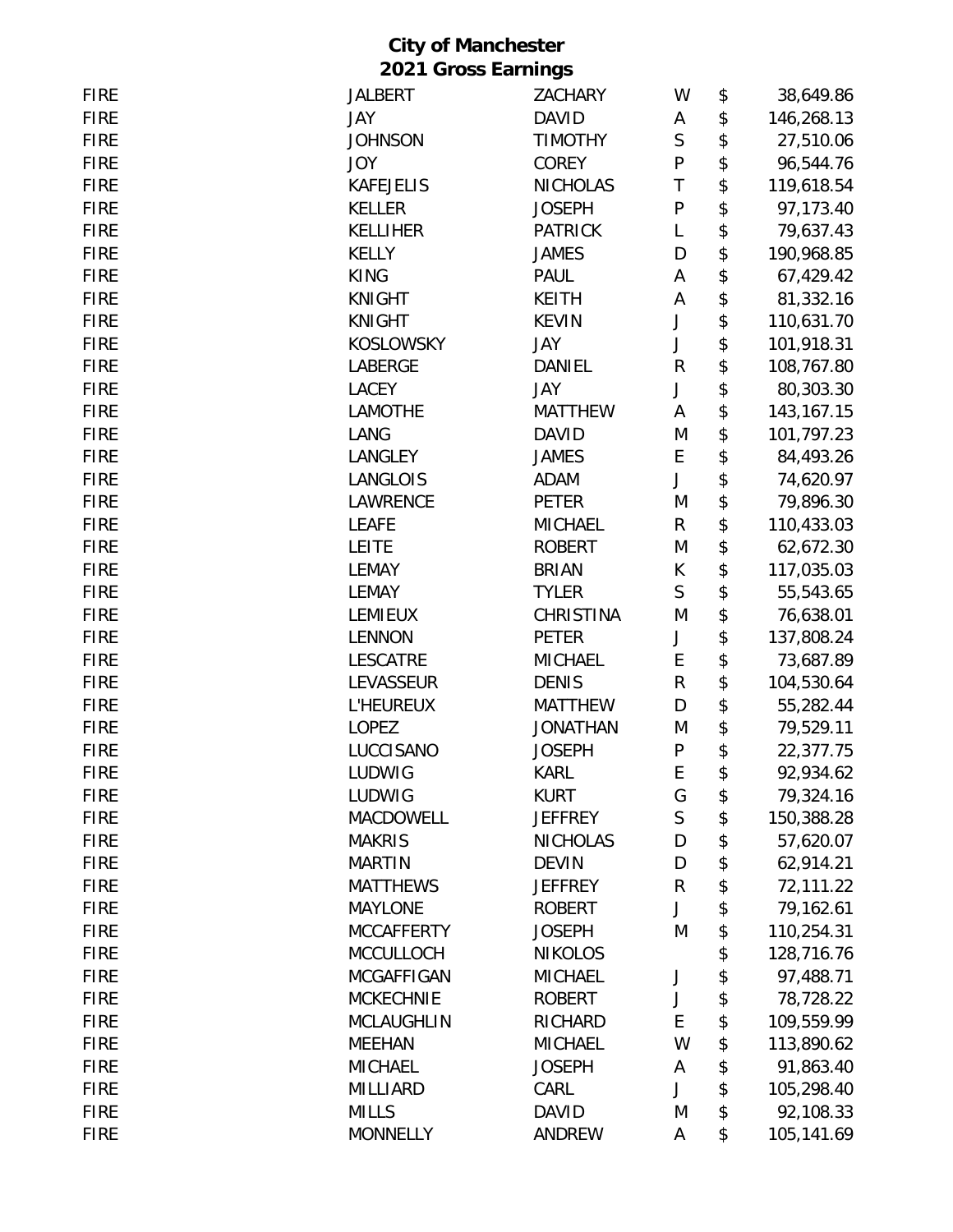| <b>FIRE</b> | <b>MONROE</b>     | <b>JOEL</b>     | B           | \$<br>99,245.28  |
|-------------|-------------------|-----------------|-------------|------------------|
| <b>FIRE</b> | <b>MONROE</b>     | <b>TODD</b>     | M           | \$<br>87,644.12  |
| <b>FIRE</b> | <b>MORGRAGE</b>   | <b>TIMOTHY</b>  | Α           | \$<br>88,550.08  |
| <b>FIRE</b> | <b>MORIN</b>      | <b>CHARLES</b>  | $\mathsf C$ | \$<br>89,615.31  |
| <b>FIRE</b> | <b>MORIN</b>      | <b>MICHELLE</b> | L           | \$<br>59,941.59  |
| <b>FIRE</b> | <b>NELSON</b>     | <b>KENNETH</b>  | А           | \$<br>138,287.52 |
| <b>FIRE</b> | <b>NESBITT</b>    | <b>PATRICK</b>  | J           | \$<br>45,672.23  |
| <b>FIRE</b> | <b>NEWBERY</b>    | <b>ADAM</b>     | J           | \$<br>76,264.48  |
| <b>FIRE</b> | <b>O'HAGAN</b>    | <b>CORY</b>     | E           | \$<br>74,885.45  |
| <b>FIRE</b> | O'NEIL            | <b>BRIAN</b>    |             | \$<br>136,855.03 |
| <b>FIRE</b> | <b>OSBURN</b>     | <b>MATTHEW</b>  | K           | \$<br>79,776.50  |
| <b>FIRE</b> | <b>OUELLETTE</b>  | <b>JEFFREY</b>  | $\sf T$     | \$<br>78,154.15  |
| <b>FIRE</b> | <b>OUELLETTE</b>  | <b>RYAN</b>     | L           | \$<br>88,225.00  |
| <b>FIRE</b> | <b>PALMER</b>     | <b>STEPHEN</b>  | ${\sf R}$   | \$<br>89,940.93  |
| <b>FIRE</b> | <b>PAQUETTE</b>   | <b>BRIAN</b>    | E           | \$<br>101,510.77 |
| <b>FIRE</b> | <b>PARENT</b>     | <b>ANDRE</b>    | R           | \$<br>145,530.84 |
| <b>FIRE</b> | PARISEAU          | <b>GARY</b>     | T           | \$<br>131,617.10 |
| <b>FIRE</b> | <b>PASKALIS</b>   | <b>AARON</b>    | Α           | \$<br>62,457.19  |
| <b>FIRE</b> | <b>PATTEN</b>     | <b>DAVID</b>    | Α           | \$<br>156,091.39 |
| <b>FIRE</b> | <b>PAULHAMUS</b>  | <b>MELISSA</b>  | M           | \$<br>64,477.03  |
| <b>FIRE</b> | <b>PEARSON</b>    | <b>STEPHEN</b>  | С           | \$<br>120,585.68 |
| <b>FIRE</b> | PELLERIN          | <b>JARED</b>    | M           | \$<br>70,838.00  |
| <b>FIRE</b> | PELLETIER         | <b>RICHARD</b>  | H           | \$<br>113,686.54 |
| <b>FIRE</b> | <b>PERKOWSKI</b>  | <b>GARY</b>     | E           | \$<br>132,366.06 |
| <b>FIRE</b> | PHILBERT          | <b>ADAM</b>     | D           | \$<br>109,835.61 |
| <b>FIRE</b> | <b>PHILIBOTTE</b> | <b>STEVEN</b>   | T           | \$<br>83,543.66  |
| <b>FIRE</b> | PIERSON JR        | <b>CHARLES</b>  | F           | \$<br>145,736.35 |
| <b>FIRE</b> | PINARD            | <b>BRIAN</b>    | K           | \$<br>89,518.95  |
| <b>FIRE</b> | PINARD            | <b>DENIS</b>    | R           | \$<br>109,439.64 |
| <b>FIRE</b> | <b>PINARD</b>     | <b>JUSTIN</b>   | D           | \$<br>45,176.34  |
| <b>FIRE</b> | <b>PINGREE</b>    | <b>BRENNEN</b>  | A           | 78,001.58        |
| <b>FIRE</b> | <b>PLANTIER</b>   | <b>ROBERT</b>   | А           | \$<br>101,126.14 |
| <b>FIRE</b> | <b>POLTAK</b>     | <b>TYLER</b>    | ${\sf P}$   | \$<br>68,791.03  |
| <b>FIRE</b> | <b>POULIN</b>     | <b>NICHOLAS</b> | Α           | \$<br>112,878.45 |
| <b>FIRE</b> | <b>PRINCIPE</b>   | <b>THOMAS</b>   | J           | \$<br>84,580.63  |
| <b>FIRE</b> | <b>PROULX</b>     | <b>KENNETH</b>  | D           | \$<br>136,325.20 |
| <b>FIRE</b> | <b>PROVENCHER</b> | <b>JAMES</b>    | R           | \$<br>93,766.40  |
| <b>FIRE</b> | <b>PROVOST</b>    | L CHRISTIAN     |             | \$<br>90,260.02  |
| <b>FIRE</b> | <b>QUICK</b>      | <b>DAVID</b>    | J           | \$<br>112,340.60 |
| <b>FIRE</b> | <b>RACINE</b>     | RICHARD         | J           | \$<br>70,507.68  |
| <b>FIRE</b> | <b>REESE</b>      | <b>JOHN</b>     | R           | \$<br>89,431.79  |
| <b>FIRE</b> | RHEAULT           | <b>MICHAEL</b>  | J           | \$<br>152,795.42 |
| <b>FIRE</b> | <b>RIZZUTO</b>    | <b>JULIAN</b>   | R           | \$<br>63,882.29  |
| <b>FIRE</b> | <b>ROBERT</b>     | <b>JOSEPH</b>   | V           | \$<br>100,309.26 |
| <b>FIRE</b> | <b>ROBERTS</b>    | DANIEL          | L           | \$<br>44,081.81  |
| <b>FIRE</b> | <b>ROBICHAUD</b>  | CRAIG           | $\mathsf S$ | \$<br>85,429.83  |
| <b>FIRE</b> | <b>ROBIDOUX</b>   | <b>DAVID</b>    | R           | \$<br>128,556.74 |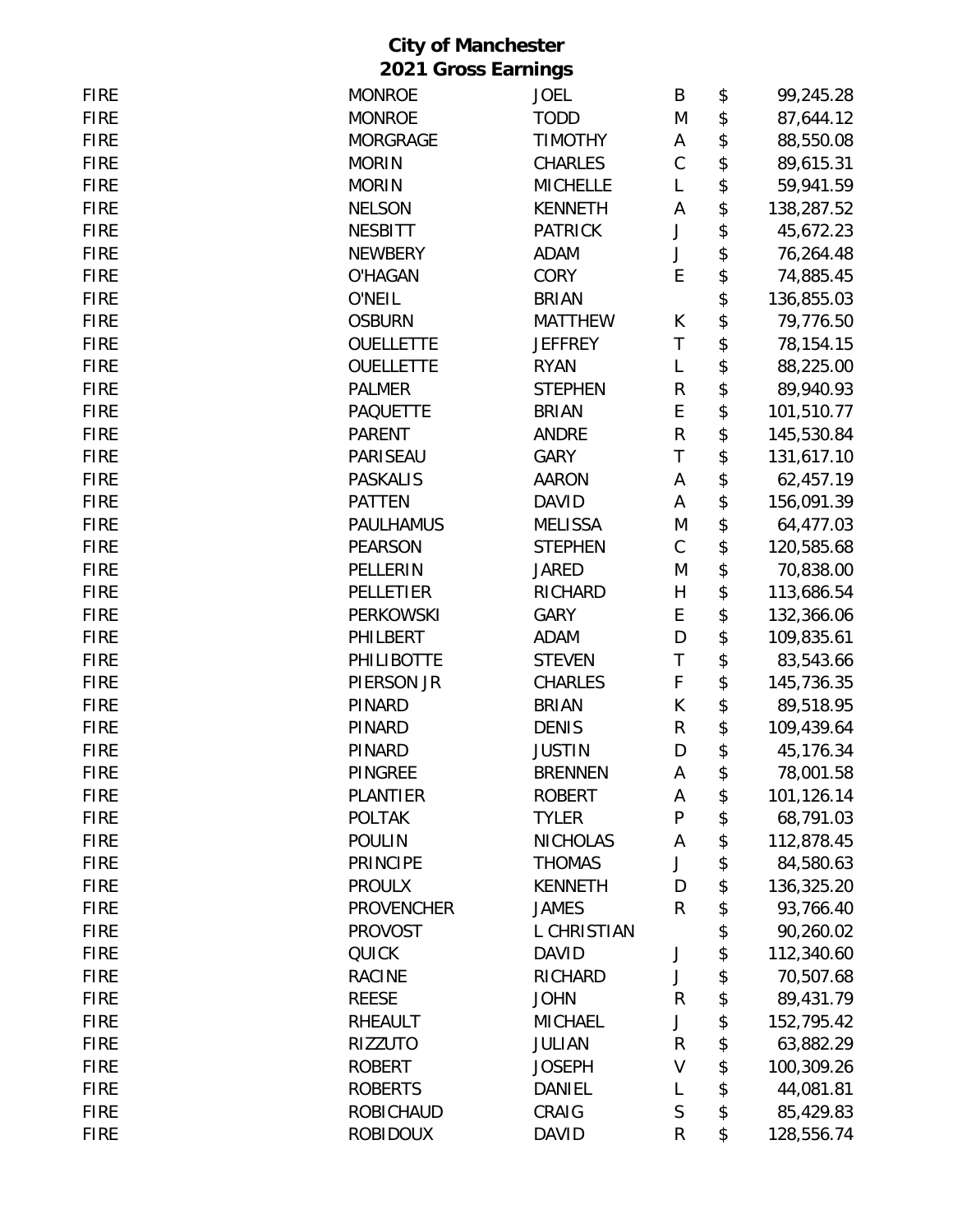| <b>FIRE</b>   | <b>ROBINSON</b>   | GABRIEL         | J           | \$<br>102,070.94 |
|---------------|-------------------|-----------------|-------------|------------------|
| <b>FIRE</b>   | <b>ROERS</b>      | <b>KEVIN</b>    | J           | \$<br>50,196.60  |
| <b>FIRE</b>   | <b>ROULEAU</b>    | <b>JASON</b>    | ${\sf P}$   | \$<br>93,099.36  |
| <b>FIRE</b>   | <b>RUSSO</b>      | <b>JOHN</b>     | R           | \$<br>77,167.47  |
| <b>FIRE</b>   | <b>RUSSO</b>      | <b>JOSEPH</b>   | J           | \$<br>105,044.92 |
| <b>FIRE</b>   | <b>SCHWOTZER</b>  | <b>CHERYL</b>   | A           | \$<br>34,948.36  |
| <b>FIRE</b>   | <b>SENECAL</b>    | <b>MATTHEW</b>  | $\mathsf C$ | \$<br>80,921.96  |
| <b>FIRE</b>   | <b>SHEA</b>       | <b>MATTHEW</b>  | J           | \$<br>93,059.01  |
| <b>FIRE</b>   | <b>SILKMAN</b>    | <b>SCOTT</b>    | Α           | \$<br>78,062.23  |
| <b>FIRE</b>   | <b>SIMMONS</b>    | <b>RYAN</b>     | G           | \$<br>105,659.54 |
| <b>FIRE</b>   | <b>SINOTTE</b>    | <b>DAVID</b>    | M           | \$<br>114,200.65 |
| <b>FIRE</b>   | <b>SKORA</b>      | ERIC            | J           | \$<br>84,656.26  |
| <b>FIRE</b>   | <b>SMITH</b>      | <b>MICHAEL</b>  | B           | \$<br>131,572.15 |
| <b>FIRE</b>   | SOUCY             | <b>ISAIAH</b>   | $\mathsf C$ | \$<br>77,400.95  |
| <b>FIRE</b>   | <b>STARR</b>      | <b>HAYDEN</b>   | $\mathsf C$ | \$<br>92,297.22  |
| <b>FIRE</b>   | <b>STARR</b>      | <b>JONATHAN</b> | R           | \$<br>148,670.60 |
| <b>FIRE</b>   | <b>STEMSKA</b>    | <b>ROBERT</b>   | $\mathsf C$ | \$<br>85,022.79  |
| <b>FIRE</b>   | <b>STRATTON</b>   | <b>TYLER</b>    | J           | \$<br>26,234.91  |
| <b>FIRE</b>   | SULLIVAN          | <b>EDWARD</b>   | D           | \$<br>84,566.66  |
| <b>FIRE</b>   | SWANSON           | <b>MICHAEL</b>  | W           | \$<br>103,442.41 |
| <b>FIRE</b>   | <b>SWIRKO</b>     | <b>TIMOTHY</b>  | M           | \$<br>92,533.92  |
| <b>FIRE</b>   | <b>TALBOT</b>     | PHILIP          | R           | \$<br>90,123.05  |
| <b>FIRE</b>   | <b>TERRERO</b>    | JIM             | I           | \$<br>83,569.12  |
| <b>FIRE</b>   | <b>THOMPSON</b>   | CRAIG           | $\sf S$     | \$<br>67,183.53  |
| <b>FIRE</b>   | <b>TOWER</b>      | <b>KERRY</b>    | А           | \$<br>58,222.89  |
| <b>FIRE</b>   | <b>TWARJAN</b>    | SAM             | M           | \$<br>77,873.72  |
| <b>FIRE</b>   | VAILLANCOURT      | <b>LUKE</b>     | H           | \$<br>60,252.95  |
| <b>FIRE</b>   | <b>VALLEE</b>     | <b>DENISE</b>   | L           | \$<br>58,444.24  |
| <b>FIRE</b>   | <b>VEILLEUX</b>   | <b>LEO</b>      | А           | \$<br>129,262.21 |
| <b>FIRE</b>   | <b>WALSH</b>      | <b>GREGORY</b>  | J           | \$<br>83,012.24  |
| <b>FIRE</b>   | <b>WELCH</b>      | <b>ROBERT</b>   | W           | \$<br>67,431.14  |
| <b>FIRE</b>   | <b>WESCOTT</b>    | <b>SEAN</b>     | J           | \$<br>96,469.79  |
| <b>FIRE</b>   | <b>WHITE</b>      | WILLIAM         | J           | \$<br>44,688.26  |
| <b>FIRE</b>   | WILKINSON         | <b>JEFF</b>     | T           | \$<br>99,083.38  |
| <b>FIRE</b>   | <b>WILLIAMS</b>   | <b>JOHN</b>     | $\mathsf C$ | \$<br>93,408.45  |
| <b>FIRE</b>   | <b>WILLIAMS</b>   | <b>KEGAN</b>    | M           | \$<br>67,914.83  |
| <b>FIRE</b>   | <b>WONG</b>       | <b>KENNY</b>    | T           | \$<br>106,898.89 |
| <b>FIRE</b>   | <b>ZOGOPOULOS</b> | <b>BRANDON</b>  | M           | \$<br>13,123.68  |
| <b>HEALTH</b> | <b>ADEWUMI</b>    | <b>VICTORIA</b> | 0           | \$<br>58,737.08  |
| <b>HEALTH</b> | <b>AGER</b>       | <b>DIANA</b>    | J           | \$<br>35,430.63  |
| <b>HEALTH</b> | <b>AJAO</b>       | <b>GABRIEL</b>  | Α           | \$<br>1,055.60   |
| <b>HEALTH</b> | <b>ALEXAKOS</b>   | PHILIP          | J           | \$<br>117,769.56 |
| <b>HEALTH</b> | ANGLIN            | <b>PATRICIA</b> | Α           | \$<br>46,145.08  |
| <b>HEALTH</b> | <b>ARNESON</b>    | <b>HAGBARD</b>  | L           | \$<br>64,821.34  |
| <b>HEALTH</b> | <b>BERG</b>       | <b>KATHLEEN</b> | Q           | \$<br>59,828.91  |
| <b>HEALTH</b> | <b>BITZKOWSKI</b> | <b>OLGA</b>     |             | \$<br>29,281.49  |
| <b>HEALTH</b> | <b>BLIGH</b>      | AMY             | С           | \$<br>66,057.17  |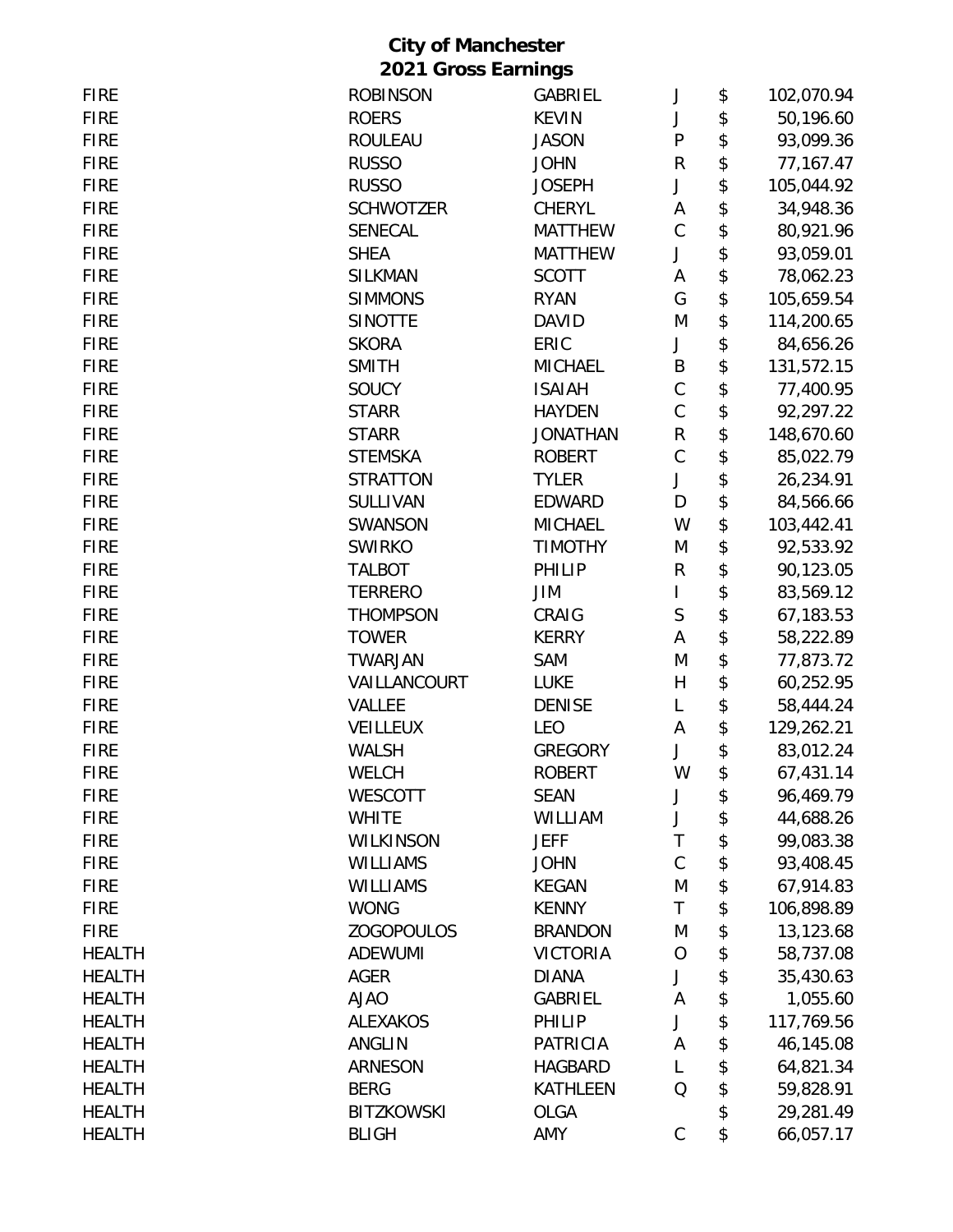| <b>HEALTH</b> | <b>BOLEN</b>           | LORETTA          | A            | \$<br>3,766.00   |
|---------------|------------------------|------------------|--------------|------------------|
| <b>HEALTH</b> | <b>BORGES</b>          | <b>MONIQUE</b>   |              | \$<br>4,240.41   |
| <b>HEALTH</b> | <b>BOZOIAN</b>         | <b>MELANIE</b>   | E            | \$<br>64,874.82  |
| <b>HEALTH</b> | <b>BUSCEMI</b>         | <b>KAYLEEN</b>   |              | \$<br>1,976.12   |
| <b>HEALTH</b> | CAOUETTE               | <b>GEORGETTE</b> | M            | \$<br>12,851.68  |
| <b>HEALTH</b> | CAPISTRAN              | <b>KATHLEEN</b>  | M            | \$<br>6,594.35   |
| <b>HEALTH</b> | CARR                   | <b>MICHAEL</b>   | J            | \$<br>52,459.25  |
| <b>HEALTH</b> | CASTILLO-DIAZ          | <b>WANDA</b>     | $\mathsf{I}$ | \$<br>4,977.22   |
| <b>HEALTH</b> | CHUI                   | <b>ANTHONY</b>   | $\mathsf{P}$ | \$<br>43,701.11  |
| <b>HEALTH</b> | <b>CIPOLLA</b>         | <b>CHRISTIE</b>  |              | \$<br>55,259.27  |
| <b>HEALTH</b> | COMPAGNA               | <b>TAMMI</b>     | L            | \$<br>53,596.16  |
| <b>HEALTH</b> | <b>COUTURE</b>         | <b>RICHARD</b>   | J            | \$<br>36,370.01  |
| <b>HEALTH</b> | <b>DARLING</b>         | <b>BETH</b>      | B            | \$<br>70,600.80  |
| <b>HEALTH</b> | <b>DEBERARDINIS</b>    | PHILIP           | D            | \$<br>54,451.57  |
| <b>HEALTH</b> | <b>DESRUISSEAUX</b>    | <b>RYAN</b>      | R            | \$<br>36,887.36  |
| <b>HEALTH</b> | <b>FAHA</b>            | <b>JENNIFER</b>  | L            | \$<br>15,633.11  |
| <b>HEALTH</b> | <b>FLANDERS</b>        | <b>BETH-ANN</b>  |              | \$<br>60,862.89  |
| <b>HEALTH</b> | <b>GARVEY</b>          | <b>ROSIE</b>     |              | \$<br>6,370.74   |
| <b>HEALTH</b> | <b>GLADU</b>           | <b>SCOTT</b>     | R            | \$<br>10,180.52  |
| <b>HEALTH</b> | <b>GRAHAM</b>          | <b>MICHELLE</b>  | B            | \$<br>67,024.95  |
| <b>HEALTH</b> | <b>GUINTA</b>          | CAROL            |              | \$<br>63,682.95  |
| <b>HEALTH</b> | <b>HOEBEKE</b>         | <b>JAIME</b>     | L            | \$<br>100,925.99 |
| <b>HEALTH</b> | <b>HUNTER</b>          | <b>LISA</b>      |              | \$<br>78,319.54  |
| <b>HEALTH</b> | <b>IASILLO</b>         | <b>ANDREA</b>    |              | \$<br>67,426.19  |
| <b>HEALTH</b> | <b>KANDEL</b>          | <b>NIRA</b>      |              | \$<br>1,628.18   |
| <b>HEALTH</b> | <b>KAZAKIS</b>         | <b>HOLLEY</b>    | A            | \$<br>25,469.14  |
| <b>HEALTH</b> | <b>KEEFE</b>           | <b>LISA</b>      | M            | \$<br>70,330.72  |
| <b>HEALTH</b> | <b>KELLY</b>           | <b>KRISTIN</b>   | A            | \$<br>1,902.96   |
| <b>HEALTH</b> | <b>KEROUAC</b>         | <b>JANINE</b>    | B            | \$<br>56,324.55  |
| <b>HEALTH</b> | <b>KHADKA</b>          | <b>BISHNU</b>    | M            | \$<br>36,756.75  |
| <b>HEALTH</b> | <b>KRYCKI</b>          | AARON            | H            | \$<br>98,120.52  |
| <b>HEALTH</b> | <b>LAPOINTE</b>        | CLAIRE           | E            | \$<br>63,206.78  |
| <b>HEALTH</b> | <b>LATURNO</b>         | <b>JENNIFER</b>  | M            | \$<br>46,287.31  |
| <b>HEALTH</b> | LAZZAR                 | <b>STACEY</b>    | L            | \$<br>62,486.25  |
| <b>HEALTH</b> | <b>LEFEVRA</b>         | <b>CONNOR</b>    | J            | \$<br>51,194.40  |
| <b>HEALTH</b> | <b>LOSIER</b>          | <b>NICOLE</b>    | T            | \$<br>92,109.24  |
| <b>HEALTH</b> | <b>MAGLIO</b>          | <b>JOY</b>       | L            | \$<br>47,276.35  |
| <b>HEALTH</b> | <b>MAHON</b>           | <b>KATHLEEN</b>  | S            | \$<br>96,147.55  |
| <b>HEALTH</b> | <b>MARTINEZ</b>        | <b>RICHARD</b>   | W            | \$<br>58,970.86  |
| <b>HEALTH</b> | <b>MAY</b>             | <b>MARC</b>      | A            | \$<br>1,167.14   |
| <b>HEALTH</b> | <b>MEEKER</b>          | <b>KATHLEEN</b>  | M            | \$<br>46,794.54  |
| <b>HEALTH</b> | <b>MEISEL</b>          | CAROL            | $\mathsf{S}$ | \$<br>46,675.27  |
| <b>HEALTH</b> | <b>MEJIA FERNANDEZ</b> | <b>BERTHA</b>    | L            | \$<br>36,632.13  |
| <b>HEALTH</b> | <b>MORRIS</b>          | <b>SARAH</b>     | G            | \$<br>42,644.53  |
| <b>HEALTH</b> | <b>NELSON</b>          | <b>SHIRLEY</b>   | Α            | \$<br>47,525.85  |
| <b>HEALTH</b> | <b>NOLAN</b>           | <b>RACHEL</b>    |              | \$<br>61,646.94  |
| <b>HEALTH</b> | <b>POMER</b>           | <b>JEANNE</b>    | J            | \$<br>41,825.37  |
|               |                        |                  |              |                  |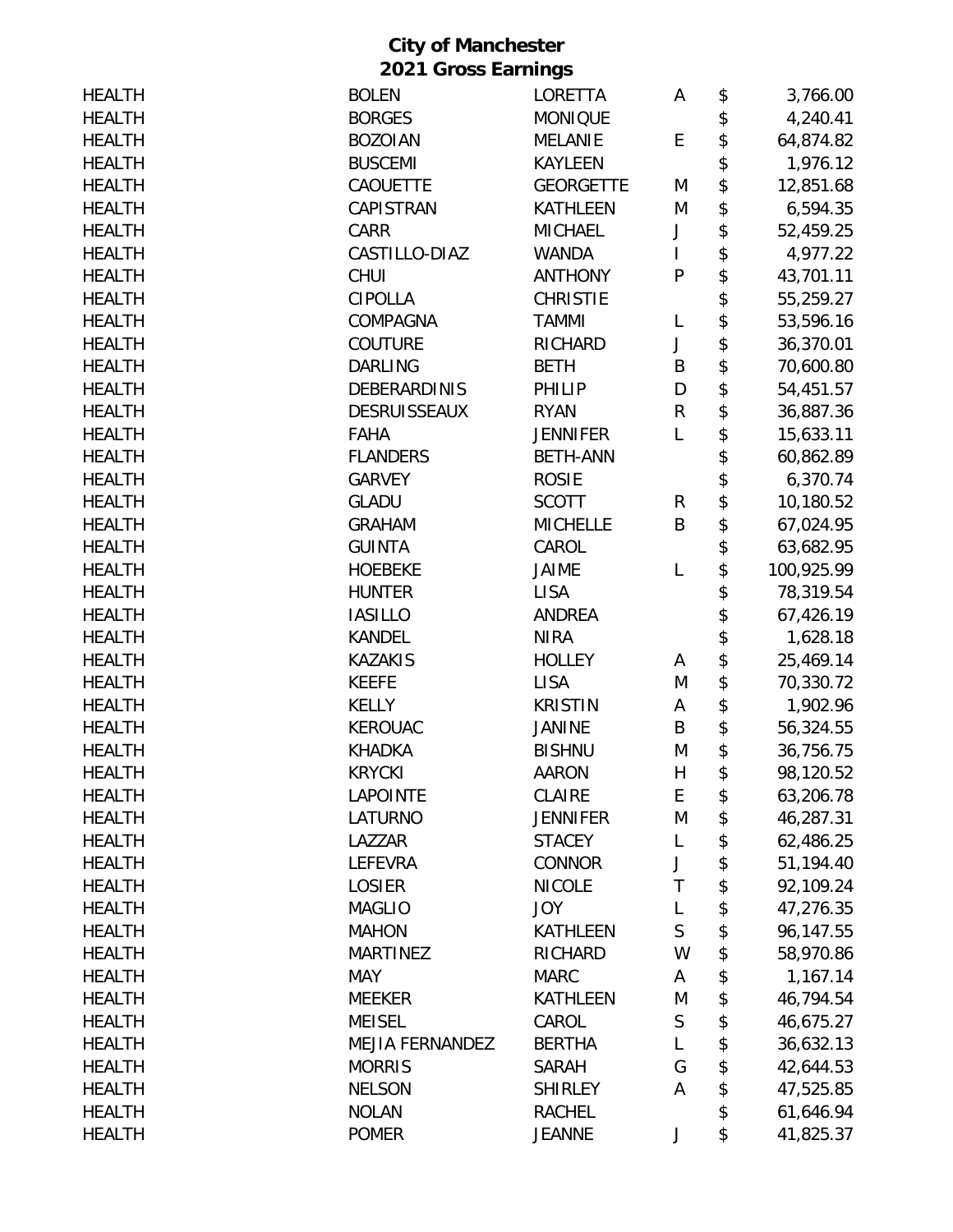|                            | <b>City of Manchester</b> |                    |              |    |            |  |  |  |
|----------------------------|---------------------------|--------------------|--------------|----|------------|--|--|--|
| <b>2021 Gross Earnings</b> |                           |                    |              |    |            |  |  |  |
| <b>HEALTH</b>              | <b>POWER</b>              | <b>ALLISON</b>     | M            | \$ | 34,594.58  |  |  |  |
| <b>HEALTH</b>              | REMILLARD                 | <b>MARY</b>        | J            | \$ | 15,545.48  |  |  |  |
| <b>HEALTH</b>              | <b>RIPALDI</b>            | <b>ELIZABETH</b>   | A            | \$ | 43,592.43  |  |  |  |
| <b>HEALTH</b>              | <b>ROULEAU</b>            | <b>SUZANNE</b>     |              | \$ | 98,321.04  |  |  |  |
| <b>HEALTH</b>              | SAIDYBAH                  | <b>BIRAM</b>       |              | \$ | 36,043.13  |  |  |  |
| <b>HEALTH</b>              | <b>SCARAFILE</b>          | <b>JANET</b>       | M            | \$ | 51,356.57  |  |  |  |
| <b>HEALTH</b>              | <b>SEITZ</b>              | <b>KELLY</b>       |              | \$ | 60,140.23  |  |  |  |
| <b>HEALTH</b>              | <b>SHEEHAN</b>            | <b>MARIAN</b>      | B            | \$ | 43,081.93  |  |  |  |
| <b>HEALTH</b>              | SIMONEAU                  | <b>NICOLE</b>      | L            | \$ | 26,793.45  |  |  |  |
| <b>HEALTH</b>              | <b>SKERSEY</b>            | <b>MARY ANN</b>    | $\mathsf C$  | \$ | 61,138.76  |  |  |  |
| <b>HEALTH</b>              | SPADAFORA                 | <b>SOPHIA</b>      | D            | \$ | 58,420.45  |  |  |  |
| <b>HEALTH</b>              | <b>STANWOOD</b>           | <b>VERA</b>        | А            | \$ | 33,844.43  |  |  |  |
| <b>HEALTH</b>              | <b>STEVENS</b>            | <b>ZYNTHIA</b>     | D            | \$ | 44,821.54  |  |  |  |
| <b>HEALTH</b>              | <b>SUTKUS</b>             | <b>KAREN</b>       |              | \$ | 87,798.39  |  |  |  |
| <b>HEALTH</b>              | <b>THOMAS</b>             | <b>ANNA-MARIE</b>  | J            | \$ | 149,601.88 |  |  |  |
| <b>HEALTH</b>              | <b>TOLAND</b>             | <b>MIRANDA</b>     | E            | \$ | 16,051.06  |  |  |  |
| <b>HEALTH</b>              | <b>UMURATWA</b>           | <b>MARIE</b>       | $\mathsf{C}$ | \$ | 1,649.39   |  |  |  |
| <b>HEALTH</b>              | <b>UWINEZA</b>            | <b>ROSINE</b>      |              | \$ | 29,171.68  |  |  |  |
| <b>HEALTH</b>              | <b>VICOVAN</b>            | <b>TAMARA</b>      |              | \$ | 28,562.58  |  |  |  |
| <b>HEALTH</b>              | WALDER                    | <b>GABRIELA</b>    | M            | \$ | 102,993.08 |  |  |  |
| <b>HEALTH</b>              | <b>WALSH</b>              | <b>SUSAN</b>       | A            | \$ | 19,948.03  |  |  |  |
| <b>HEALTH</b>              | <b>WEED</b>               | <b>AMANDA</b>      |              | \$ | 15,628.50  |  |  |  |
| <b>HEALTH</b>              | <b>WYMAN</b>              | <b>JENNIFER</b>    | M            | \$ | 91,153.36  |  |  |  |
| <b>HIGHWAY</b>             | <b>ADAMS</b>              | <b>GEORGE</b>      |              | \$ | 61,950.24  |  |  |  |
| <b>HIGHWAY</b>             | AHMAD-KAHLOON             | <b>JOSHUA</b>      |              | \$ | 49,533.85  |  |  |  |
| <b>HIGHWAY</b>             | <b>AINSWORTH</b>          | <b>JASON</b>       |              | \$ | 67,168.88  |  |  |  |
| <b>HIGHWAY</b>             | ANDRADA DE LEON           | <b>DIEGO</b>       | G            | \$ | 56,112.75  |  |  |  |
| <b>HIGHWAY</b>             | <b>ANTHONY</b>            | <b>TODD</b>        |              | \$ | 71,752.66  |  |  |  |
| <b>HIGHWAY</b>             | <b>ARAUJO</b>             | CARLOS             | D            | \$ | 11,120.53  |  |  |  |
| <b>HIGHWAY</b>             | AREL                      | <b>EYAN</b>        | Е            | \$ | 57,396.07  |  |  |  |
| <b>HIGHWAY</b>             | <b>BACHAND</b>            | <b>BRANDON</b>     | T            | \$ | 20,099.13  |  |  |  |
| <b>HIGHWAY</b>             | <b>BARDELCIK</b>          | <b>JOHN</b>        | J            | \$ | 69,625.87  |  |  |  |
| <b>HIGHWAY</b>             | <b>BARREIRO</b>           | <b>NELSON</b>      |              | \$ | 55,466.99  |  |  |  |
| <b>HIGHWAY</b>             | <b>BARRY</b>              | <b>PATRICK</b>     | B            | \$ | 51,329.55  |  |  |  |
| <b>HIGHWAY</b>             | <b>BECHT</b>              | <b>KEVIN</b>       | M            | \$ | 53,011.10  |  |  |  |
| <b>HIGHWAY</b>             | <b>BELANGER</b>           | <b>CHRISTOPHER</b> | R            | \$ | 71,559.52  |  |  |  |
| <b>HIGHWAY</b>             | <b>BERNARD</b>            | <b>ROBERT</b>      | Τ            | \$ | 61,084.02  |  |  |  |
| <b>HIGHWAY</b>             | <b>BERNARD</b>            | <b>SCOTT</b>       | R            | \$ | 15,681.84  |  |  |  |
| <b>HIGHWAY</b>             | <b>BLACKMER</b>           | <b>JOHN</b>        | $\mathsf T$  | \$ | 7,591.53   |  |  |  |
| <b>HIGHWAY</b>             | <b>BOISVERT</b>           | <b>JESSE</b>       | J            | \$ | 70,915.04  |  |  |  |
| <b>HIGHWAY</b>             | <b>BOISVERT</b>           | RANDALL            | A            | \$ | 61,399.51  |  |  |  |
| <b>HIGHWAY</b>             | <b>BOISVERT</b>           | <b>TIMOTHY</b>     | D            | \$ | 80,859.10  |  |  |  |
| <b>HIGHWAY</b>             | <b>BOND</b>               | <b>GREGORY</b>     | R            | \$ | 86,428.68  |  |  |  |
| <b>HIGHWAY</b>             | <b>BOUDREAU</b>           | <b>TRACY</b>       |              | \$ | 56,484.02  |  |  |  |
| <b>HIGHWAY</b>             | <b>BOZOIAN</b>            | <b>THOMAS</b>      | E            | \$ | 92,125.03  |  |  |  |
| <b>HIGHWAY</b>             | <b>BROUILLET</b>          | <b>MATTHEW</b>     | W            | \$ | 7,870.88   |  |  |  |
| <b>HIGHWAY</b>             | <b>BROWNING</b>           | ADAM               |              | \$ | 57,445.67  |  |  |  |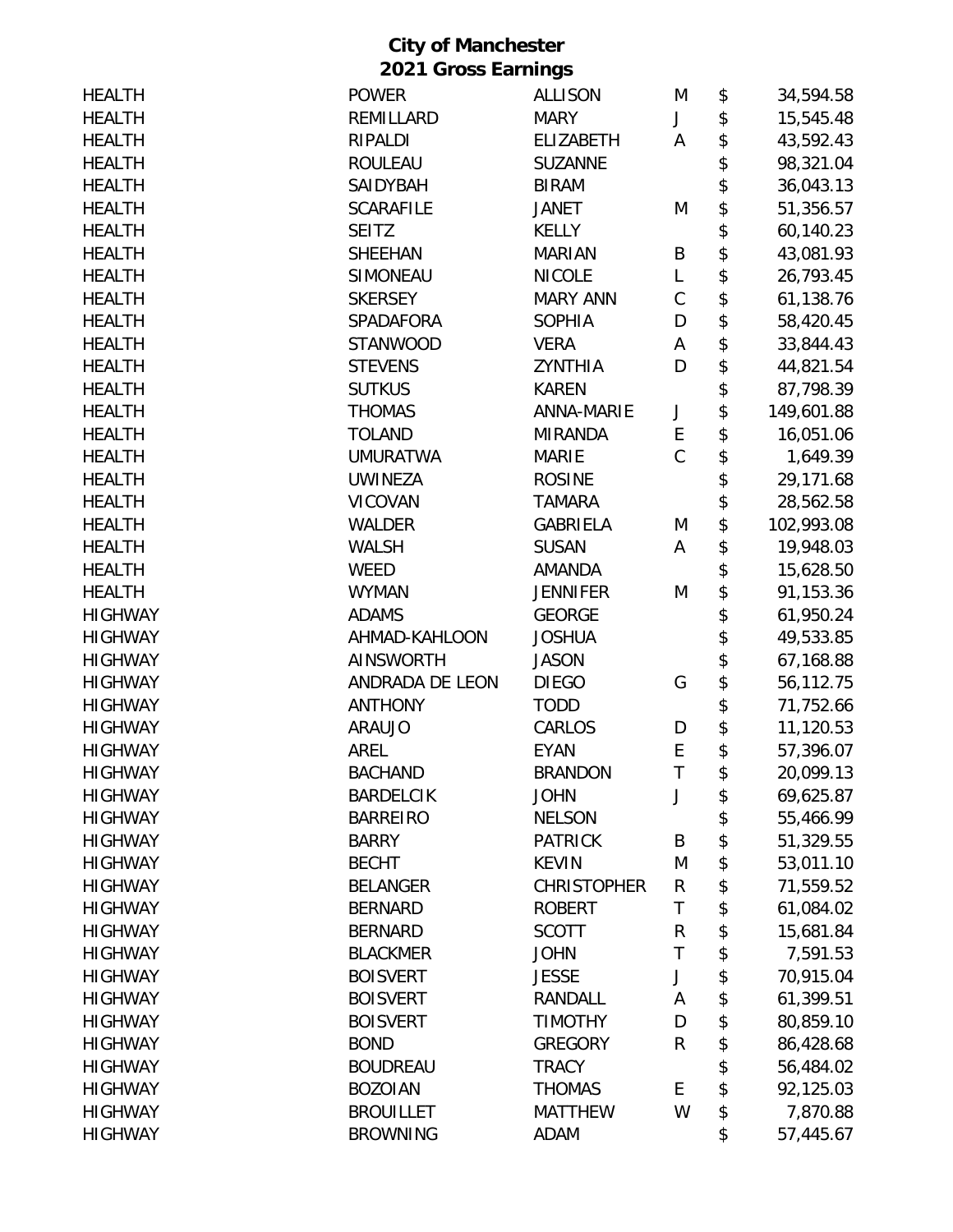| <b>HIGHWAY</b> | <b>BRULE</b>       | <b>BENJAMIN</b>    |             | \$<br>64,636.33  |
|----------------|--------------------|--------------------|-------------|------------------|
| <b>HIGHWAY</b> | <b>BURNS ROY</b>   | <b>BRANDON</b>     | R           | \$<br>45,720.13  |
| <b>HIGHWAY</b> | <b>BUTLER</b>      | <b>DYLAN</b>       | J           | \$<br>6,694.40   |
| <b>HIGHWAY</b> | CHAMPAGNE          | <b>JOHN</b>        | M           | \$<br>25,215.91  |
| <b>HIGHWAY</b> | <b>CLANCY</b>      | <b>JOHN</b>        | $\mathsf C$ | \$<br>86,592.55  |
| <b>HIGHWAY</b> | <b>CLARK</b>       | ERIC               | M           | \$<br>61,780.06  |
| <b>HIGHWAY</b> | <b>CLARKE</b>      | <b>KRISTEN</b>     | Τ           | \$<br>93,932.56  |
| <b>HIGHWAY</b> | <b>CLEMENT</b>     | <b>SAMUEL</b>      |             | \$<br>8,868.80   |
| <b>HIGHWAY</b> | <b>CLOUGHERTY</b>  | <b>TIMOTHY</b>     | J           | \$<br>154,377.48 |
| <b>HIGHWAY</b> | <b>COBURN</b>      | <b>GENE</b>        | K           | \$<br>94,867.54  |
| <b>HIGHWAY</b> | <b>CONNORS</b>     | <b>TODD</b>        | D           | \$<br>21,263.43  |
| <b>HIGHWAY</b> | <b>COUTURE</b>     | <b>ROLAND</b>      | R           | \$<br>64,882.79  |
| <b>HIGHWAY</b> | COVIELLO           | <b>KEITH</b>       | D           | \$<br>81,818.25  |
| <b>HIGHWAY</b> | CRONIN             | <b>JOSEPH</b>      | T           | \$<br>35,855.87  |
| <b>HIGHWAY</b> | <b>CROSS</b>       | <b>DAVID</b>       | Α           | \$<br>28,638.54  |
| <b>HIGHWAY</b> | CUNNINGHAM         | <b>SHAWN</b>       | R           | \$<br>7,605.21   |
| <b>HIGHWAY</b> | <b>DANIELS</b>     | LOUIS              | $\mathsf S$ | \$<br>46,000.67  |
| <b>HIGHWAY</b> | <b>DARWAZEH</b>    | <b>JOSEPH</b>      | ${\sf P}$   | \$<br>7,407.88   |
| <b>HIGHWAY</b> | <b>DAVINI</b>      | JAY                | W           | \$<br>121,800.59 |
| <b>HIGHWAY</b> | <b>DEGAN</b>       | <b>NADINE</b>      | Z           | \$<br>51,895.80  |
| <b>HIGHWAY</b> | <b>DICKEY</b>      | <b>PAUL</b>        |             | \$<br>13,201.54  |
| <b>HIGHWAY</b> | <b>DIMAMBRO</b>    | <b>ANTHONY</b>     | L           | \$<br>362.40     |
| <b>HIGHWAY</b> | <b>DIONNE</b>      | <b>DONNIE</b>      |             | \$<br>73,265.50  |
| <b>HIGHWAY</b> | <b>DIONNE</b>      | <b>SHAWN</b>       |             | \$<br>79,699.71  |
| <b>HIGHWAY</b> | <b>DOCKX</b>       | <b>MICHAEL</b>     | R           | \$<br>92,947.08  |
| <b>HIGHWAY</b> | <b>DONATI</b>      | <b>NICHOLAS</b>    | D           | \$<br>42,391.02  |
| <b>HIGHWAY</b> | <b>DONOVAN</b>     | <b>JACQUELINE</b>  | Г           | \$<br>20,025.08  |
| <b>HIGHWAY</b> | <b>DOUIDI</b>      | <b>ALLEN</b>       | R           | \$<br>85,504.05  |
| <b>HIGHWAY</b> | <b>DOWNEY</b>      | <b>ARMAND</b>      | J           | \$<br>52,084.21  |
| <b>HIGHWAY</b> | <b>DOYON</b>       | <b>ALEX</b>        | T           | \$<br>34,990.38  |
| <b>HIGHWAY</b> | <b>DOYON</b>       | PHILLIP            | Α           | \$<br>72,327.31  |
| <b>HIGHWAY</b> | <b>DUBOIS</b>      | WILLIAM            | A           | \$<br>51,958.87  |
| <b>HIGHWAY</b> | <b>EMOND</b>       | <b>EDWARD</b>      |             | \$<br>70,877.39  |
| <b>HIGHWAY</b> | <b>FAVERDIEU</b>   | <b>ANTOINE</b>     | $\Omega$    | \$<br>63,733.58  |
| <b>HIGHWAY</b> | FRIEND-GRAY        | <b>OWEN</b>        | ${\sf P}$   | \$<br>94,123.72  |
| <b>HIGHWAY</b> | <b>GABRIEL</b>     | <b>BRETT</b>       | T           | \$<br>47,292.22  |
| <b>HIGHWAY</b> | <b>GAGNON</b>      | <b>PATRICK</b>     | M           | \$<br>91,271.87  |
| <b>HIGHWAY</b> | <b>GILBERT</b>     | <b>DEREK</b>       |             | \$<br>62,086.07  |
| <b>HIGHWAY</b> | <b>GILL</b>        | <b>ADAM</b>        |             | \$<br>66,079.58  |
| <b>HIGHWAY</b> | <b>GIOTAS</b>      | <b>JASON</b>       | G           | \$<br>76,400.80  |
| <b>HIGHWAY</b> | <b>GORDON</b>      | <b>SCOTT</b>       |             | \$<br>63,040.42  |
| <b>HIGHWAY</b> | <b>GOSSELIN</b>    | <b>BRUCE</b>       | ${\sf R}$   | \$<br>100,944.18 |
| <b>HIGHWAY</b> | <b>GOUPIL</b>      | <b>CHRISTOPHER</b> |             | \$<br>53,662.81  |
| <b>HIGHWAY</b> | <b>GRADY</b>       | <b>CHRISTOPHER</b> | R           | \$<br>47,786.31  |
| <b>HIGHWAY</b> | <b>GRANDMAISON</b> | <b>JAMES</b>       | T           | \$<br>58,597.28  |
| <b>HIGHWAY</b> | <b>GREENWOOD</b>   | WILLIAM            |             | \$<br>117,371.34 |
| <b>HIGHWAY</b> | <b>GREGOIRE</b>    | CARL               | B           | \$<br>61,410.49  |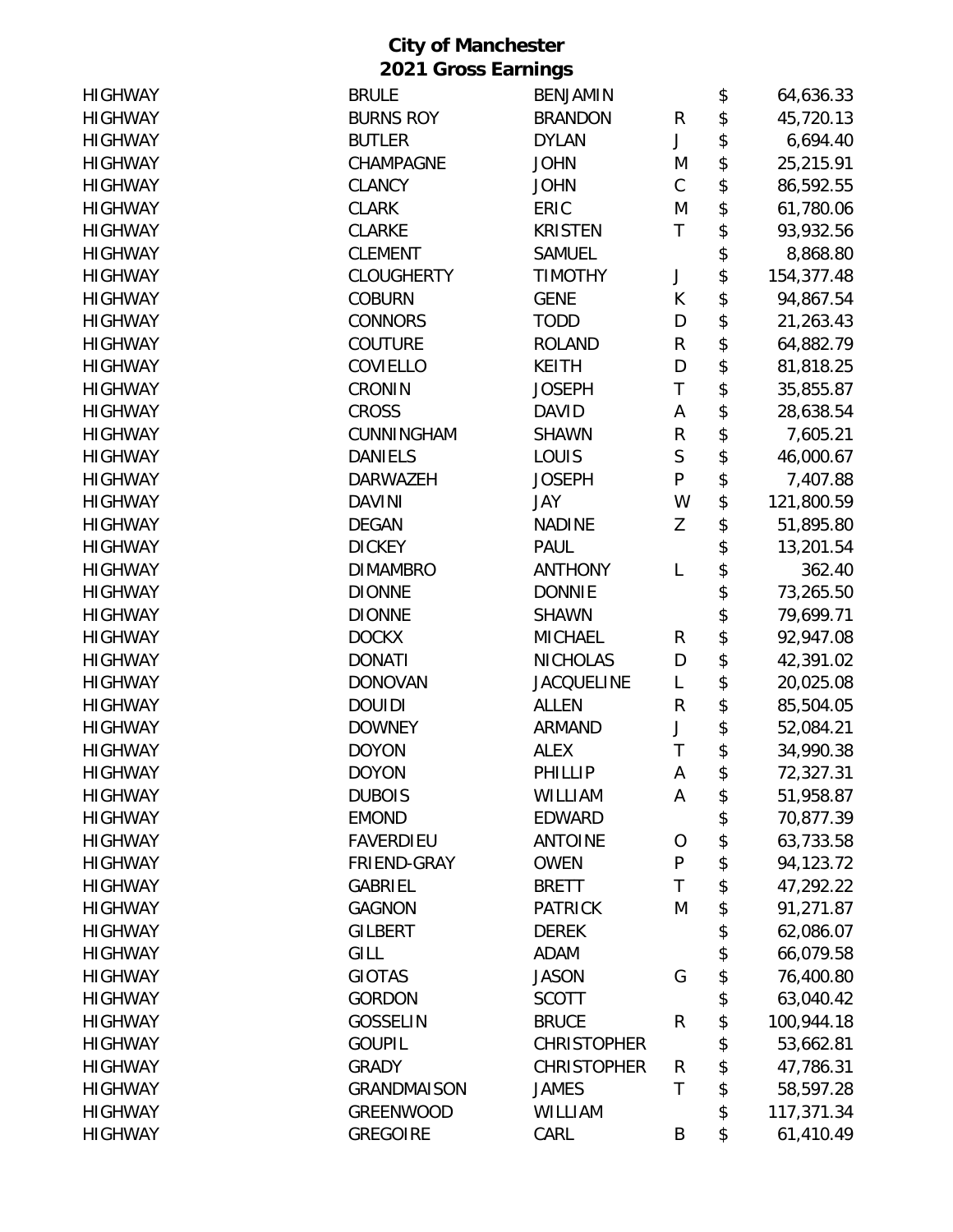| <b>HIGHWAY</b>                   | <b>GRENIER</b>      | <b>TIMOTHY</b>                  | F              | \$       | 75,800.36 |
|----------------------------------|---------------------|---------------------------------|----------------|----------|-----------|
| <b>HIGHWAY</b>                   | <b>HARVEY</b>       | <b>SILAS</b>                    | F              | \$       | 8,082.28  |
| <b>HIGHWAY</b>                   | <b>HEON</b>         | <b>SCOTT</b>                    | $\mathsf R$    | \$       | 45,636.86 |
| <b>HIGHWAY</b>                   | <b>HERNANDEZ</b>    | <b>JUAN</b>                     | A              | \$       | 43,484.52 |
| <b>HIGHWAY</b>                   | JAGDEEN-DARLING     | <b>JENNIFER</b>                 | J              | \$       | 22,758.67 |
| <b>HIGHWAY</b>                   | <b>JEUDY</b>        | <b>ESPENCE</b>                  |                | \$       | 49,970.04 |
| <b>HIGHWAY</b>                   | <b>JIMENEZ</b>      | ALEXANDER                       | M              | \$       | 12,868.99 |
| <b>HIGHWAY</b>                   | <b>KOSTAKIS</b>     | <b>DIMITRIOS</b>                |                | \$       | 69,067.27 |
| <b>HIGHWAY</b>                   | <b>KRIDERAS</b>     | <b>THOMAS</b>                   |                | \$       | 81,140.63 |
| <b>HIGHWAY</b>                   | LAMONTAGNE          | <b>MATTHEW</b>                  | C              | \$       | 39,332.39 |
| <b>HIGHWAY</b>                   | <b>LEBLANC</b>      | RICHARD                         | A              | \$       | 65,070.55 |
| <b>HIGHWAY</b>                   | <b>LORENZ</b>       | JAY                             | A              | \$       | 82,990.29 |
| <b>HIGHWAY</b>                   | <b>LUCAS</b>        | <b>TIFFANY</b>                  | Α              | \$       | 91,239.06 |
| <b>HIGHWAY</b>                   | <b>LUGO</b>         | <b>JOHNATHAN</b>                |                | \$       | 74,065.15 |
| <b>HIGHWAY</b>                   | <b>MANSEAU</b>      | <b>BRANDON</b>                  | R              | \$       | 36,263.46 |
| <b>HIGHWAY</b>                   | <b>MARCOUILLIER</b> | <b>EVAN</b>                     | J              | \$       | 44,692.94 |
| <b>HIGHWAY</b>                   | <b>MARCOUX</b>      | <b>JEFFREY</b>                  | Α              | \$       | 57,568.55 |
| <b>HIGHWAY</b>                   | <b>MARKEY</b>       | <b>SEAN</b>                     | $\overline{O}$ | \$       | 80,395.33 |
| <b>HIGHWAY</b>                   | <b>MARTIN</b>       | CHANTAL                         | M              | \$       | 4,608.00  |
| <b>HIGHWAY</b>                   | <b>MARTIN</b>       | <b>CHRISTOPHER</b>              |                | \$       | 36,010.31 |
| <b>HIGHWAY</b>                   | <b>MARTINEAU</b>    | <b>BERNARD</b>                  | R              | \$       | 32,295.76 |
| <b>HIGHWAY</b>                   | <b>MATZ</b>         | RICHARD                         | K              | \$       | 76,745.59 |
| <b>HIGHWAY</b>                   | <b>MAURICE</b>      | <b>SHAWN</b>                    | M              | \$       | 78,726.11 |
| <b>HIGHWAY</b>                   | <b>MCCABE</b>       | CHRISTIAN                       | J              | \$       | 50,179.03 |
| <b>HIGHWAY</b>                   | <b>MCKENNEY</b>     | <b>TINA</b>                     |                | \$       | 37,936.49 |
| <b>HIGHWAY</b>                   | <b>MCMILLAN</b>     | <b>WALI</b>                     | К              | \$       | 44,693.91 |
| <b>HIGHWAY</b>                   | <b>MCMINN</b>       | <b>FINNEGHAN</b>                | R              | \$       | 12,991.11 |
| <b>HIGHWAY</b>                   | <b>MEARS</b>        | <b>DAVID</b>                    |                | \$       | 63,088.80 |
| <b>HIGHWAY</b>                   | <b>MEISEL</b>       | <b>JOHN</b>                     | W              | \$       | 72,655.20 |
| <b>HIGHWAY</b>                   | <b>MESERVEY</b>     | <b>PAUL</b>                     | F              | \$       | 69,190.13 |
| <b>HIGHWAY</b>                   | <b>MESSAN TCHI</b>  | <b>KOUASSI</b>                  |                | \$       | 45,679.68 |
| <b>HIGHWAY</b>                   | <b>METELUS</b>      | <b>LISNEL</b>                   |                | \$       | 60,450.98 |
| <b>HIGHWAY</b>                   | <b>MICHON</b>       | <b>MICHAEL</b>                  | J              | \$       | 67,170.41 |
| <b>HIGHWAY</b>                   | <b>MOORE</b>        | <b>ANN-MARIE</b>                | $\mathsf C$    | \$       | 50,822.30 |
| <b>HIGHWAY</b>                   | <b>MOORE</b>        | <b>BRADLEY</b>                  | $\mathsf C$    | \$       | 76,154.74 |
| <b>HIGHWAY</b>                   | <b>MORAN</b>        | <b>KATHRYN</b>                  | $\mathsf C$    | \$       | 55,645.40 |
| <b>HIGHWAY</b>                   | <b>MYERS</b>        | <b>MITCHEL</b>                  | J              | \$       | 24,254.21 |
| <b>HIGHWAY</b>                   | <b>NEUBERT</b>      | <b>DAVID</b>                    | A              | \$       | 9,468.80  |
| <b>HIGHWAY</b>                   | <b>NEUMAN</b>       | <b>STEVEN</b>                   | $\mathsf C$    | \$       | 86,706.25 |
| <b>HIGHWAY</b>                   | <b>NEWTON</b>       | CHAZ                            | J              | \$       | 61,402.48 |
| <b>HIGHWAY</b>                   | <b>NORANDER</b>     | <b>STEVEN</b>                   | R              | \$       | 75,539.45 |
| <b>HIGHWAY</b>                   | <b>O'BRIEN</b>      | <b>WAYNE</b>                    | $\mathsf S$    | \$       | 23,611.34 |
| <b>HIGHWAY</b>                   | O'HALLORAN          | <b>RYAN</b>                     | J              | \$       | 43,632.21 |
| <b>HIGHWAY</b>                   | PELLERIN            | <b>JAKEN</b>                    | M<br>J         | \$       | 22,261.62 |
| <b>HIGHWAY</b>                   | <b>PENA</b>         | <b>ANTHONY</b>                  | E              | \$       | 51,311.15 |
| <b>HIGHWAY</b><br><b>HIGHWAY</b> | <b>PENA</b>         | CHRISTIAN<br><b>CHRISTOPHER</b> |                | \$<br>\$ | 53,564.25 |
|                                  | <b>PROULX</b>       |                                 |                |          | 82,480.23 |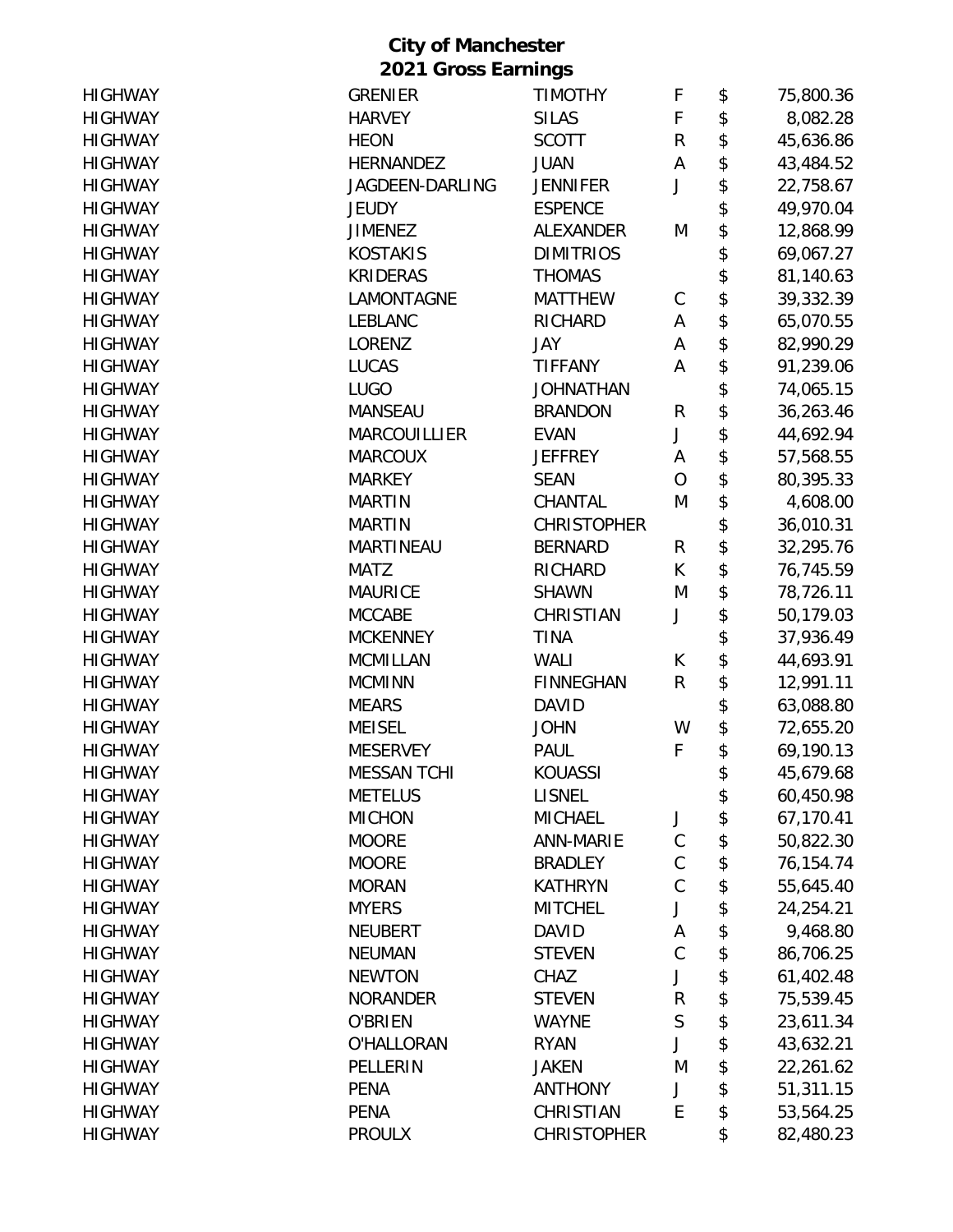|                            | <b>City of Manchester</b>  |                    |              |                  |
|----------------------------|----------------------------|--------------------|--------------|------------------|
|                            | <b>2021 Gross Earnings</b> |                    |              |                  |
| <b>HIGHWAY</b>             | <b>PROVENCHER</b>          | <b>DENNIS</b>      | R            | \$<br>67,077.16  |
| <b>HIGHWAY</b>             | QUINN                      | DANIEL             | P            | \$<br>17,938.80  |
| <b>HIGHWAY</b>             | QUINTILIANI                | <b>TRACY</b>       | A            | \$<br>40,133.12  |
| <b>HIGHWAY</b>             | <b>RAMOS</b>               | <b>JAMES</b>       | $\mathsf T$  | \$<br>83,522.33  |
| <b>HIGHWAY</b>             | <b>RICE</b>                | <b>SHANE</b>       | $\mathsf{P}$ | \$<br>52,913.20  |
| <b>HIGHWAY</b>             | <b>ROBERTS</b>             | <b>SCOTT</b>       | A            | \$<br>61,664.97  |
| <b>HIGHWAY</b>             | <b>ROBINSON</b>            | <b>SCOTT</b>       |              | \$<br>76,531.25  |
| <b>HIGHWAY</b>             | <b>RODRIGUEZ</b>           | <b>ANTONIO</b>     |              | \$<br>48,027.30  |
| <b>HIGHWAY</b>             | <b>RODRIGUEZ</b>           | <b>ISAIAH</b>      | L            | \$<br>8,125.13   |
| <b>HIGHWAY</b>             | SALOMONE-ABOOD             | <b>MELINDA</b>     | Α            | \$<br>85,936.19  |
| <b>HIGHWAY</b>             | <b>SHAH</b>                | <b>UDAYA</b>       | N            | \$<br>15,243.60  |
| <b>HIGHWAY</b>             | <b>SHAW</b>                | <b>DAVID BRUCE</b> |              | \$<br>66,723.23  |
| <b>HIGHWAY</b>             | <b>SHEPPARD</b>            | <b>KEVIN</b>       | A            | \$<br>181,781.31 |
| <b>HIGHWAY</b>             | <b>SILVA</b>               | <b>SUSAN</b>       | W            | \$<br>76,951.33  |
| <b>HIGHWAY</b>             | <b>SLATTERY</b>            | WILLIAM            | W            | \$<br>55,764.57  |
| <b>HIGHWAY</b>             | <b>STAMP</b>               | <b>VICTORIA</b>    | L            | \$<br>37,878.28  |
| <b>HIGHWAY</b>             | <b>STANLEY</b>             | <b>BRIAN</b>       | S            | \$<br>80,645.07  |
| <b>HIGHWAY</b>             | <b>STARRY</b>              | <b>SARAH</b>       | A            | \$<br>10,737.12  |
| <b>HIGHWAY</b>             | <b>STEVENS</b>             | <b>MICHAEL</b>     | J            | \$<br>35,244.47  |
| <b>HIGHWAY</b>             | <b>SULLIVAN</b>            | <b>BRIAN</b>       | S            | \$<br>14,816.23  |
| <b>HIGHWAY</b>             | <b>SULLIVAN</b>            | <b>CHRISTOPHER</b> | J            | \$<br>20,805.25  |
| <b>HIGHWAY</b>             | <b>TSECARIS</b>            | <b>MICHAEL</b>     | $\mathsf T$  | \$<br>58,887.98  |
| <b>HIGHWAY</b>             | <b>TSIROGIANIS</b>         | <b>CHRISTOS</b>    |              | \$<br>55,674.19  |
| <b>HIGHWAY</b>             | VAZQUEZ                    | <b>RAUL</b>        | A            | \$<br>100,921.89 |
| <b>HIGHWAY</b>             | <b>WALLACE</b>             | <b>JONATHAN</b>    | $\mathsf R$  | \$<br>30,174.54  |
| <b>HIGHWAY</b>             | <b>WALSH</b>               | <b>STEVEN</b>      | J            | \$<br>75,746.18  |
| <b>HIGHWAY</b>             | <b>WECHTER</b>             | <b>SCOTT</b>       | A            | \$<br>9,864.69   |
| <b>HIGHWAY</b>             | <b>WELCH</b>               | CHRISTIAN          | $\mathsf{C}$ | \$<br>23,629.33  |
| <b>HIGHWAY</b>             | <b>WHEELER</b>             | <b>RYAN</b>        | P            | 46,788.19        |
| <b>HIGHWAY</b>             | <b>WHITE</b>               | RICHARD            | W            | \$<br>64,890.27  |
| <b>HIGHWAY</b>             | <b>WILLIAMS</b>            | <b>JAMES</b>       | L            | \$<br>36,919.04  |
| <b>HIGHWAY</b>             | <b>WINSLOW</b>             | <b>DAVID</b>       | L            | \$<br>87,565.22  |
| <b>HIGHWAY</b>             | <b>ZIAKAS</b>              | <b>RAY</b>         | J            | \$<br>55,643.26  |
| <b>HIGHWAY</b>             | <b>ZINKUS</b>              | <b>ADAM</b>        | V            | \$<br>47,320.01  |
| <b>HUMAN RESOURCES</b>     | <b>BIBEAU</b>              | <b>KRISTEN</b>     | M            | \$<br>26,265.70  |
| <b>HUMAN RESOURCES</b>     | <b>CHAVEZ</b>              | <b>LILYVETTE</b>   |              | \$<br>49,466.14  |
| <b>HUMAN RESOURCES</b>     | <b>DION</b>                | <b>CHRISTINE</b>   | W            | \$<br>40,299.76  |
| <b>HUMAN RESOURCES</b>     | <b>FERGUSON</b>            | <b>KATHLEEN</b>    |              | \$<br>100,424.20 |
| <b>HUMAN RESOURCES</b>     | <b>FIGG</b>                | <b>SUSAN</b>       | B            | \$<br>58,705.60  |
| <b>HUMAN RESOURCES</b>     | <b>FLANAGAN</b>            | <b>CYNTHIA</b>     | Α            | \$<br>46,788.44  |
| <b>HUMAN RESOURCES</b>     | <b>GENDRON</b>             | <b>HEATHER</b>     | M            | \$<br>8,312.11   |
| <b>HUMAN RESOURCES</b>     | <b>GORTON</b>              | DAWN-CHERI         | R            | \$<br>2,048.35   |
| <b>HUMAN RESOURCES</b>     | <b>HARRINGTON</b>          | <b>MICHELLE</b>    | A            | \$<br>72,637.24  |
| <b>HUMAN RESOURCES</b>     | KINCAID                    | <b>KEVIN</b>       | M            | \$<br>87,737.65  |
| <b>HUMAN RESOURCES</b>     | <b>MULROONEY</b>           | <b>EILEEN</b>      | J            | \$<br>58,834.05  |
| <b>HUMAN RESOURCES</b>     | <b>POULIN</b>              | <b>KAREN</b>       | M            | \$<br>57,783.35  |
| <b>INFORMATION SYSTEMS</b> | <b>BOUDREAU</b>            | <b>NICOLIS</b>     | A            | \$<br>61,477.39  |
|                            |                            |                    |              |                  |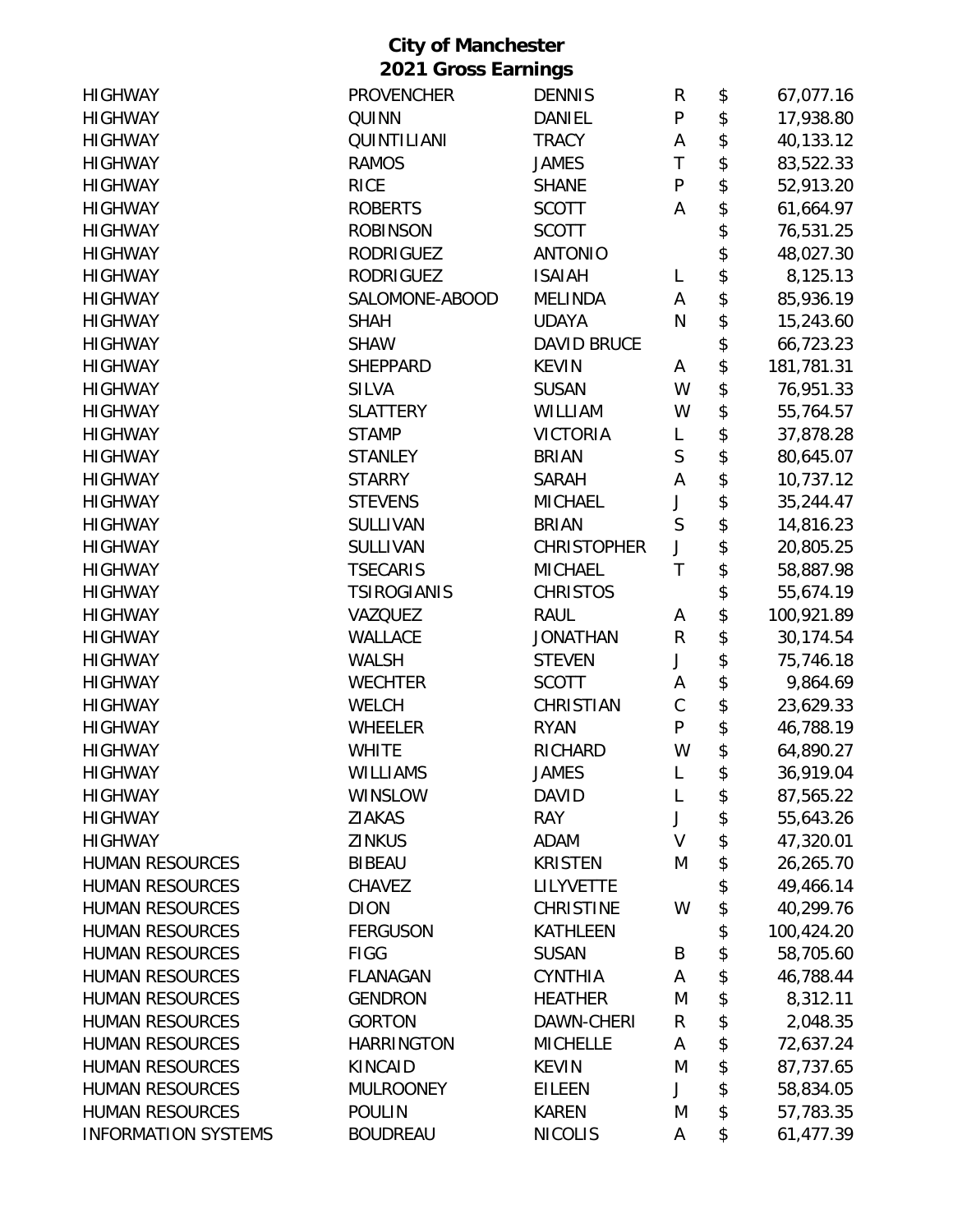| <b>INFORMATION SYSTEMS</b> | <b>BROWN</b>       | <b>TERRANCE</b>  | M            | \$<br>81,209.04  |
|----------------------------|--------------------|------------------|--------------|------------------|
| <b>INFORMATION SYSTEMS</b> | <b>DUVAL</b>       | <b>GREGORY</b>   | Α            | \$<br>81,128.51  |
| <b>INFORMATION SYSTEMS</b> | <b>FORTIER</b>     | <b>JEAN</b>      | P            | \$<br>126,521.02 |
| <b>INFORMATION SYSTEMS</b> | <b>LAFRAMBOISE</b> | <b>KEVIN</b>     |              | \$<br>87,885.00  |
| <b>INFORMATION SYSTEMS</b> | <b>LELACHEUR</b>   | <b>THOMAS</b>    | E            | \$<br>82,351.75  |
| <b>INFORMATION SYSTEMS</b> | <b>LEVESQUE</b>    | ERIC             |              | \$<br>70,578.82  |
| <b>INFORMATION SYSTEMS</b> | <b>LINDER</b>      | RICHARD          | A            | \$<br>121,014.40 |
| <b>INFORMATION SYSTEMS</b> | LIVINGSTON         | <b>HALEY</b>     | E            | \$<br>37,874.13  |
| <b>INFORMATION SYSTEMS</b> | <b>MORIN</b>       | <b>MARC</b>      | W            | \$<br>95,095.40  |
| <b>INFORMATION SYSTEMS</b> | <b>O'ROURKE</b>    | <b>MATTHEW</b>   | J            | \$<br>61,362.16  |
| <b>INFORMATION SYSTEMS</b> | PINSONNEAULT       | <b>DAVID</b>     | F            | \$<br>10,657.76  |
| <b>INFORMATION SYSTEMS</b> | <b>SALMON</b>      | <b>JEAN</b>      | $\mathsf{S}$ | \$<br>28,765.56  |
| <b>INFORMATION SYSTEMS</b> | SAYWARD            | <b>SUZANNE</b>   | M            | \$<br>84,103.10  |
| <b>INFORMATION SYSTEMS</b> | <b>SCHAFFER</b>    | <b>ANTHONY</b>   | R            | \$<br>99,346.60  |
| <b>INFORMATION SYSTEMS</b> | <b>SMITH</b>       | ERIC             | J            | \$<br>73,538.02  |
| <b>LIBRARY</b>             | <b>BALLARD</b>     | <b>SARAH</b>     |              | \$<br>41,397.35  |
| <b>LIBRARY</b>             | <b>BEAULIEU</b>    | <b>MICHELLE</b>  | R            | \$<br>27,002.68  |
| <b>LIBRARY</b>             | <b>BLISS</b>       | <b>DAWN</b>      | E            | \$<br>56,083.32  |
| <b>LIBRARY</b>             | <b>BRANCA</b>      | <b>ROBERTA</b>   | A            | \$<br>9,890.74   |
| <b>LIBRARY</b>             | CROTEAU            | <b>ELEANOR</b>   |              | \$<br>45,376.65  |
| <b>LIBRARY</b>             | DEBERARDINIS       | <b>FANDA</b>     |              | \$<br>42,179.17  |
| <b>LIBRARY</b>             | <b>DENUCCI</b>     | <b>ROSE</b>      | M            | \$<br>50,995.68  |
| <b>LIBRARY</b>             | <b>DIONNE</b>      | CAITLIN          | E            | \$<br>23,501.20  |
| <b>LIBRARY</b>             | <b>EISENSTAT</b>   | <b>DORI</b>      | Α            | \$<br>3,920.41   |
| <b>LIBRARY</b>             | <b>FINCH</b>       | MAXIMILLIAN      | Α            | \$<br>4,119.81   |
| <b>LIBRARY</b>             | <b>FREEBOURN</b>   | <b>YVONNE</b>    | R            | \$<br>40,747.32  |
| <b>LIBRARY</b>             | <b>FRESHOUR</b>    | <b>ANDREW</b>    | К            | \$<br>8,702.49   |
| LIBRARY                    | <b>GALLANT</b>     | <b>MARY</b>      | Α            | \$<br>56,952.80  |
| LIBRARY                    | <b>HANMER</b>      | AMELIA           | L            | \$<br>63,090.88  |
| <b>LIBRARY</b>             | <b>HARMON</b>      | <b>SUSAN</b>     | M            | \$<br>59,638.18  |
| LIBRARY                    | <b>HETRICK</b>     | <b>LEX</b>       | B            | \$<br>19,738.55  |
| LIBRARY                    | <b>ISLEB</b>       | <b>KARYN</b>     | Α            | \$<br>82,233.64  |
| <b>LIBRARY</b>             | <b>JOSE</b>        | <b>ELIZABETH</b> | L            | \$<br>57,294.44  |
| <b>LIBRARY</b>             | <b>KIMSEY</b>      | <b>THERESA</b>   | A            | \$<br>46,691.05  |
| <b>LIBRARY</b>             | <b>KLEY</b>        | <b>ROBERT</b>    | W            | \$<br>52,549.60  |
| <b>LIBRARY</b>             | LAFRIDI            | <b>HASNAA</b>    |              | \$<br>8,003.64   |
| <b>LIBRARY</b>             | <b>LOOMIS</b>      | <b>YVONNE</b>    | R            | \$<br>66,842.16  |
| LIBRARY                    | <b>LORE</b>        | ELYZABETH        | Α            | \$<br>1,959.84   |
| LIBRARY                    | MAGDZIARZ          | <b>SUSANNA</b>   | G            | \$<br>31,979.16  |
| <b>LIBRARY</b>             | <b>MERRITT</b>     | <b>JOAN</b>      | A            | \$<br>8,924.41   |
| <b>LIBRARY</b>             | <b>MOSHIER</b>     | CALEB            | R            | \$<br>64,607.31  |
| <b>LIBRARY</b>             | <b>PALYS</b>       | <b>JOANNE</b>    | D            | \$<br>42,560.96  |
| <b>LIBRARY</b>             | <b>PARKER</b>      | <b>ALICIA</b>    | $\mathsf S$  | \$<br>42,434.06  |
| <b>LIBRARY</b>             | <b>PATCH</b>       | <b>DELIA</b>     | M            | \$<br>11,201.02  |
| <b>LIBRARY</b>             | PEARMAN            | CARLOS           | D            | \$<br>73,854.19  |
| <b>LIBRARY</b>             | <b>PLANCHAK</b>    | <b>ALEX</b>      | E            | \$<br>70,367.42  |
| LIBRARY                    | <b>RYAN</b>        | <b>FRANCES</b>   | L            | \$<br>94,588.69  |
|                            |                    |                  |              |                  |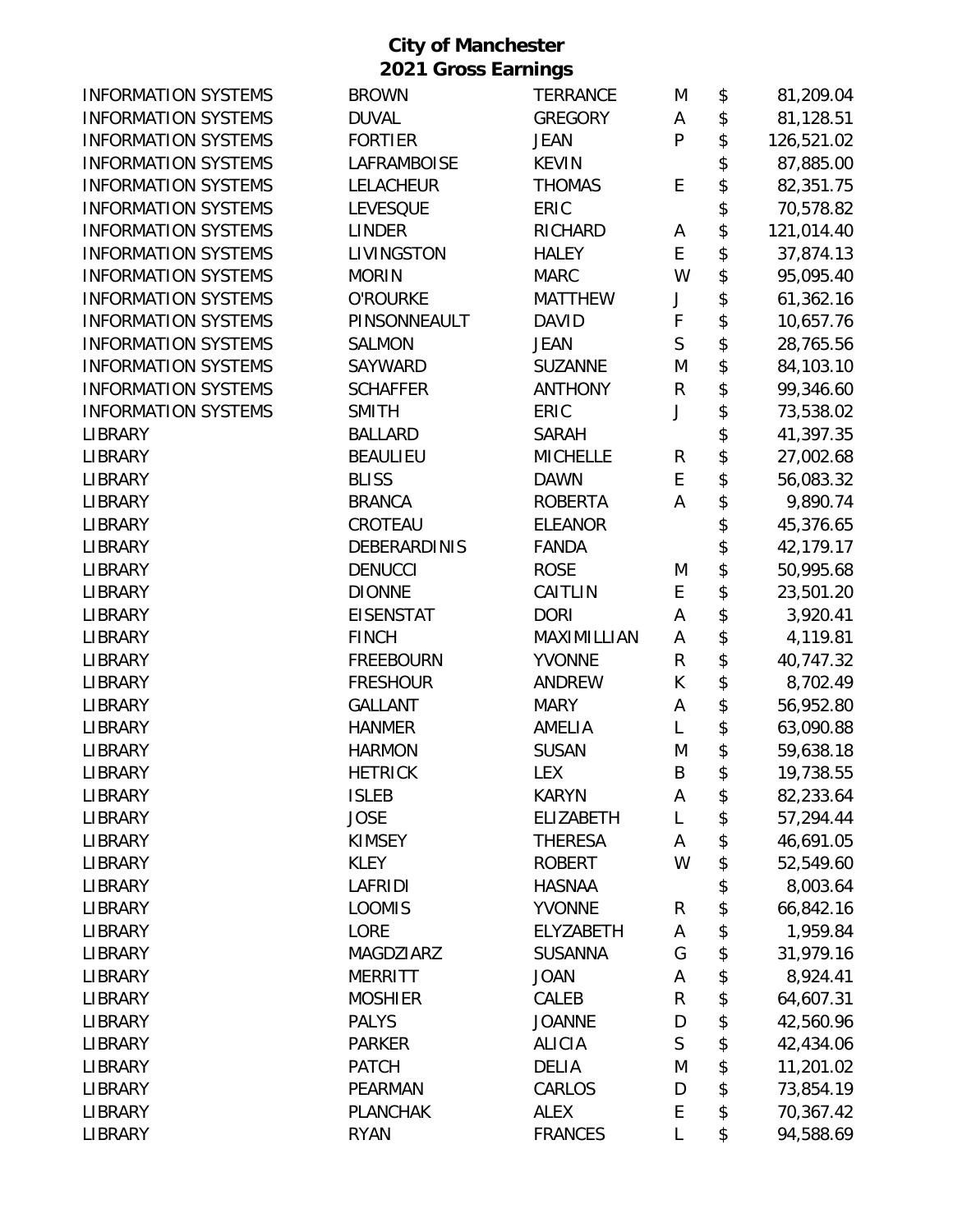| <b>LIBRARY</b>           | <b>SANTOSO</b>    | <b>DENISE</b>    | D            | \$<br>103,095.15 |
|--------------------------|-------------------|------------------|--------------|------------------|
| <b>LIBRARY</b>           | <b>SILVERA</b>    | <b>ALEXIS</b>    | M            | \$<br>1,841.41   |
| <b>LIBRARY</b>           | <b>SINOTTE</b>    | <b>JOHN</b>      | M            | \$<br>2,561.47   |
| <b>LIBRARY</b>           | <b>ST HILAIRE</b> | <b>MARK</b>      | J            | \$<br>55,790.46  |
| <b>LIBRARY</b>           | <b>ST MARTIN</b>  | <b>SARAH</b>     |              | \$<br>7,843.10   |
| <b>LIBRARY</b>           | <b>STOVER</b>     | <b>RACHEL</b>    | E            | \$<br>31,975.11  |
| <b>LIBRARY</b>           | <b>VAN ZANTEN</b> | <b>DENISE</b>    | M            | \$<br>140,215.20 |
| <b>LIBRARY</b>           | <b>VIGGIANO</b>   | <b>STEVEN</b>    | J            | \$<br>82,233.64  |
| <b>LIBRARY</b>           | <b>WHITE</b>      | REBECCA          | Α            | \$<br>13,005.01  |
| <b>LIBRARY</b>           | WOOD-OWENS        | <b>BONNIE</b>    | M            | \$<br>48,549.60  |
| <b>LIBRARY</b>           | <b>YOUNG</b>      | <b>DEBRA</b>     | M            | \$<br>45,347.81  |
| <b>MAYOR</b>             | CRAIG             | <b>JOYCE</b>     | H            | \$<br>72,000.24  |
| <b>MAYOR</b>             | <b>MACLEOD</b>    | <b>SHANNON</b>   | L            | \$<br>64,999.88  |
| <b>MAYOR</b>             | MORENO-MENDEZ     | ANABEL           |              | \$<br>43,679.96  |
| <b>MAYOR</b>             | <b>SMITH</b>      | <b>LAUREN</b>    | P            | \$<br>66,999.80  |
| <b>MEDO</b>              | <b>NAZAKA</b>     | <b>JODIE</b>     | L            | \$<br>77,641.55  |
| OFFICE OF YOUTH SERVICES | ARCHAMBAULT       | <b>HALEY</b>     | M            | \$<br>18,719.40  |
| OFFICE OF YOUTH SERVICES | CHAMPAGNE         | <b>CHANTELLE</b> | M            | \$<br>19,048.40  |
| OFFICE OF YOUTH SERVICES | CONSTABLE         | <b>MATTHEW</b>   | R            | \$<br>46,899.97  |
| OFFICE OF YOUTH SERVICES | <b>DONOVAN</b>    | <b>JONATHAN</b>  | A            | \$<br>98,274.56  |
| OFFICE OF YOUTH SERVICES | <b>GORE</b>       | <b>JEFFREY</b>   | L            | \$<br>58,117.60  |
| OFFICE OF YOUTH SERVICES | <b>HENNESSEY</b>  | CAITLIN          | Α            | \$<br>25,075.70  |
| OFFICE OF YOUTH SERVICES | <b>LABONTE</b>    | <b>BRITTANY</b>  | A            | \$<br>41,416.81  |
| OFFICE OF YOUTH SERVICES | <b>MICHAUD</b>    | <b>CORINNE</b>   | E            | \$<br>10,074.82  |
| OFFICE OF YOUTH SERVICES | <b>PENA</b>       | <b>MARIO</b>     | A            | \$<br>66,653.84  |
| OFFICE OF YOUTH SERVICES | <b>POLLINGER</b>  | <b>JOYCE</b>     |              | \$<br>93.21      |
| OFFICE OF YOUTH SERVICES | <b>SPIRO</b>      | CAROLINE         | P            | \$<br>16,531.76  |
| OFFICE OF YOUTH SERVICES | <b>TREACY</b>     | <b>KRISTEN</b>   | Α            | \$<br>62,603.93  |
| OFFICE OF YOUTH SERVICES | <b>URREA</b>      | <b>HECTOR</b>    | F            | \$<br>72,095.20  |
| <b>PARKING</b>           | <b>BENENATO</b>   | <b>DAVID</b>     | A            | \$<br>35,366.28  |
| <b>PARKING</b>           | <b>BOUTILIER</b>  | <b>DENISE</b>    | $\mathsf{C}$ | \$<br>108,602.08 |
| <b>PARKING</b>           | CAMPBELL          | <b>SEAN</b>      | P            | \$<br>48,920.72  |
| <b>PARKING</b>           | CARR              | <b>JONATHAN</b>  | M            | \$<br>5,921.81   |
| <b>PARKING</b>           | <b>CHICKERING</b> | <b>RICKY</b>     | A            | \$<br>31,418.96  |
| <b>PARKING</b>           | <b>DESROSIERS</b> | KIM              |              | \$<br>25,404.97  |
| <b>PARKING</b>           | <b>DUNMYER</b>    | <b>ROBYN</b>     | M            | \$<br>3,251.28   |
| <b>PARKING</b>           | <b>HAMMER</b>     | <b>JAMES</b>     | ${\sf R}$    | \$<br>38,422.08  |
| <b>PARKING</b>           | <b>HEBERT</b>     | <b>DONALD</b>    | L            | \$<br>11,472.86  |
| <b>PARKING</b>           | <b>JEROME</b>     | <b>DAVID</b>     | J            | \$<br>56,848.80  |
| <b>PARKING</b>           | LOLICATA          | <b>TIMOTHY</b>   | J            | \$<br>49,585.21  |
| <b>PARKING</b>           | <b>MCQUILLEN</b>  | <b>SCOTT</b>     | M            | \$<br>41,091.24  |
| <b>PARKING</b>           | <b>TAPPIN</b>     | <b>MELISSA</b>   |              | \$<br>50,370.30  |
| <b>PARKS</b>             | <b>BREWER</b>     | <b>GARRETT</b>   | E            | \$<br>43,257.55  |
| <b>PARKS</b>             | <b>BUKOWSKI</b>   | <b>ERIK</b>      | J            | \$<br>59,162.40  |
| <b>PARKS</b>             | <b>BURKE</b>      | WILLIAM          | F            | \$<br>41,722.85  |
| <b>PARKS</b>             | CASWELL           | <b>JOSHUA</b>    |              | \$<br>77,807.01  |
| <b>PARKS</b>             | COLEMAN           | <b>DONALD</b>    | W            | \$<br>67,101.36  |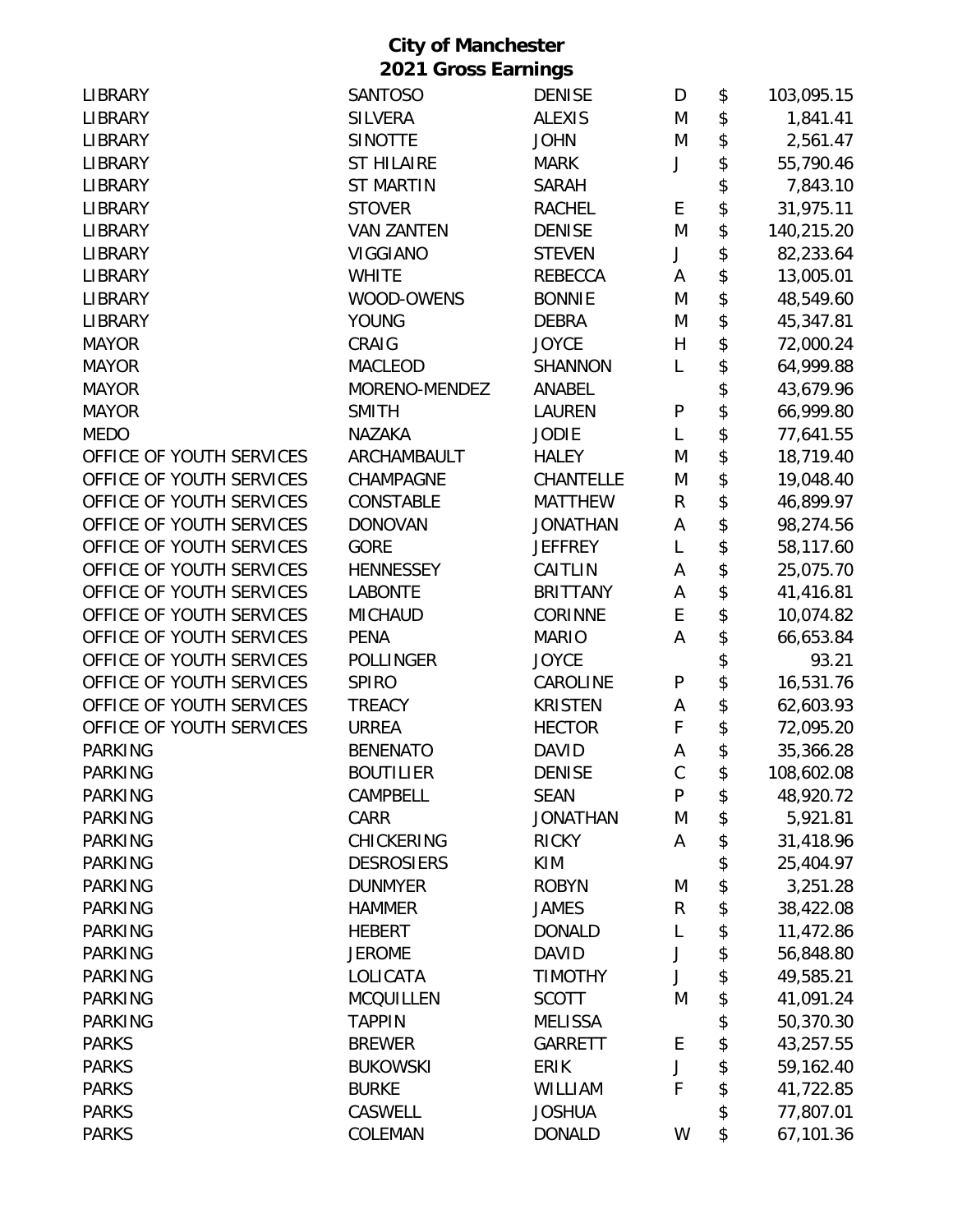| <b>PARKS</b>    | CORRIVEAU         | <b>NEIL</b>     | D            | \$<br>48,282.44  |
|-----------------|-------------------|-----------------|--------------|------------------|
| <b>PARKS</b>    | CORSON            | <b>SHAWN</b>    | T            | \$<br>90,559.72  |
| <b>PARKS</b>    | <b>CURRY</b>      | <b>FOREST</b>   | $\mathsf{C}$ | \$<br>48,506.48  |
| <b>PARKS</b>    | <b>DELLAS</b>     | <b>JAMES</b>    |              | \$<br>69,148.90  |
| <b>PARKS</b>    | <b>DRAPEAU</b>    | <b>DEREK</b>    |              | \$<br>111,625.72 |
| <b>PARKS</b>    | <b>DUNMYER</b>    | LELAND          | J            | \$<br>35,111.68  |
| <b>PARKS</b>    | <b>FROST</b>      | <b>JONATHAN</b> | $\mathsf C$  | \$<br>53,834.82  |
| <b>PARKS</b>    | <b>GOMEZ</b>      | <b>MARK</b>     | M            | \$<br>102,516.63 |
| <b>PARKS</b>    | <b>GOULET</b>     | <b>YVES</b>     | R            | \$<br>92,380.44  |
| <b>PARKS</b>    | <b>GRANT</b>      | <b>MATTHEW</b>  | $\mathsf C$  | \$<br>32,823.89  |
| <b>PARKS</b>    | <b>HARRIS</b>     | <b>KAVAN</b>    | $\mathsf C$  | \$<br>48,777.84  |
| <b>PARKS</b>    | <b>HORVATH</b>    | <b>JANET</b>    | $\mathsf C$  | \$<br>73,270.30  |
| <b>PARKS</b>    | <b>HUARD</b>      | <b>ALBERT</b>   | L            | \$<br>63,920.67  |
| <b>PARKS</b>    | <b>HUGHES</b>     | <b>MICHAEL</b>  | А            | \$<br>76,951.43  |
| <b>PARKS</b>    | <b>HYACINTHE</b>  | <b>YVES</b>     |              | \$<br>58,633.81  |
| <b>PARKS</b>    | <b>KELLIHER</b>   | <b>JEREMY</b>   | M            | \$<br>62,957.07  |
| <b>PARKS</b>    | <b>KOETSIER</b>   | <b>KELLY</b>    | J            | \$<br>38,602.09  |
| <b>PARKS</b>    | <b>LYNCH</b>      | <b>BRENDAN</b>  | A            | \$<br>64,543.53  |
| <b>PARKS</b>    | <b>MATTSON</b>    | <b>THOMAS</b>   | $\mathsf{R}$ | \$<br>99,889.59  |
| <b>PARKS</b>    | <b>MCDOWELL</b>   | <b>BRENDAN</b>  | M            | \$<br>53,801.75  |
| <b>PARKS</b>    | <b>MILBURN</b>    | <b>RICHARD</b>  | E            | \$<br>79,028.75  |
| <b>PARKS</b>    | <b>MORAN</b>      | <b>WALTER</b>   |              | \$<br>54,893.68  |
| <b>PARKS</b>    | <b>PADDEN</b>     | <b>JAMES</b>    | T            | \$<br>73,755.07  |
| <b>PARKS</b>    | <b>PAGE</b>       | <b>SHAWN</b>    | M            | \$<br>89,152.92  |
| <b>PARKS</b>    | <b>PARIS</b>      | <b>GREGORY</b>  | L            | \$<br>85,852.19  |
| <b>PARKS</b>    | <b>PLOURDE</b>    | <b>JEFFREY</b>  | C            | \$<br>63,852.99  |
| <b>PARKS</b>    | <b>PROULX</b>     | RICHARD         | W            | \$<br>36,639.48  |
| <b>PARKS</b>    | <b>PROVENCHER</b> | <b>MICHAEL</b>  | W            | \$<br>60,946.68  |
| <b>PARKS</b>    | QUINTAL           | JAMI            | M            | \$<br>62,918.50  |
| <b>PARKS</b>    | <b>RADER</b>      | <b>JEFFREY</b>  | G            | \$<br>85,340.64  |
| <b>PARKS</b>    | <b>ROTHWELL</b>   | <b>KEVIN</b>    | R            | \$<br>46,248.24  |
| <b>PARKS</b>    | <b>ROUSSEAU</b>   | CHAD            |              | \$<br>49,193.01  |
| <b>PARKS</b>    | <b>SANBORN</b>    | <b>BRANDON</b>  | J            | \$<br>46,324.46  |
| <b>PARKS</b>    | <b>STRINGER</b>   | <b>KYLE</b>     | E            | \$<br>37,951.82  |
| <b>PARKS</b>    | <b>VACHON</b>     | <b>ROBERT</b>   | Α            | \$<br>99,121.18  |
| <b>PARKS</b>    | WELLS             | <b>RYAN</b>     | M            | \$<br>46,645.26  |
| <b>PARKS</b>    | <b>WHITTAKER</b>  | <b>RYAN</b>     | P            | \$<br>99,103.36  |
| <b>PLANNING</b> | <b>ALBIN</b>      | <b>DAVID</b>    | F            | \$<br>80,716.90  |
| <b>PLANNING</b> | <b>AUGER</b>      | <b>PAUL</b>     | Η            | \$<br>69,391.20  |
| PLANNING        | <b>BELANGER</b>   | <b>JEFFREY</b>  | D            | \$<br>83,084.08  |
| PLANNING        | <b>BIXBY</b>      | <b>KRISTIN</b>  | N            | \$<br>52,400.01  |
| <b>PLANNING</b> | <b>BRADFORD</b>   | <b>ROBIN</b>    | L            | \$<br>69,961.64  |
| <b>PLANNING</b> | CAMPBELL          | <b>THEODORE</b> | F            | \$<br>7,019.28   |
| <b>PLANNING</b> | COGSWELL          | <b>MATTHEW</b>  | B            | \$<br>63,409.28  |
| <b>PLANNING</b> | COLLADO           | <b>CINDY</b>    | M            | \$<br>35,065.94  |
| PLANNING        | DALIGADU          | <b>LESLYN</b>   | N            | \$<br>5,623.56   |
| PLANNING        | <b>DIONNE</b>     | <b>KEVIN</b>    | F            | \$<br>67,415.62  |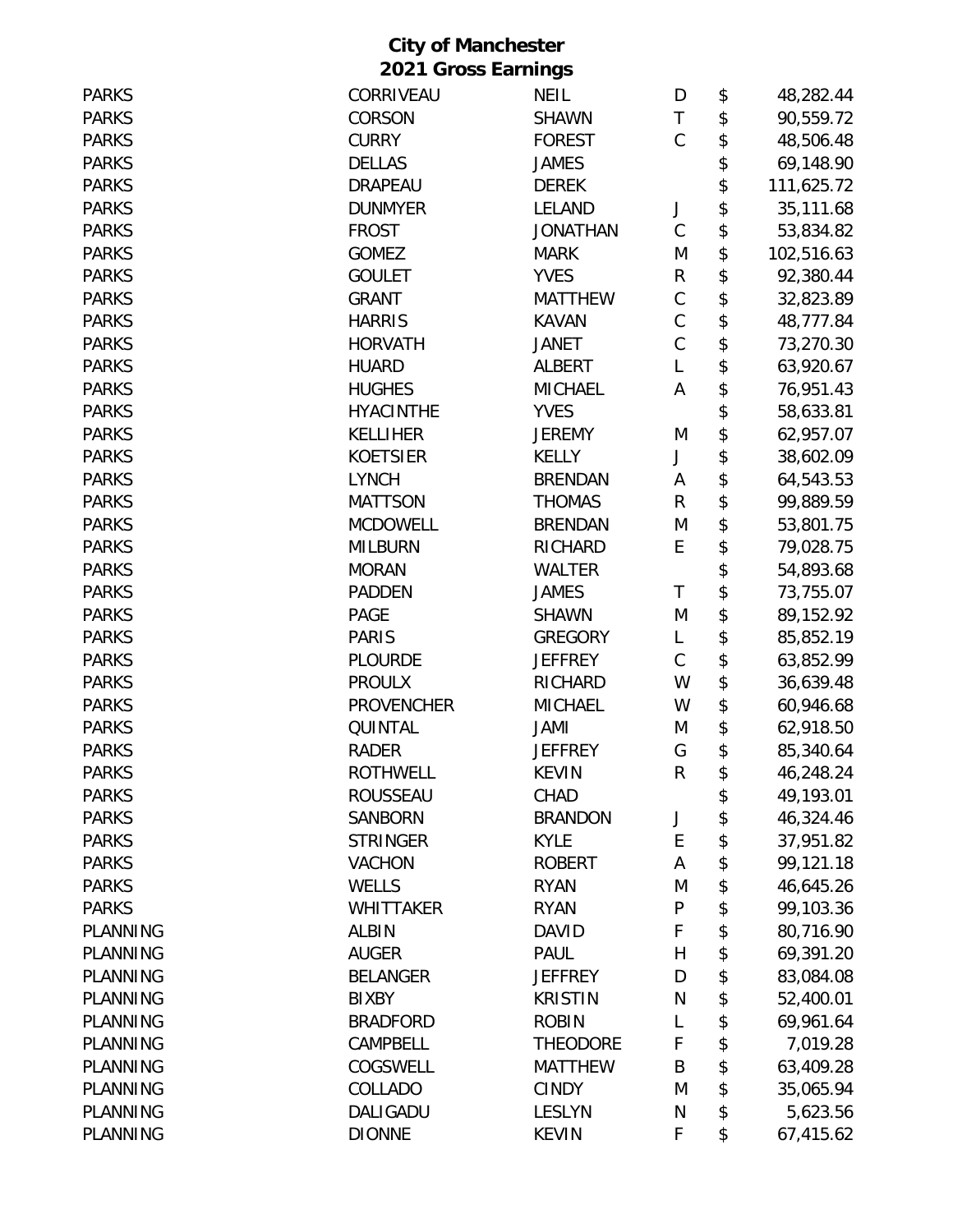|                 | <b>City of Manchester</b> |                    |              |                  |
|-----------------|---------------------------|--------------------|--------------|------------------|
|                 | 2021 Gross Earnings       |                    |              |                  |
| PLANNING        | <b>DISABATO</b>           | <b>STACY</b>       | L            | \$<br>60,241.21  |
| <b>PLANNING</b> | <b>DUBE</b>               | <b>DENISE</b>      | M            | \$<br>50,338.40  |
| <b>PLANNING</b> | <b>FLEMING</b>            | <b>TODD</b>        | D            | \$<br>94,499.55  |
| <b>PLANNING</b> | <b>FRANCK</b>             | <b>KARL</b>        | D            | \$<br>96,353.20  |
| PLANNING        | <b>GAGNE</b>              | <b>GLENN</b>       | $\mathsf R$  | \$<br>76,400.83  |
| PLANNING        | <b>GOLDEN</b>             | <b>JONATHAN</b>    | M            | \$<br>85,368.72  |
| <b>PLANNING</b> | <b>GOUCHER</b>            | <b>PAMELA</b>      | H            | \$<br>130,037.76 |
| PLANNING        | <b>HOGAN</b>              | <b>SEAN</b>        | M            | \$<br>1,662.48   |
| <b>PLANNING</b> | <b>KNIGHT</b>             | DANIEL             | $\mathsf{P}$ | \$<br>73,551.20  |
| PLANNING        | <b>KOTSCHENREUTHER</b>    | <b>DAVID</b>       | P            | \$<br>19,270.40  |
| PLANNING        | LAFRENIERE                | <b>LEON</b>        | L            | \$<br>149,925.16 |
| <b>PLANNING</b> | <b>LANDRY</b>             | <b>MICHAEL</b>     | J            | \$<br>109,513.48 |
| PLANNING        | <b>MACAULAY</b>           | <b>SARAH</b>       | E            | \$<br>58,789.97  |
| PLANNING        | <b>MCCARRAN</b>           | <b>SHEILA</b>      | M            | \$<br>47,943.86  |
| PLANNING        | <b>MOONE</b>              | LORI               | L            | \$<br>55,330.40  |
| PLANNING        | <b>NORMAND</b>            | <b>SCOTT</b>       | A            | \$<br>23,990.22  |
| PLANNING        | <b>ORR</b>                | <b>DANIEL</b>      | L            | \$<br>12,398.29  |
| <b>PLANNING</b> | <b>PAGE</b>               | <b>DENNIS</b>      | К            | \$<br>62,082.88  |
| PLANNING        | <b>PEREZ</b>              | <b>JOSEPH</b>      | M            | \$<br>41,303.34  |
| PLANNING        | <b>RENEY</b>              | <b>LYLE</b>        | E            | \$<br>56,323.76  |
| PLANNING        | <b>ROY</b>                | <b>KIMBERLY</b>    | B            | \$<br>42,603.81  |
| PLANNING        | <b>TENTAS</b>             | <b>JANICE</b>      | M            | \$<br>42,683.61  |
| PLANNING        | <b>TIERNEY</b>            | <b>JAMES</b>       | G            | \$<br>67,415.20  |
| PLANNING        | <b>USENIA</b>             | <b>WANDA</b>       | К            | \$<br>51,836.00  |
| <b>PLANNING</b> | VAILLANCOURT              | <b>JOEY</b>        | E            | \$<br>67,514.08  |
| <b>PLANNING</b> | VEILLEUX                  | <b>DONALD</b>      | $\mathsf{P}$ | \$<br>78,272.02  |
| <b>PLANNING</b> | <b>VIEIRA</b>             | <b>JULIA</b>       | H            | \$<br>56,143.36  |
| <b>POLICE</b>   | <b>ABELE</b>              | <b>CHRISTOPHER</b> | B            | \$<br>91,357.78  |
| <b>POLICE</b>   | <b>ABRUZESE</b>           | <b>MICHAEL</b>     | P            | \$<br>130,568.62 |
| <b>POLICE</b>   | ADZIC                     | <b>ARMINA</b>      |              | \$<br>91,670.74  |
| <b>POLICE</b>   | <b>AINSWORTH</b>          | <b>KEVIN</b>       | M            | \$<br>33,761.44  |
| <b>POLICE</b>   | ALDENBERG                 | ALLEN              | D            | \$<br>151,566.79 |
| <b>POLICE</b>   | <b>ALEXAKOS</b>           | PHILIP             |              | \$<br>5,505.67   |
| <b>POLICE</b>   | <b>ALFORD</b>             | <b>JOSEPH</b>      | J            | \$<br>112,341.34 |
| <b>POLICE</b>   | <b>AMPUJA</b>             | <b>MARK</b>        | J            | \$<br>21,359.56  |
| <b>POLICE</b>   | APRIL                     | ALEXANDER          | R            | \$<br>95,296.39  |
| <b>POLICE</b>   | <b>AQUINO</b>             | <b>MARK</b>        | J            | \$<br>100,976.75 |
| <b>POLICE</b>   | <b>ARNOLD</b>             | <b>ANTHONY</b>     | T            | \$<br>88,572.98  |
| <b>POLICE</b>   | <b>AUGER</b>              | <b>MICHAEL</b>     | G            | \$<br>92,624.43  |
| <b>POLICE</b>   | <b>BADDAOUI</b>           | ABDESSELAM         |              | \$<br>1,333.33   |
| <b>POLICE</b>   | <b>BARTER</b>             | <b>MATTHEW</b>     | D            | \$<br>128,026.79 |
| <b>POLICE</b>   | <b>BATES</b>              | <b>STEPHEN</b>     | D            | \$<br>86,786.83  |
| <b>POLICE</b>   | <b>BATTYE</b>             | <b>BRITTANY</b>    | L            | \$<br>65,179.44  |
| <b>POLICE</b>   | <b>BELAND</b>             | <b>ADAM</b>        | ${\sf R}$    | \$<br>102,998.96 |
| <b>POLICE</b>   | <b>BELLENOIT</b>          | <b>ROBERT</b>      | ${\sf P}$    | \$<br>138,462.73 |
| <b>POLICE</b>   | <b>BELLEZA</b>            | <b>JEFFREY</b>     | $\mathsf S$  | \$<br>6,915.29   |
| POLICE          | <b>BENWAY-FONGEMIE</b>    | <b>JOSEPH</b>      | $\mathsf C$  | \$<br>24,604.80  |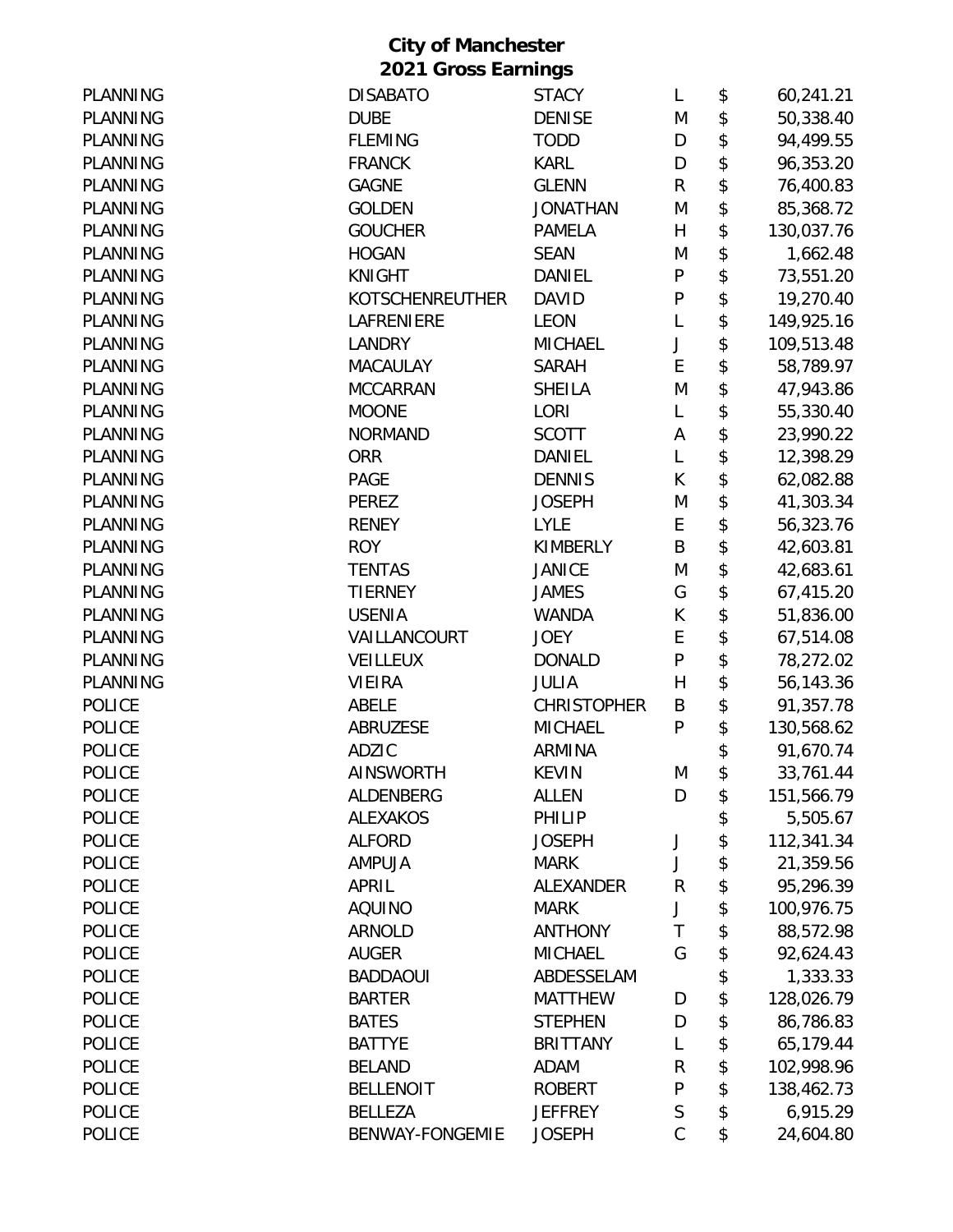|  | <b>City of Manchester</b>  |
|--|----------------------------|
|  | <b>2021 Gross Earnings</b> |

| <b>POLICE</b> | <b>BERGERON</b>      | <b>KAREN</b>       | M            | \$<br>51,381.60  |
|---------------|----------------------|--------------------|--------------|------------------|
| <b>POLICE</b> | <b>BERGERON-ROSA</b> | <b>ADAM</b>        | G            | \$<br>94,186.67  |
| <b>POLICE</b> | <b>BERNARD</b>       | <b>BEAU</b>        | J            | \$<br>133,406.34 |
| <b>POLICE</b> | <b>BERNARD</b>       | <b>KEVIN</b>       |              | \$<br>98,593.78  |
| <b>POLICE</b> | <b>BIERY</b>         | <b>AUSTIN</b>      | M            | \$<br>79,382.47  |
| <b>POLICE</b> | <b>BISTANY</b>       | <b>JASON</b>       | J            | \$<br>1,595.76   |
| <b>POLICE</b> | <b>BLAIS</b>         | <b>BRIAN</b>       | R            | \$<br>54,444.20  |
| <b>POLICE</b> | <b>BLONIGEN</b>      | <b>MATTHEW</b>     | ${\sf R}$    | \$<br>91,008.49  |
| <b>POLICE</b> | <b>BOLES</b>         | <b>JOHN</b>        |              | \$<br>18,000.87  |
| <b>POLICE</b> | <b>BOMBARD</b>       | <b>GARRETT</b>     | M            | \$<br>81,664.06  |
| <b>POLICE</b> | <b>BOUCHER</b>       | <b>TODD</b>        | $\top$       | \$<br>49,704.31  |
| <b>POLICE</b> | <b>BOUNDS</b>        | CARA               | E            | \$<br>48,821.04  |
| <b>POLICE</b> | <b>BOYLAN</b>        | <b>PETER</b>       | T            | \$<br>136,696.57 |
| <b>POLICE</b> | <b>BOYTON</b>        | <b>RYAN</b>        | J            | \$<br>160,589.56 |
| <b>POLICE</b> | <b>BRANCH</b>        | <b>JAMIE</b>       | D            | \$<br>61,719.83  |
| <b>POLICE</b> | <b>BRANDRETH</b>     | <b>RYAN</b>        | J            | \$<br>172,259.86 |
| POLICE        | <b>BRETON</b>        | <b>JUSTIN</b>      | L            | \$<br>99,014.16  |
| <b>POLICE</b> | <b>BROWN</b>         | <b>AARON</b>       | J            | \$<br>704.26     |
| <b>POLICE</b> | <b>BROWN</b>         | RICHARD            |              | \$<br>131,296.44 |
| <b>POLICE</b> | <b>BROWNING</b>      | <b>NICOLE</b>      | M            | \$<br>1,944.00   |
| <b>POLICE</b> | <b>BRUNINI</b>       | <b>KENNETH</b>     | J            | \$<br>147,042.11 |
| <b>POLICE</b> | <b>BUCHAN</b>        | <b>JOHN</b>        |              | \$<br>53,105.22  |
| <b>POLICE</b> | <b>BURCHILL</b>      | <b>NEIL</b>        | T            | \$<br>78,737.21  |
| <b>POLICE</b> | <b>BURGIO</b>        | <b>CHAISLYN</b>    | M            | \$<br>75,890.55  |
| <b>POLICE</b> | <b>BUTTS</b>         | CAROLINE           | M            | \$<br>5,592.00   |
| <b>POLICE</b> | CALLAHAN             | <b>LISA</b>        | $\mathsf S$  | \$<br>35,902.96  |
| <b>POLICE</b> | CAMPBELL             | <b>MATTHEW</b>     | D            | \$<br>10,523.24  |
| <b>POLICE</b> | <b>CANNEY</b>        | <b>HALEIGH</b>     | А            | \$<br>39,006.34  |
| <b>POLICE</b> | CARON                | <b>MICHAEL</b>     | F            | \$<br>154,264.39 |
| <b>POLICE</b> | CARTER               | <b>TIMOTHY</b>     | $\mathsf{S}$ | \$<br>89,708.66  |
| <b>POLICE</b> | CASTRICONE           | MAX                | W            | 59,823.22        |
| <b>POLICE</b> | CATALDO              | <b>DEREK</b>       | R            | \$<br>118,969.93 |
| <b>POLICE</b> | CATANO               | <b>VICTORIA</b>    | ${\sf R}$    | \$<br>90,949.31  |
| <b>POLICE</b> | <b>CHADBOURNE</b>    | <b>SARAH</b>       | E            | \$<br>4,473.60   |
| <b>POLICE</b> | CHAMBERLAIN          | <b>KENNETH</b>     | А            | \$<br>12,808.38  |
| <b>POLICE</b> | CHAPMAN              | <b>COURTNEY</b>    | E            | \$<br>20,665.10  |
| <b>POLICE</b> | CHARBONNEAU          | <b>GINA</b>        | M            | \$<br>132,129.97 |
| <b>POLICE</b> | <b>CHERIES</b>       | ERICA              | N            | \$<br>24,604.80  |
| <b>POLICE</b> | CHOATE               | <b>STEPHEN</b>     | B            | \$<br>24,604.80  |
| <b>POLICE</b> | CHOI                 | <b>ANDREW</b>      | S            | \$<br>112,408.19 |
| <b>POLICE</b> | <b>CLARK</b>         | CHAD               | N            | \$<br>97,947.24  |
| <b>POLICE</b> | <b>CLARK</b>         | <b>CHRISTOPHER</b> | J            | \$<br>47,369.33  |
| <b>POLICE</b> | <b>CLEARY</b>        | <b>EMILY</b>       | A            | \$<br>21,383.45  |
| <b>POLICE</b> | <b>COLBURN</b>       | <b>PATRICK</b>     | $\mathsf C$  | \$<br>86,404.28  |
| <b>POLICE</b> | <b>COLLINS</b>       | WILLIAM            | D            | \$<br>71,119.45  |
| <b>POLICE</b> | <b>CONNORS</b>       | <b>JOHN</b>        | $\mathsf{P}$ | \$<br>76,752.75  |
| POLICE        | <b>COOPER</b>        | ERIC               | Α            | \$<br>82,479.83  |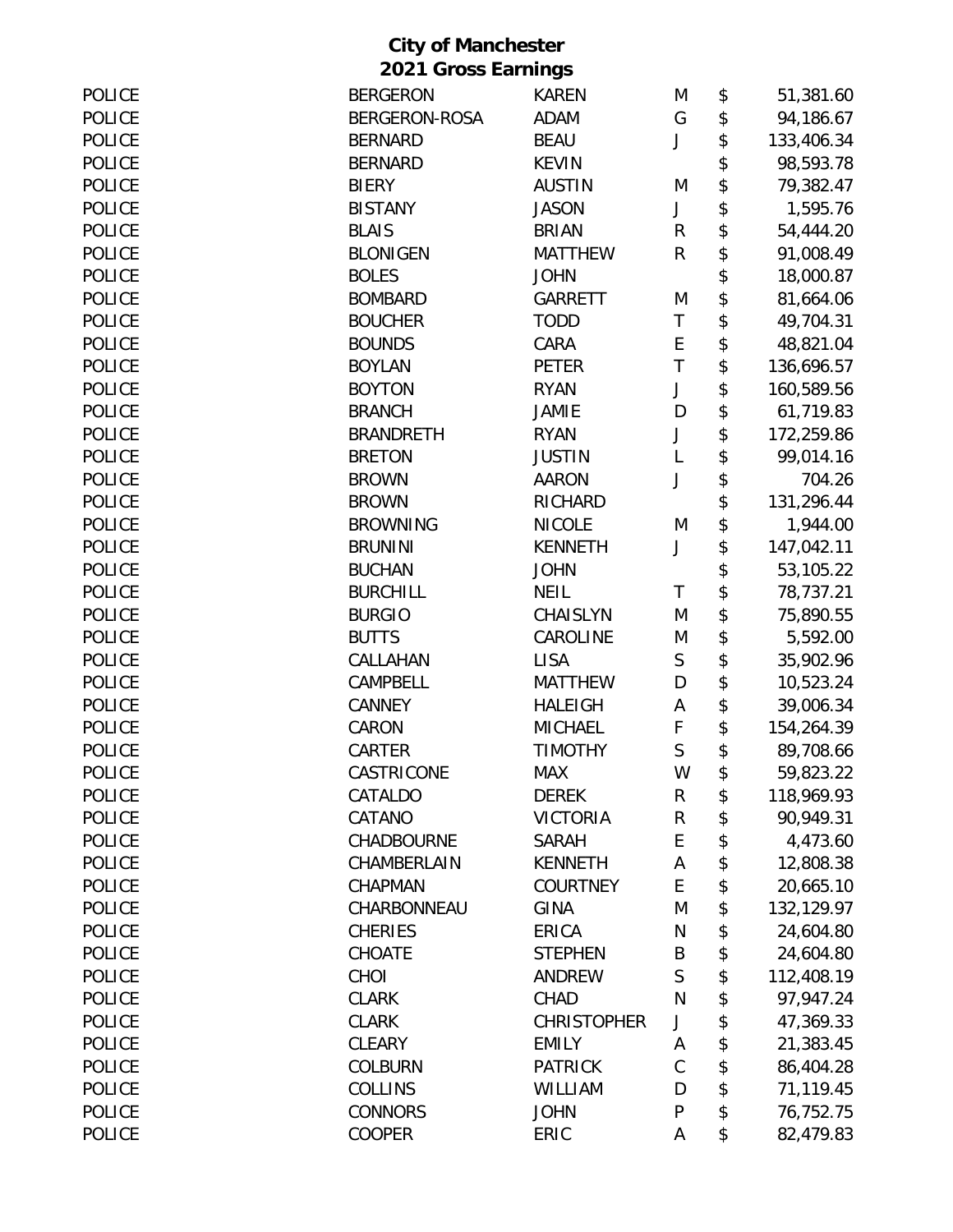| <b>POLICE</b> | CORTESE             | ADAM               | J            | \$<br>81,138.69  |
|---------------|---------------------|--------------------|--------------|------------------|
| <b>POLICE</b> | COSBY               | <b>MICHAELA</b>    | J            | \$<br>74,462.23  |
| <b>POLICE</b> | COSIO               | <b>BRIAN</b>       | $\mathsf{C}$ | \$<br>199,365.77 |
| <b>POLICE</b> | <b>COWETTE</b>      | ABBEY              | E            | \$<br>80,102.42  |
| <b>POLICE</b> | COWHEY-DRALEAUS     | <b>ROSALEEN</b>    | B            | \$<br>71,935.02  |
| <b>POLICE</b> | CRAIG               | DANIEL             | E            | \$<br>107,203.39 |
| <b>POLICE</b> | CUNNINGHAM          | <b>CHRISTOPHER</b> | $\mathsf{P}$ | \$<br>149,898.40 |
| <b>POLICE</b> | CUNNINGHAM          | <b>JOHN</b>        | $\mathsf{H}$ | \$<br>161,417.67 |
| <b>POLICE</b> | <b>CUTLER</b>       | <b>RHIANNA</b>     | $\mathsf C$  | \$<br>74,596.25  |
| <b>POLICE</b> | DAIGNEAULT          | <b>JENNIFER</b>    | M            | \$<br>78,608.77  |
| <b>POLICE</b> | DAIGNEAULT          | <b>JORDAN</b>      | T            | \$<br>77,294.56  |
| <b>POLICE</b> | <b>DALY</b>         | <b>KYLE</b>        | R            | \$<br>110,616.68 |
| <b>POLICE</b> | <b>DANN</b>         | WILLIAM            | H            | \$<br>84,442.48  |
| <b>POLICE</b> | <b>DAVENPORT</b>    | <b>ADRIANNE</b>    | G            | \$<br>87,014.72  |
| <b>POLICE</b> | <b>DAWSON</b>       | ZEB                | J            | \$<br>66,059.93  |
| <b>POLICE</b> | <b>DAY</b>          | <b>CHRISTOPHER</b> | B            | \$<br>121,366.20 |
| <b>POLICE</b> | <b>DEJOY</b>        | <b>MICHAEL</b>     | A            | \$<br>96,606.13  |
| <b>POLICE</b> | <b>DELACRUZ</b>     | <b>LISMARY</b>     |              | \$<br>57,181.23  |
| <b>POLICE</b> | <b>DEMANCHE</b>     | <b>DONNA</b>       | M            | \$<br>61,116.80  |
| <b>POLICE</b> | <b>DESMARAIS</b>    | ERIC               | $\mathsf S$  | \$<br>95,862.77  |
| <b>POLICE</b> | <b>DESRUISSEAUX</b> | <b>GARY</b>        | J            | \$<br>53,109.38  |
| <b>POLICE</b> | <b>DIAS</b>         | <b>ROGERIO</b>     |              | \$<br>143,235.51 |
| <b>POLICE</b> | <b>DIAZ</b>         | <b>ALEX</b>        |              | \$<br>115,174.98 |
| <b>POLICE</b> | <b>DITULLIO</b>     | <b>GREGORY</b>     | M            | \$<br>151,305.64 |
| <b>POLICE</b> | <b>DONAHUE</b>      | <b>MICHAEL</b>     | E            | \$<br>130,461.59 |
| <b>POLICE</b> | <b>DONOVAN</b>      | <b>THOMAS</b>      | R            | \$<br>94,209.73  |
| <b>POLICE</b> | <b>DORAN</b>        | <b>KYLE</b>        | P            | \$<br>33,027.62  |
| <b>POLICE</b> | <b>DUBOIS</b>       | <b>THOMAS</b>      | M            | \$<br>111,942.17 |
| <b>POLICE</b> | <b>DUCHESNE</b>     | <b>JONATHAN</b>    | M            | \$<br>111,394.05 |
| <b>POLICE</b> | <b>DUMAS</b>        | <b>MICHAEL</b>     | R            | \$<br>4,473.60   |
| <b>POLICE</b> | <b>DUNLEAVY</b>     | JOHN               | D            | \$<br>111,041.67 |
| <b>POLICE</b> | <b>DUQUETTE</b>     | <b>STEVEN</b>      | J            | \$<br>124,787.44 |
| <b>POLICE</b> | <b>DUSSAULT</b>     | <b>JOHN</b>        | G            | \$<br>60,887.82  |
| <b>POLICE</b> | <b>DYDO</b>         | <b>DAVID</b>       | F            | \$<br>69,069.74  |
| <b>POLICE</b> | <b>EDSON</b>        | CALVIN             | $\mathsf S$  | \$<br>17,253.36  |
| <b>POLICE</b> | <b>ELL</b>          | RICHARD            | N            | \$<br>49,118.87  |
| <b>POLICE</b> | <b>ELLSTON</b>      | <b>CLIFFORD</b>    | А            | \$<br>121,363.61 |
| <b>POLICE</b> | <b>ESPOSITO</b>     | <b>JOSEPH</b>      | А            | \$<br>86,861.68  |
| <b>POLICE</b> | EUTZY-BARKLEY       | RACHAEL            | E            | \$<br>83,340.93  |
| <b>POLICE</b> | <b>FABIAN</b>       | <b>BRIAN</b>       | M            | \$<br>86,169.69  |
| <b>POLICE</b> | <b>FAZIO</b>        | CHAD               | M            | \$<br>77,134.00  |
| <b>POLICE</b> | <b>FEATHER</b>      | <b>DEREK</b>       | Α            | \$<br>129,981.02 |
| <b>POLICE</b> | <b>FELICIANO</b>    | <b>JASON</b>       | M            | \$<br>85,290.41  |
| <b>POLICE</b> | <b>FENTON</b>       | GAGE               | R            | \$<br>76,225.41  |
| <b>POLICE</b> | <b>FERNALD</b>      | <b>BRETT</b>       | M            | \$<br>100,034.94 |
| <b>POLICE</b> | <b>FIERIMONTE</b>   | <b>JEFFREY</b>     | P            | \$<br>103,976.73 |
| <b>POLICE</b> | <b>FINN</b>         | CASEY              | J            | \$<br>35.81      |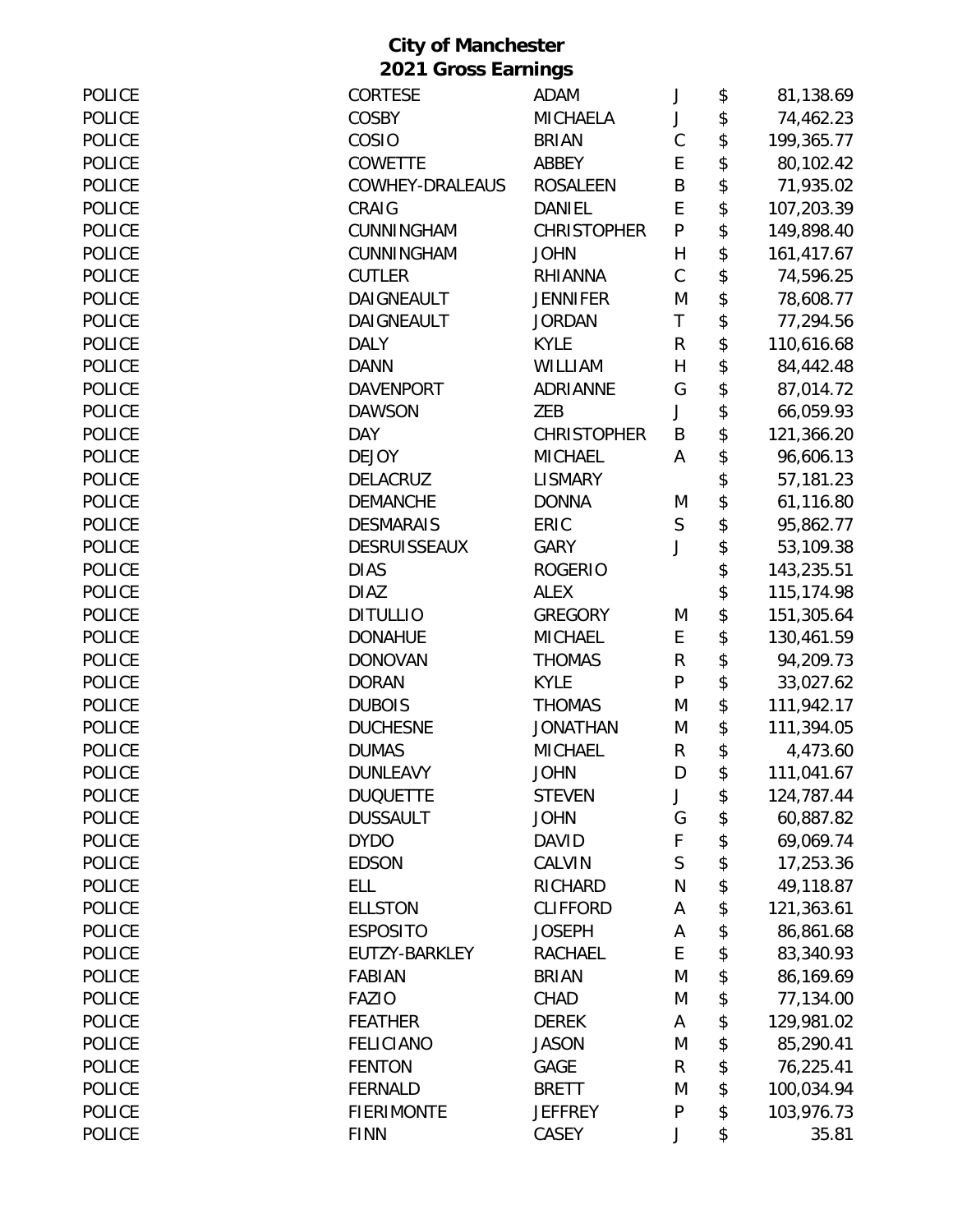| <b>POLICE</b> | <b>FIX</b>        | CHRISTINA          | J              | \$<br>26,022.90  |
|---------------|-------------------|--------------------|----------------|------------------|
| <b>POLICE</b> | FLANAGAN          | <b>PETER</b>       |                | \$<br>144,969.89 |
| <b>POLICE</b> | <b>FLEMING</b>    | <b>BRIAN</b>       | J              | \$<br>102,071.37 |
| <b>POLICE</b> | <b>FLEMING</b>    | <b>IAN</b>         | M              | \$<br>95,460.66  |
| <b>POLICE</b> |                   |                    |                | \$               |
|               | <b>FLORENZO</b>   | <b>THOMAS</b>      | J              | 110,016.13       |
| <b>POLICE</b> | <b>FLYNN</b>      | <b>STEPHEN</b>     | E              | \$<br>68,748.38  |
| <b>POLICE</b> | <b>FOSTER</b>     | <b>BENJAMIN</b>    | $\mathsf C$    | \$<br>124,773.81 |
| <b>POLICE</b> | <b>FROBURG</b>    | <b>TREVOR</b>      | $\overline{1}$ | \$<br>4,473.60   |
| <b>POLICE</b> | <b>GAGNE</b>      | <b>JOSEPH</b>      | M              | \$<br>4,473.60   |
| <b>POLICE</b> | <b>GALLAGHER</b>  | <b>THOMAS</b>      |                | \$<br>53,655.49  |
| <b>POLICE</b> | <b>GALLANT</b>    | JAMIE              | Τ              | \$<br>10,243.11  |
| <b>POLICE</b> | <b>GARLAND</b>    | <b>RYAN</b>        | E              | \$<br>74,066.81  |
| <b>POLICE</b> | <b>GAUDREAULT</b> | <b>JUSTIN</b>      | L              | \$<br>73,683.18  |
| <b>POLICE</b> | <b>GELINAS</b>    | <b>KEVIN</b>       | Α              | \$<br>114,580.73 |
| <b>POLICE</b> | <b>GEORGE</b>     | <b>CHRISTOPHER</b> | M              | \$<br>77,507.78  |
| <b>POLICE</b> | <b>GEORGOULIS</b> | <b>NICHOLAS</b>    | J              | \$<br>113,762.19 |
| <b>POLICE</b> | <b>GILLIS</b>     | <b>FREDERICK</b>   | J              | \$<br>10,000.00  |
| <b>POLICE</b> | <b>GILLOTTE</b>   | <b>BRIAN</b>       | M              | \$<br>130,252.07 |
| <b>POLICE</b> | <b>GLEASON</b>    | <b>JODIANN</b>     | К              | \$<br>104,045.97 |
| <b>POLICE</b> | <b>GONZALES</b>   | <b>THOMAS</b>      | F              | \$<br>70,469.66  |
| <b>POLICE</b> | <b>GOODMAN</b>    | <b>AUSTIN</b>      | $\mathsf R$    | \$<br>110,981.38 |
| <b>POLICE</b> | <b>GOODMAN</b>    | <b>KRISTY</b>      | M              | \$<br>90,397.36  |
| <b>POLICE</b> | <b>GOODNOW</b>    | <b>CHRISTOPHER</b> | L              | \$<br>133,523.36 |
| <b>POLICE</b> | <b>GRANT</b>      | <b>MEGHAN</b>      | L              | \$<br>32,760.58  |
| <b>POLICE</b> | <b>GRATIANO</b>   | <b>JEFFREY</b>     | $\mathsf T$    | \$<br>55,991.16  |
| <b>POLICE</b> | <b>GRAVELLE</b>   | <b>ROBERT</b>      | L              | \$<br>135,053.06 |
| <b>POLICE</b> | <b>GROSS</b>      | <b>RACHEL</b>      | M              | \$<br>24,604.80  |
| <b>POLICE</b> | <b>HARDY</b>      | <b>RYAN</b>        | P              | \$<br>79,325.11  |
| POLICE        | <b>HARRINGTON</b> | <b>JEFFREY</b>     |                | \$<br>2,977.34   |
| <b>POLICE</b> | <b>HARRINGTON</b> | <b>MARK</b>        | E              | \$<br>161,110.93 |
| <b>POLICE</b> | <b>HARRINGTON</b> | <b>NATHAN</b>      | F              | 96,659.78        |
| <b>POLICE</b> | <b>HARRINGTON</b> | <b>ROBERT</b>      | B              | \$<br>3,075.93   |
| <b>POLICE</b> | <b>HASIC</b>      | <b>TARIK</b>       |                | \$<br>24,493.63  |
| POLICE        | <b>HEALY</b>      | <b>CODY</b>        | D              | \$<br>110,438.59 |
| <b>POLICE</b> |                   |                    |                |                  |
|               | <b>HEALY</b>      | <b>MADDEN</b>      | Α              | \$<br>75,077.37  |
| <b>POLICE</b> | <b>HEILE</b>      | <b>RYAN</b>        | R              | \$<br>86,665.72  |
| <b>POLICE</b> | <b>HENNESSY</b>   | <b>JEFFREY</b>     | M              | \$<br>85,880.19  |
| POLICE        | <b>HILL</b>       | <b>HOWARD</b>      | D              | \$<br>115,978.63 |
| <b>POLICE</b> | <b>HOANG</b>      | <b>HIEN</b>        |                | \$<br>51,198.57  |
| <b>POLICE</b> | <b>HOBBS</b>      | <b>LUCAS</b>       | Α              | \$<br>132,189.63 |
| POLICE        | <b>HOEFT</b>      | <b>STEVEN</b>      | L              | \$<br>104,794.86 |
| <b>POLICE</b> | HOLZSHU           | <b>SCOTT</b>       | J              | \$<br>12,830.40  |
| POLICE        | <b>HONDROS</b>    | <b>ALEXANDROS</b>  | $\mathsf{C}$   | \$<br>100,513.78 |
| <b>POLICE</b> | <b>HORN</b>       | CHRISTIAN          | Α              | \$<br>102,057.35 |
| <b>POLICE</b> | <b>HOUGHTON</b>   | <b>PATRICK</b>     | M              | \$<br>129,790.26 |
| <b>POLICE</b> | <b>HURLEY</b>     | <b>MICHAEL</b>     | $\sf S$        | \$<br>21,086.20  |
| <b>POLICE</b> | <b>IRWIN</b>      | <b>STEPHEN</b>     | $\mathsf C$    | \$<br>141,906.10 |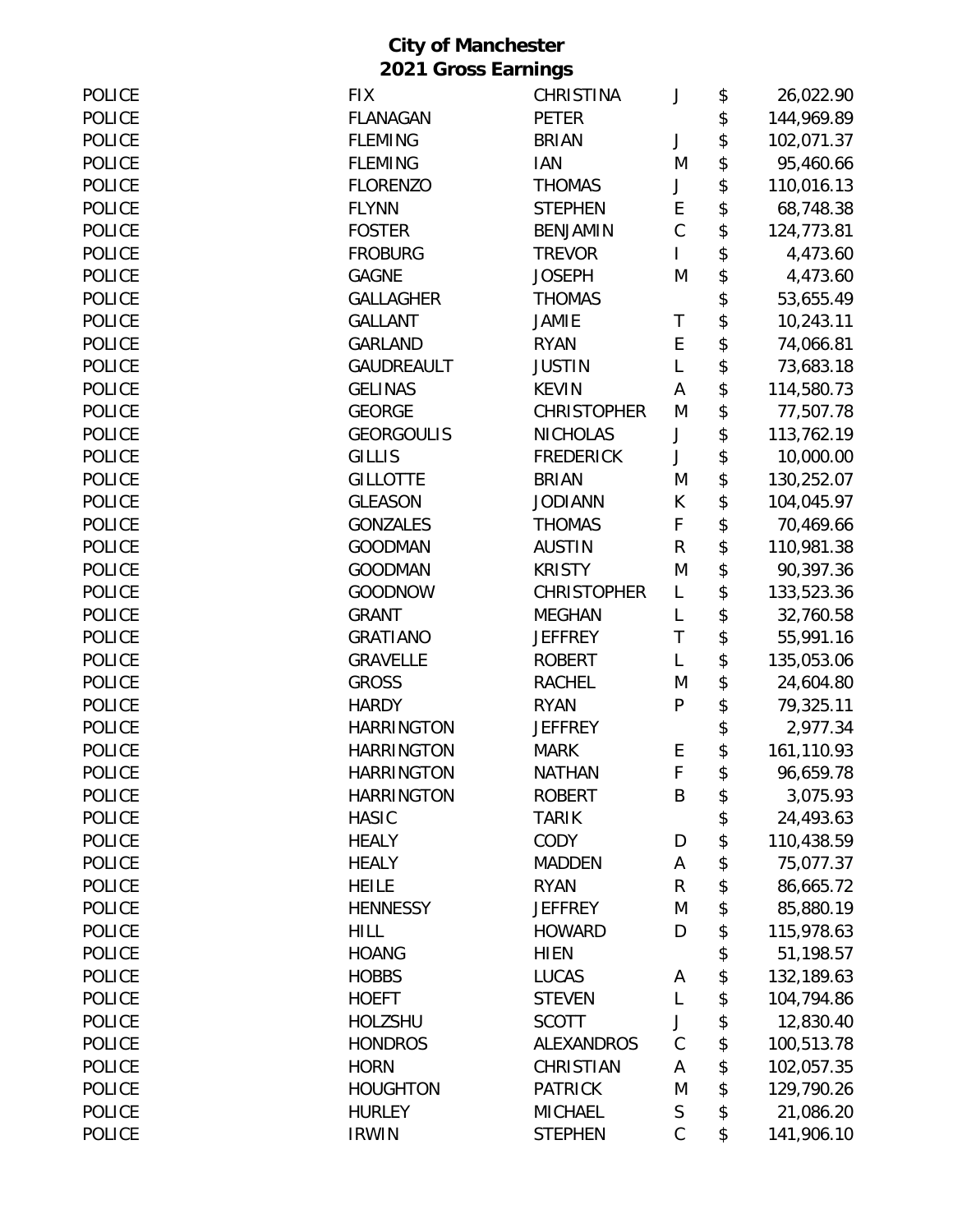| <b>POLICE</b> | <b>JACKSON</b>      | <b>SHANNON</b>   | A            | \$<br>97,259.07  |
|---------------|---------------------|------------------|--------------|------------------|
| <b>POLICE</b> | <b>JACQUES</b>      | <b>JAYNE</b>     | J            | \$<br>3,214.15   |
| <b>POLICE</b> | <b>JAJUGA</b>       | <b>MATTHEW</b>   | J            | \$<br>132,218.48 |
| <b>POLICE</b> | <b>JARRY</b>        | <b>NICOLE</b>    | P            | \$<br>51,680.51  |
| <b>POLICE</b> | <b>JAWOROWSKI</b>   | <b>KONRAD</b>    |              | \$<br>82,594.24  |
| <b>POLICE</b> | <b>JOFFRES</b>      | <b>GUILLAUME</b> | A            | \$<br>68,202.00  |
| <b>POLICE</b> | <b>JOHNSON</b>      | <b>MICHAEL</b>   | L            | \$<br>94,176.08  |
| <b>POLICE</b> | <b>JOSEPHSON JR</b> | <b>ROBERT</b>    | W            | \$<br>89,813.55  |
| <b>POLICE</b> | <b>JOYAL</b>        | ERIC             | M            | \$<br>146,089.34 |
| <b>POLICE</b> | <b>JUSZA</b>        | <b>KEVIN</b>     | A            | \$<br>44,764.25  |
| <b>POLICE</b> | <b>KAROUL</b>       | <b>BRIAN</b>     | ${\sf P}$    | \$<br>140,262.29 |
| <b>POLICE</b> | <b>KASTEN</b>       | <b>SAMUEL</b>    | B            | \$<br>4,473.60   |
| <b>POLICE</b> | <b>KEATING</b>      | <b>ROBERT</b>    | J            | \$<br>140,911.84 |
| <b>POLICE</b> | <b>KEIM</b>         | <b>JASON</b>     | E            | \$<br>91,043.32  |
| <b>POLICE</b> | <b>KHAVARI</b>      | <b>JAMIE</b>     | L            | \$<br>114,691.65 |
| <b>POLICE</b> | <b>KINGSBURY</b>    | <b>DIANE</b>     | F            | \$<br>67,757.12  |
| <b>POLICE</b> | <b>KIRATHI</b>      | <b>VINCENT</b>   | $\mathsf{H}$ | \$<br>4,473.60   |
| <b>POLICE</b> | <b>KIRBY</b>        | <b>MILES</b>     |              | \$<br>112,274.27 |
| <b>POLICE</b> | <b>KOEPPEL</b>      | <b>TRAVIS</b>    | J            | \$<br>71,816.77  |
| <b>POLICE</b> | <b>KOOHARIAN</b>    | <b>STEPHANIE</b> | M            | \$<br>34,340.57  |
| <b>POLICE</b> | <b>KOSIOREK</b>     | <b>KYLE</b>      | J            | \$<br>73,138.39  |
| <b>POLICE</b> | <b>KOZOWYK</b>      | <b>GUY</b>       | R            | \$<br>88,909.31  |
| <b>POLICE</b> | <b>KRAWCZYK</b>     | LOUIS            | J            | \$<br>101,218.29 |
| <b>POLICE</b> | KWIATKOWSKI         | <b>STEVEN</b>    | J            | \$<br>24,604.80  |
| <b>POLICE</b> | LABBE               | <b>DAVID</b>     | S            | \$<br>95,297.61  |
| <b>POLICE</b> | <b>LACROIX</b>      | OLIVIA           | E            | \$<br>33,458.20  |
| <b>POLICE</b> | <b>LADUKE</b>       | <b>MATTHEW</b>   | ${\sf P}$    | \$<br>60,290.74  |
| <b>POLICE</b> | LALLY               | <b>KEVIN</b>     | J            | \$<br>88,548.03  |
| <b>POLICE</b> | LAMY                | <b>RAYMOND</b>   | J            | \$<br>86,011.72  |
| <b>POLICE</b> | LANGTON             | <b>BRENDAN</b>   | M            | \$<br>98,600.44  |
| <b>POLICE</b> | <b>LAROCHELLE</b>   | <b>MATTHEW</b>   |              | \$<br>144,680.91 |
| <b>POLICE</b> | LAST                | <b>JOSHUA</b>    | G            | \$<br>112,370.81 |
| <b>POLICE</b> | LAVALLEE            | <b>MICHAEL</b>   | J            | \$<br>129,898.78 |
| <b>POLICE</b> | <b>LEBLANC</b>      | <b>DOLORES</b>   | $\mathsf C$  | \$<br>53,390.42  |
| <b>POLICE</b> | <b>LEIGHTON</b>     | <b>SEAN</b>      | M            | \$<br>184,160.92 |
| <b>POLICE</b> | <b>LESHNEY</b>      | <b>TODD</b>      | $\mathsf C$  | \$<br>120,228.17 |
| <b>POLICE</b> | LEVASSEUR           | <b>JOHN</b>      | D            | \$<br>116,913.54 |
| <b>POLICE</b> | <b>LEVER</b>        | <b>RYAN</b>      | J            | \$<br>68,460.16  |
| <b>POLICE</b> | <b>LEVESQUE</b>     | <b>GREGORY</b>   | E            | \$<br>10,462.21  |
| <b>POLICE</b> | <b>LINSTAD</b>      | <b>NATHAN</b>    | ${\sf R}$    | \$<br>114,531.93 |
| <b>POLICE</b> | <b>LISBOA</b>       | <b>DAVID</b>     | $\mathsf C$  | \$<br>92,872.74  |
| <b>POLICE</b> | LIUPAKKA            | <b>ZACHARY</b>   | $\mathsf T$  | \$<br>82,248.25  |
| <b>POLICE</b> | LORENZO             | <b>JOSEPH</b>    | $\mathsf C$  | \$<br>127,246.27 |
| <b>POLICE</b> | LOUI                | <b>KENNETH</b>   |              | \$<br>130,677.16 |
| <b>POLICE</b> | LOVEJOY             | <b>MORGAN</b>    |              | \$<br>141,163.05 |
| <b>POLICE</b> | <b>MACDUFF</b>      | ERIC             | S            | \$<br>80,015.96  |
| <b>POLICE</b> | <b>MACKEN</b>       | <b>EMMETT</b>    |              | \$<br>169,826.64 |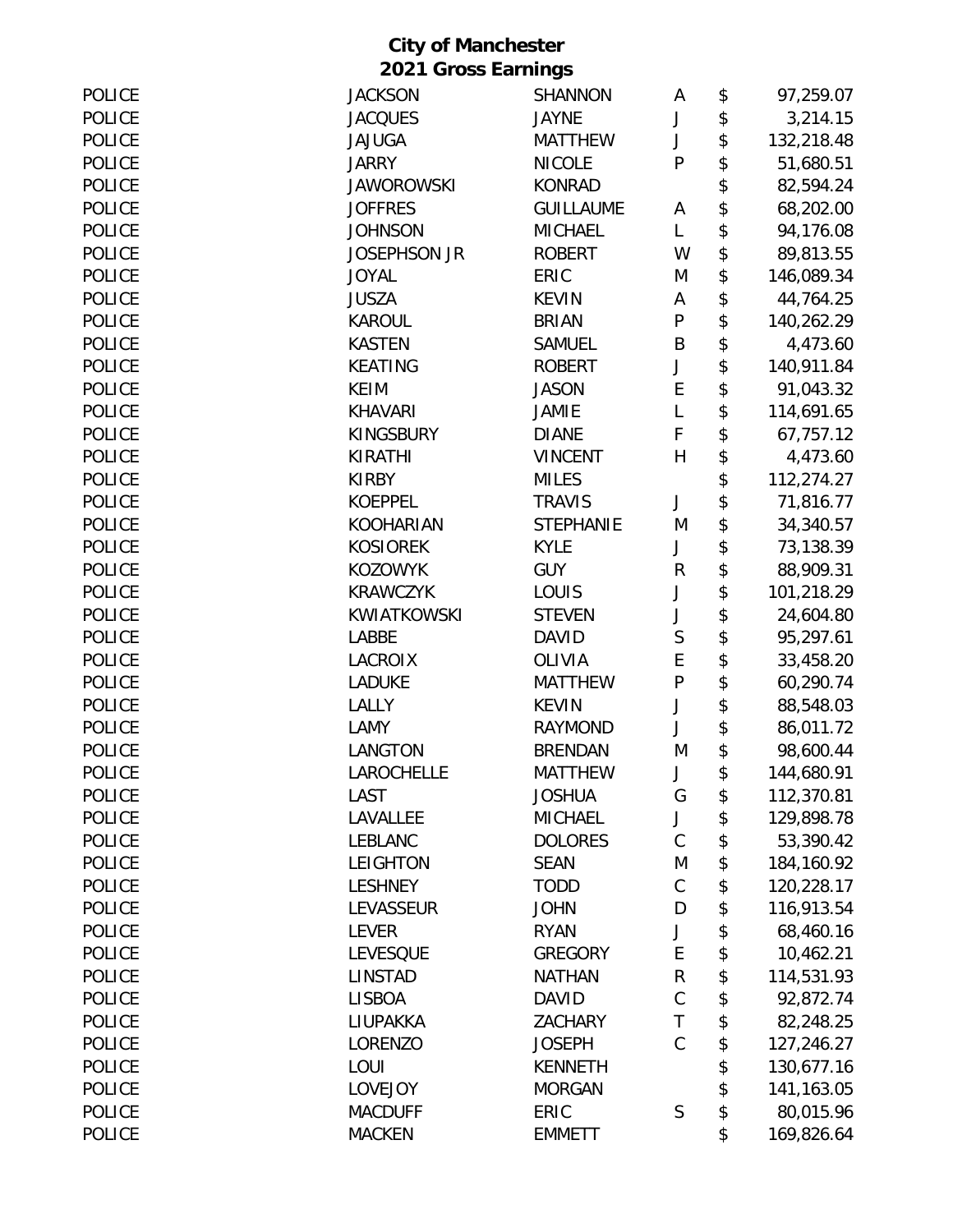| <b>POLICE</b> | <b>MACLEAY</b>          | <b>CYNTHIA</b>     | А            | \$<br>54,183.60  |
|---------------|-------------------------|--------------------|--------------|------------------|
| <b>POLICE</b> | MADDALENI               | <b>DERIC</b>       | А            | \$<br>58,210.14  |
| <b>POLICE</b> | <b>MAGEE</b>            | <b>GINA</b>        | M            | \$<br>37,962.19  |
| <b>POLICE</b> | <b>MAGUIRE</b>          | <b>JERED</b>       | $\mathsf S$  | \$<br>3,289.60   |
| <b>POLICE</b> | <b>MAGUIRE</b>          | <b>JUSTIN</b>      | P            | \$<br>124,772.82 |
| <b>POLICE</b> | <b>MALLETT</b>          | <b>HUGH</b>        |              | \$<br>93,498.45  |
| <b>POLICE</b> | <b>MALONEY</b>          | <b>MADELINE</b>    | G            | \$<br>55,004.92  |
| <b>POLICE</b> | <b>MALONEY</b>          | <b>STEVEN</b>      | F            | \$<br>76,613.99  |
| <b>POLICE</b> | <b>MANGONE</b>          | <b>STEVEN</b>      | Α            | \$<br>156,898.60 |
| <b>POLICE</b> | <b>MANGUM</b>           | <b>JUSTIN</b>      | M            | \$<br>107,220.93 |
| <b>POLICE</b> | <b>MARA</b>             | <b>MATTHEW</b>     | $\mathsf C$  | \$<br>124,507.37 |
| <b>POLICE</b> | <b>MARR</b>             | <b>PETER</b>       | Α            | \$<br>147,559.96 |
| POLICE        | <b>MARTEL</b>           | LORRAINE           | $\vee$       | \$<br>70,338.85  |
| <b>POLICE</b> | <b>MARTENS</b>          | <b>ALEXANDER</b>   | W            | \$<br>105,063.32 |
| <b>POLICE</b> | <b>MARTIN</b>           | ABIGAIL            | R            | \$<br>44,879.43  |
| <b>POLICE</b> | <b>MARTIN</b>           | <b>ANNA MARIE</b>  |              | \$<br>118,767.19 |
| <b>POLICE</b> | <b>MASSAHOS</b>         | <b>MICHAEL</b>     | F            | \$<br>91,455.24  |
| POLICE        | <b>MATZELLE</b>         | <b>ROBERT</b>      | $\mathsf C$  | \$<br>89,270.11  |
| <b>POLICE</b> | <b>MCCABE</b>           | <b>SHAWN</b>       | W            | \$<br>147,741.29 |
| POLICE        | <b>MCCARTHY</b>         | <b>CHRISTOPHER</b> | R            | \$<br>74,763.27  |
| POLICE        | <b>MCCARTHY</b>         | <b>GISELE</b>      | ${\sf P}$    | \$<br>82,563.23  |
| <b>POLICE</b> | <b>MCCOY</b>            | <b>JAMES</b>       | E            | \$<br>10,581.04  |
| <b>POLICE</b> | <b>MCDONALD</b>         | <b>MATTHEW</b>     | J            | \$<br>99,971.04  |
| <b>POLICE</b> | <b>MCGEE</b>            | <b>MICHAEL</b>     | J            | \$<br>94,578.86  |
| <b>POLICE</b> | <b>MCINERNEY</b>        | <b>JOHN</b>        | $\mathsf{P}$ | \$<br>1,498.08   |
| <b>POLICE</b> | <b>MCKENNEDY</b>        | <b>SHAUN</b>       | M            | \$<br>88,220.88  |
| <b>POLICE</b> | <b>MCKENNEY</b>         | <b>KELLY</b>       | L            | \$<br>86,658.83  |
| <b>POLICE</b> | <b>MCLAUGHLIN</b>       | <b>ELIZABETH</b>   | Α            | \$<br>75,327.86  |
| <b>POLICE</b> | <b>MEFFORD</b>          | <b>CONNOR</b>      | M            | \$<br>90,538.87  |
| <b>POLICE</b> | <b>MEGAN</b>            | <b>BRENDAN</b>     | ${\sf P}$    | \$<br>24,604.80  |
| <b>POLICE</b> | <b>MEGOWEN</b>          | <b>ROBERT</b>      | G            | \$<br>131,511.34 |
| POLICE        | <b>MESSIER</b>          | <b>MATTHEW</b>     | J            | \$<br>79,926.13  |
| <b>POLICE</b> | <b>MIANO</b>            | <b>BRIANNA</b>     | N            | \$<br>80,921.63  |
| <b>POLICE</b> | <b>MILLER JR</b>        | <b>THOMAS</b>      | J            | \$<br>4,473.60   |
| <b>POLICE</b> | <b>MIROLO</b>           | <b>JOSANNE</b>     | ${\sf P}$    | \$<br>4,712.32   |
| <b>POLICE</b> | <b>MOHAMED</b>          | <b>RASHIDA</b>     | E            | \$<br>63,423.10  |
| <b>POLICE</b> | <b>MORA</b>             | <b>JAMES</b>       | A            | \$<br>69,171.04  |
| <b>POLICE</b> | <b>MORALES LEBREAUL</b> | <b>GEORGE</b>      | M            | \$<br>144,837.25 |
| POLICE        | <b>MORIN</b>            | <b>BRETT</b>       | M            | \$<br>48,394.39  |
| <b>POLICE</b> | <b>MORRIS</b>           | <b>JOHN</b>        | $\mathsf C$  | \$<br>21,676.51  |
| <b>POLICE</b> | <b>MORRISSETTE</b>      | <b>LINDA</b>       | J            | \$<br>42,422.40  |
| <b>POLICE</b> | MUCCI III               | <b>JOSEPH</b>      | J            | \$<br>106,013.28 |
| POLICE        | <b>MULLEN</b>           | <b>PATRICK</b>     | J            | \$<br>46,156.13  |
| POLICE        | <b>MUNNELLY</b>         | <b>SEAN</b>        | $\mathsf{C}$ | \$<br>88,311.24  |
| <b>POLICE</b> | <b>MURPHY</b>           | <b>BRANDON</b>     |              | \$<br>174,162.47 |
| POLICE        | <b>MURPHY</b>           | CAITLIN            | К            | \$<br>84,017.14  |
| POLICE        | <b>MURPHY</b>           | <b>GREGORY</b>     | J            | \$<br>68,048.93  |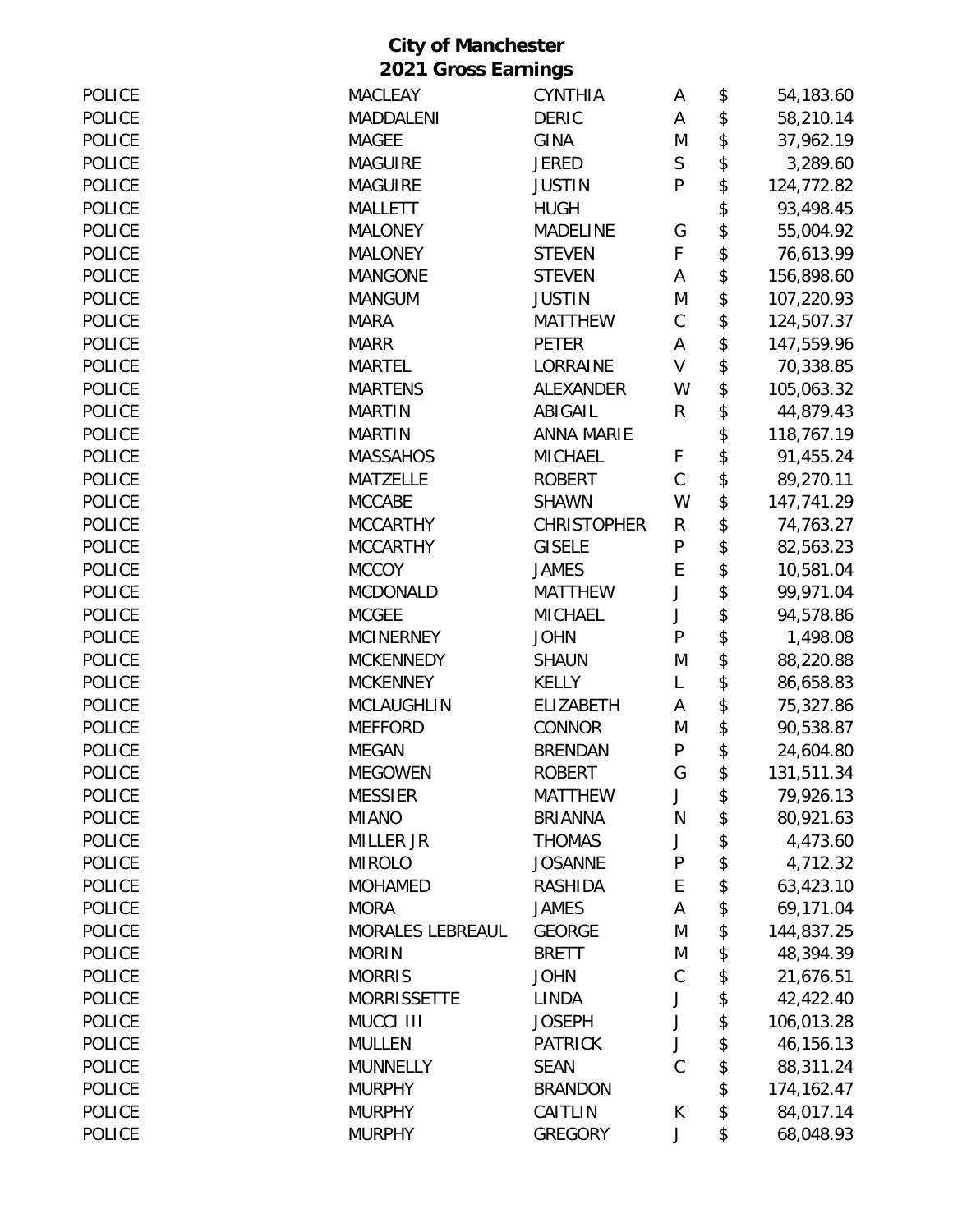| <b>POLICE</b> | <b>MURPHY</b>     | PAMELA             | J           | \$<br>25,367.39    |
|---------------|-------------------|--------------------|-------------|--------------------|
| <b>POLICE</b> | <b>NARDELLI</b>   | <b>JOSHUA</b>      | M           | \$<br>838.08       |
| <b>POLICE</b> | <b>NAYLOR</b>     | <b>DYLAN</b>       | $\mathsf C$ | \$<br>89,303.72    |
| <b>POLICE</b> | <b>NEHILEY</b>    | ABIGAIL            | N           | \$<br>11,166.72    |
| <b>POLICE</b> | <b>NEWELL</b>     | <b>BRENDAN</b>     | M           | \$<br>95,758.46    |
| <b>POLICE</b> | <b>NOCELLA</b>    | <b>MATTHEW</b>     | Τ           | \$<br>90,369.29    |
| <b>POLICE</b> | <b>O'CONNOR</b>   | <b>MATTHEW</b>     | W           | \$<br>97,015.59    |
| <b>POLICE</b> | <b>O'KEEFE</b>    | <b>BRIAN</b>       | N           | \$<br>119,955.48   |
| <b>POLICE</b> | O'LEARY           | <b>BRIAN</b>       | E           | \$<br>126,578.04   |
| <b>POLICE</b> | <b>OLSEN</b>      | <b>RYAN</b>        | ${\sf P}$   | \$<br>100,968.53   |
| <b>POLICE</b> | <b>OLSON</b>      | <b>STEVEN</b>      | $\mathsf C$ | \$<br>120,086.20   |
| <b>POLICE</b> | <b>OLSON</b>      | <b>WARREN</b>      | J           | \$<br>84,560.06    |
| <b>POLICE</b> | O'MEARA           | <b>KEVIN</b>       | D           | \$<br>138,773.70   |
| <b>POLICE</b> | <b>O'NEILL</b>    | <b>TERRENCE</b>    | M           | \$<br>93,442.15    |
| <b>POLICE</b> | <b>ORR</b>        | <b>STEVEN</b>      | J           | \$<br>66,464.08    |
| <b>POLICE</b> | PAPPALARDO        | ERIC               | R           | \$<br>93,942.58    |
| <b>POLICE</b> | <b>PATTERSON</b>  | <b>TIMOTHY</b>     | A           | \$<br>127,389.04   |
| <b>POLICE</b> | <b>PAULEY</b>     | <b>MICHAEL</b>     | D           | \$<br>94,815.28    |
| <b>POLICE</b> | PELLETIER         | CARRISSA           | А           | \$<br>108,846.88   |
| <b>POLICE</b> | PENTTINEN         | <b>NEIL</b>        | ${\sf R}$   | \$<br>161, 143. 19 |
| <b>POLICE</b> | <b>PERROTTI</b>   | ALEXA              | $\mathsf C$ | \$<br>57,432.48    |
| <b>POLICE</b> | <b>PETERS</b>     | <b>SEAN</b>        | M           | \$<br>120,390.57   |
| <b>POLICE</b> | <b>PIOTROWSKI</b> | <b>CHARLES</b>     | J           | \$<br>7,025.06     |
| <b>POLICE</b> | <b>PITTMAN</b>    | <b>JAMES</b>       | M           | \$<br>115,637.37   |
| <b>POLICE</b> | <b>PITTMAN</b>    | <b>ROXANNE</b>     |             | \$<br>38,173.12    |
| <b>POLICE</b> | <b>POLSON</b>     | WILLIAM            | R           | \$<br>85,348.44    |
| <b>POLICE</b> | <b>POULICAKOS</b> | <b>JULIE</b>       | E           | \$<br>22,364.52    |
| <b>POLICE</b> | <b>PUOPOLO</b>    | <b>EVAN</b>        | $\mathsf R$ | \$<br>93,736.89    |
| <b>POLICE</b> | RADWICH           | <b>RACHEL</b>      | L           | \$<br>56,478.97    |
| <b>POLICE</b> | <b>RAHILL</b>     | <b>MAX</b>         | E           | \$<br>90,595.24    |
| <b>POLICE</b> | <b>REAGEN</b>     | ALEXANDER          | К           | 101,399.65         |
| <b>POLICE</b> | <b>REARDON</b>    | <b>STEPHEN</b>     |             | \$<br>12,365.01    |
| <b>POLICE</b> | <b>REGAN</b>      | <b>WILLIAM</b>     | J           | \$<br>92,282.51    |
| <b>POLICE</b> | RICHMOND          | DANIEL             | $\mathsf R$ | \$<br>92,130.12    |
| <b>POLICE</b> | RILEY             | <b>SCOTT</b>       | M           | \$<br>95,209.58    |
| <b>POLICE</b> | <b>RIZAN</b>      | CAMERON            | $\mathsf S$ | \$<br>69,183.77    |
| <b>POLICE</b> | <b>ROBICHAUD</b>  | AMBER              | L           | \$<br>4,473.60     |
| <b>POLICE</b> | <b>ROCHE</b>      | <b>KOREY</b>       | К           | \$<br>115,596.19   |
| <b>POLICE</b> | <b>ROSCOE</b>     | <b>MICHAEL</b>     | J           | \$<br>87,260.35    |
| <b>POLICE</b> | <b>RUDDELL</b>    | <b>PATRICK</b>     | W           | \$<br>80,828.57    |
| <b>POLICE</b> | <b>SAAD</b>       | <b>LINDSAY</b>     | P           | \$<br>44,537.01    |
| <b>POLICE</b> | SANCLEMENTE       | <b>MARK</b>        | F           | \$<br>158,416.28   |
| <b>POLICE</b> | <b>SANDERS</b>    | <b>CHRISTOPHER</b> | M           | \$<br>76,999.83    |
| <b>POLICE</b> | <b>SARDO</b>      | <b>DOMINIC</b>     | T           | \$<br>80,400.73    |
| <b>POLICE</b> | <b>SAWTELLE</b>   | <b>JAKE</b>        | S           | \$<br>69,598.30    |
| <b>POLICE</b> | <b>SCHMIDT</b>    | <b>MARK</b>        | A           | \$<br>58,853.32    |
| <b>POLICE</b> | <b>SEIGLE</b>     | CASEY              | M           | \$<br>111,459.86   |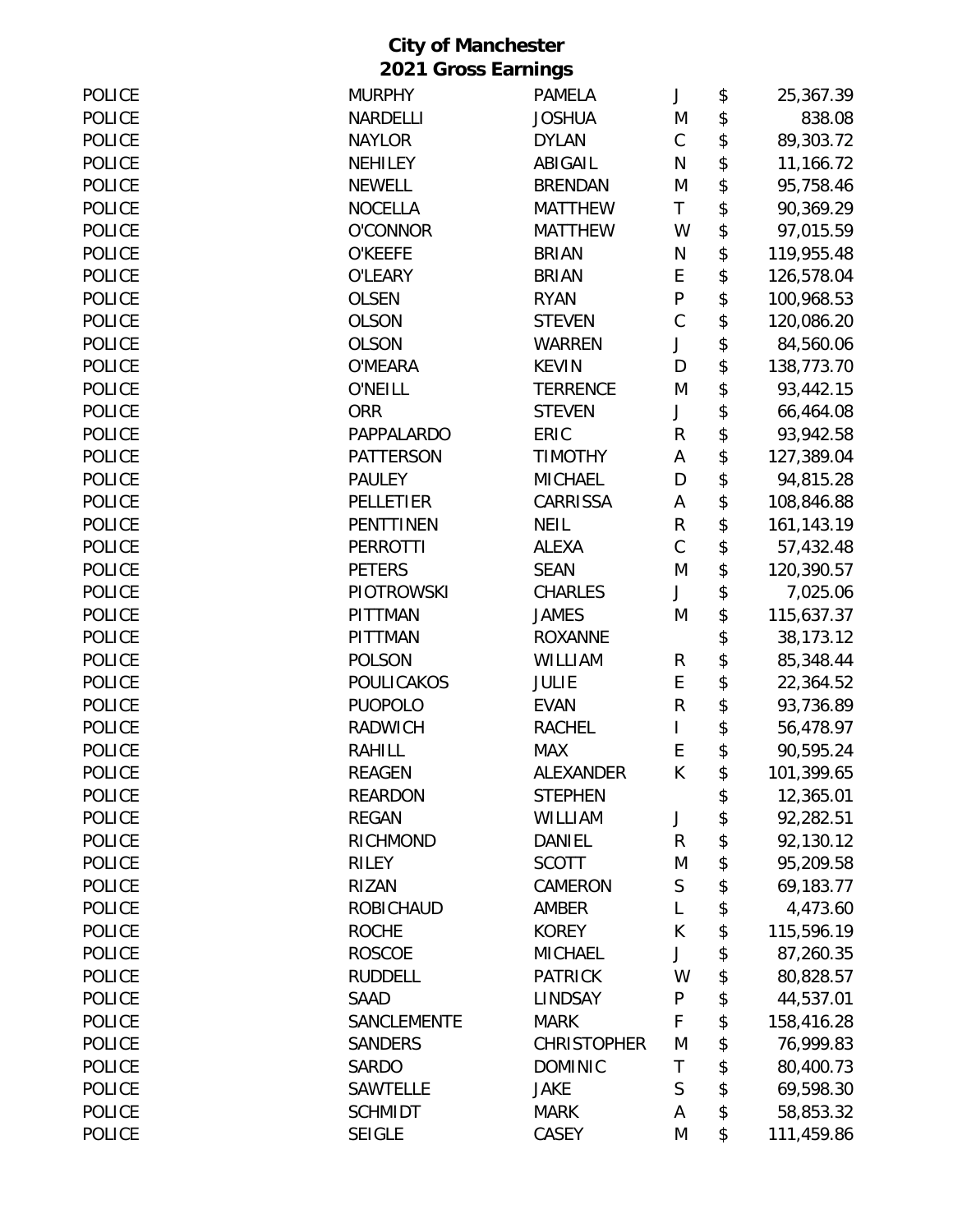| <b>POLICE</b> | <b>SEPULVEDA</b> | <b>EDWIN</b>   | X            | \$<br>52,086.68  |
|---------------|------------------|----------------|--------------|------------------|
| <b>POLICE</b> | <b>SHIELDS</b>   | <b>KEVIN</b>   | M            | \$<br>94,291.07  |
| <b>POLICE</b> | <b>SHRIBER</b>   | <b>ANTHONY</b> | F            | \$<br>10,380.95  |
| <b>POLICE</b> | <b>SIMMONS</b>   | <b>STEVEN</b>  | P            | \$<br>61,755.17  |
| <b>POLICE</b> | <b>SKERRY</b>    | <b>PATRICK</b> | J            | \$<br>105,337.29 |
| <b>POLICE</b> | <b>SLOCUM</b>    | <b>ERIK</b>    | К            | \$<br>120,828.24 |
| <b>POLICE</b> | <b>SMITH</b>     | <b>AMANDA</b>  | L            | \$<br>88,804.30  |
| <b>POLICE</b> | <b>SMITH</b>     | <b>ANDRE</b>   | R            | \$<br>104,329.77 |
| <b>POLICE</b> | <b>SMITH</b>     | <b>MICHAEL</b> | W            | \$<br>20,732.38  |
| <b>POLICE</b> | <b>SMITH</b>     | <b>MICHELE</b> | L            | \$<br>24,459.91  |
| <b>POLICE</b> | SOUCY            | <b>JASON</b>   | E            | \$<br>63,747.63  |
| <b>POLICE</b> | <b>STANZEL</b>   | CRAIG          | $\mathsf T$  | \$<br>81,570.72  |
| <b>POLICE</b> | <b>STEBBINS</b>  | <b>MATTHEW</b> | $\mathsf R$  | \$<br>100,842.85 |
| <b>POLICE</b> | <b>STEVENSON</b> | <b>KYLER</b>   | $\mathsf{P}$ | \$<br>72,222.63  |
| <b>POLICE</b> | <b>STEWART</b>   | CANADA         | A            | \$<br>87,358.25  |
| <b>POLICE</b> | <b>STONE</b>     | <b>AARON</b>   |              | \$<br>78,899.29  |
| <b>POLICE</b> | <b>STRATTON</b>  | <b>JO-ANN</b>  | $\mathsf S$  | \$<br>46,848.70  |
| <b>POLICE</b> | <b>SULLIVAN</b>  | <b>JOHN</b>    | S            | \$<br>90,880.33  |
| <b>POLICE</b> | <b>SWINSON</b>   | <b>DAVID</b>   | T            | \$<br>102,535.53 |
| <b>POLICE</b> | <b>TANNER</b>    | <b>WARREN</b>  | Α            | \$<br>104,624.46 |
| <b>POLICE</b> | <b>TENNIS</b>    | CHAD           | А            | \$<br>107,465.80 |
| <b>POLICE</b> | <b>TERRIZZI</b>  | <b>ADAM</b>    | $\mathsf{S}$ | \$<br>32,189.54  |
| <b>POLICE</b> | <b>TESSIER</b>   | <b>MAUREEN</b> | A            | \$<br>12,096.80  |
| <b>POLICE</b> | <b>THIBAULT</b>  | <b>SARAH</b>   | N            | \$<br>100,497.88 |
| <b>POLICE</b> | <b>THOMAS</b>    | CANDICE        | E            | \$<br>147,734.67 |
| <b>POLICE</b> | <b>THOMPSON</b>  | <b>PAUL</b>    | J            | \$<br>85,296.34  |
| <b>POLICE</b> | <b>THORNELL</b>  | KAILE          | N            | \$<br>51,787.51  |
| <b>POLICE</b> | <b>TIRRELL</b>   | <b>JOSHUA</b>  | B            | \$<br>1,047.60   |
| <b>POLICE</b> | <b>TONEY</b>     | <b>TYLER</b>   | $\mathsf S$  | \$<br>116,786.03 |
| <b>POLICE</b> | <b>TRUDEAU</b>   | <b>CHERYL</b>  | A            | \$<br>90,734.00  |
| <b>POLICE</b> | <b>TUCKER</b>    | <b>JOSEPH</b>  | M            | \$<br>90,219.74  |
| <b>POLICE</b> | <b>TYLER</b>     | <b>JACOB</b>   | D            | \$<br>124,555.08 |
| <b>POLICE</b> | <b>VALENTI</b>   | <b>MICHAEL</b> | A            | \$<br>102,975.20 |
| <b>POLICE</b> | <b>VALENTI</b>   | RICHARD        | J            | \$<br>37,010.70  |
| <b>POLICE</b> | <b>VALENTI</b>   | RICHARD        | J            | \$<br>65,449.71  |
| <b>POLICE</b> | VIGNAULT         | <b>ADAM</b>    | M            | \$<br>66,343.80  |
| POLICE        | <b>VITALE</b>    | <b>JOSEPH</b>  | T            | \$<br>23,963.76  |
| <b>POLICE</b> | <b>VOGLER</b>    | <b>NEAL</b>    | D            | \$<br>69,833.25  |
| <b>POLICE</b> | <b>VOLLHEIM</b>  | <b>WESTON</b>  | $\mathsf C$  | \$<br>1,218.00   |
| <b>POLICE</b> | <b>VOUGIAS</b>   | <b>PHOTIOS</b> | M            | \$<br>4,473.60   |
| <b>POLICE</b> | <b>VOVERIS</b>   | <b>JOSEPH</b>  | M            | \$<br>102,384.96 |
| <b>POLICE</b> | <b>WAGONER</b>   | <b>JACK</b>    | $\sf V$      | \$<br>117,324.41 |
| <b>POLICE</b> | <b>WARD</b>      | <b>JEREMY</b>  | B            | \$<br>71,417.05  |
| <b>POLICE</b> | WARIGIA          | <b>OLIVER</b>  | M            | \$<br>45,213.56  |
| <b>POLICE</b> | <b>WEBER</b>     | <b>ASHLEY</b>  | A            | \$<br>53,618.66  |
| <b>POLICE</b> | <b>WHEELER</b>   | <b>JUSTIN</b>  | R            | \$<br>72,569.95  |
| <b>POLICE</b> | <b>WHEELER</b>   | <b>ROBERT</b>  | P            | \$<br>4,473.60   |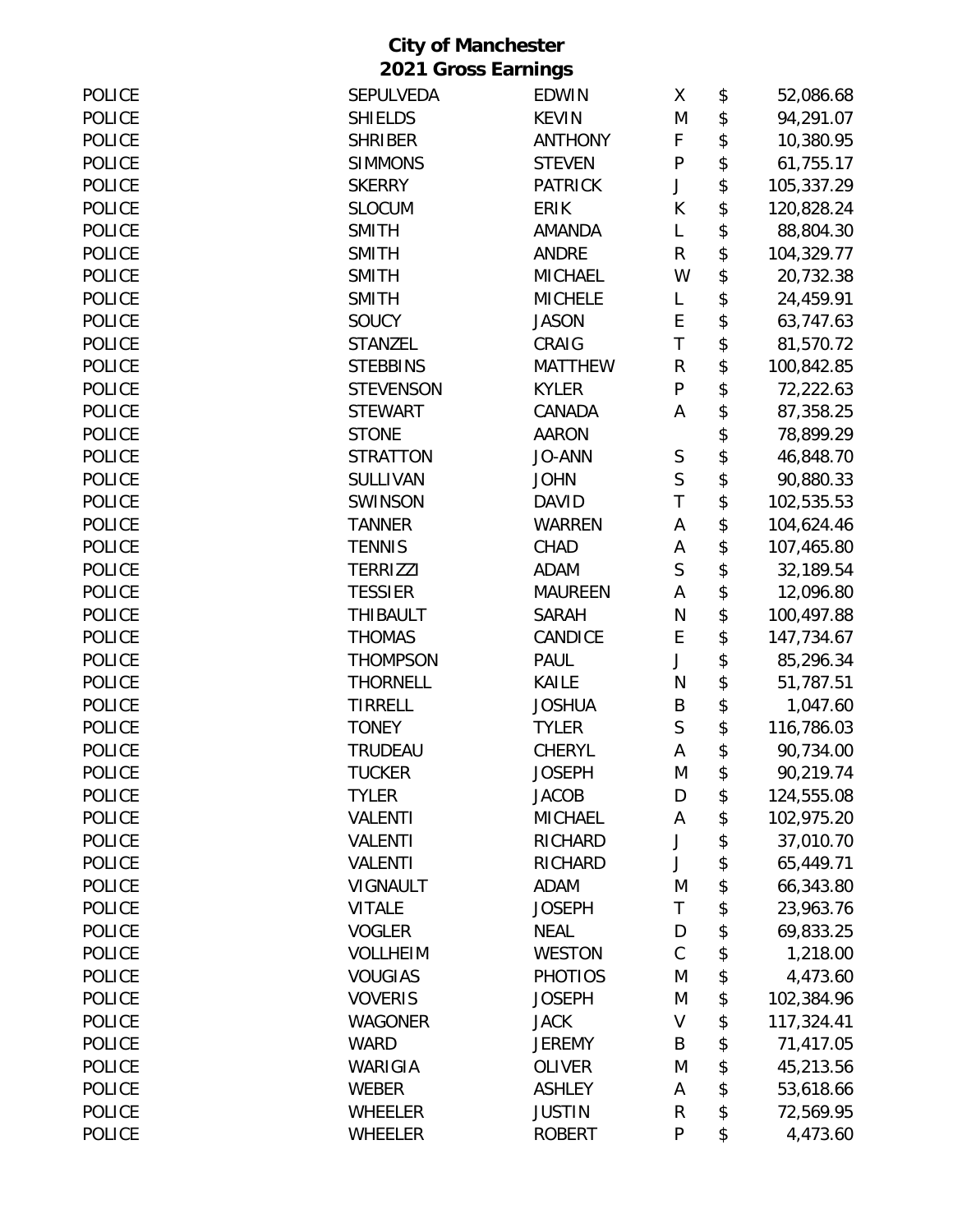|                        | <b>City of Manchester</b> |                 |              |                  |
|------------------------|---------------------------|-----------------|--------------|------------------|
|                        | 2021 Gross Earnings       |                 |              |                  |
| <b>POLICE</b>          | <b>WHELAN</b>             | <b>DANIEL</b>   | B            | \$<br>122,473.88 |
| <b>POLICE</b>          | <b>WHELAN</b>             | <b>THOMAS</b>   | $\mathsf C$  | \$<br>129,395.72 |
| <b>POLICE</b>          | <b>WHELAN</b>             | <b>TIMOTHY</b>  | M            | \$<br>47.97      |
| <b>POLICE</b>          | <b>WHITE</b>              | <b>RYAN</b>     | B            | \$<br>102,723.24 |
| <b>POLICE</b>          | <b>WHITEMAN</b>           | <b>JONATHAN</b> | W            | \$<br>74,108.07  |
| <b>POLICE</b>          | <b>WILDER</b>             | <b>KRISTEN</b>  | A            | \$<br>89,896.71  |
| <b>POLICE</b>          | <b>WOOD</b>               | <b>DANIEL</b>   | D            | \$<br>101,192.52 |
| <b>POLICE</b>          | <b>WOOD</b>               | <b>HEATHER</b>  | L            | \$<br>78,736.96  |
| <b>POLICE</b>          | <b>YARIS</b>              | <b>JARED</b>    | К            | \$<br>137,940.41 |
| <b>SENIOR SERVICES</b> | CONRAD                    | <b>EMILY</b>    | M            | \$<br>46,993.93  |
| <b>SENIOR SERVICES</b> | <b>DROHAN</b>             | <b>KIMBERLY</b> | R            | \$<br>54,000.02  |
| <b>SENIOR SERVICES</b> | <b>RAMSAY</b>             | <b>MARK</b>     |              | \$<br>47,293.14  |
| <b>SENIOR SERVICES</b> | <b>SENNO</b>              | GAIL            | A            | \$<br>43,139.69  |
| <b>TAX COLLECTOR</b>   | <b>CLARK</b>              | <b>SUSAN</b>    |              | \$<br>47,071.60  |
| <b>TAX COLLECTOR</b>   | <b>CUNAN</b>              | ARGELIE         | F            | \$<br>56,386.74  |
| <b>TAX COLLECTOR</b>   | <b>D'AMORE</b>            | <b>TORY</b>     | L            | \$<br>36,375.48  |
| <b>TAX COLLECTOR</b>   | <b>FORRENCE</b>           | <b>REBECCA</b>  | A            | \$<br>45,167.63  |
| <b>TAX COLLECTOR</b>   | <b>HODGMAN</b>            | <b>TERRY</b>    |              | \$<br>63,229.65  |
| <b>TAX COLLECTOR</b>   | <b>HOLMAN</b>             | <b>DEBORAH</b>  | L            | \$<br>36,153.84  |
| <b>TAX COLLECTOR</b>   | LAVALLEE                  | <b>PATRICK</b>  | $\mathsf{N}$ | \$<br>36,476.55  |
| <b>TAX COLLECTOR</b>   | LEA                       | <b>TUYISABE</b> |              | \$<br>27,511.34  |
| <b>TAX COLLECTOR</b>   | MASEWIC ADAMS             | <b>BRENDA</b>   | W            | \$<br>96,856.05  |
| <b>TAX COLLECTOR</b>   | <b>MILLS</b>              | <b>LAURA</b>    | E            | \$<br>63,381.35  |
| <b>TAX COLLECTOR</b>   | <b>PRESTON</b>            | <b>CYNTHIA</b>  | L            | \$<br>47,112.12  |
| <b>TAX COLLECTOR</b>   | <b>ROUSSEAU</b>           | <b>URSULA</b>   |              | \$<br>21,540.68  |
| <b>WATERWORKS</b>      | <b>ADAMS</b>              | <b>MICHAEL</b>  | E            | \$<br>96,444.40  |
| <b>WATERWORKS</b>      | ARCHIBALD                 | <b>KAITLIN</b>  | $\mathsf{R}$ | \$<br>51,681.86  |
| <b>WATERWORKS</b>      | <b>ARMAS</b>              | LUIS            | A            | \$<br>41,455.15  |
| <b>WATERWORKS</b>      | <b>BARCOMB</b>            | JOANNE          | M            | \$<br>63,312.90  |
| <b>WATERWORKS</b>      | <b>BOISVERT</b>           | <b>DAVID</b>    | A            | \$<br>91,538.27  |
| <b>WATERWORKS</b>      | <b>BOURQUE</b>            | <b>MARK</b>     | P            | \$<br>94,449.74  |
| <b>WATERWORKS</b>      | <b>BOUVIER</b>            | <b>JEREMY</b>   | D            | \$<br>96,704.43  |
| <b>WATERWORKS</b>      | <b>BROWN</b>              | <b>SCOTT</b>    | E            | \$<br>47,386.40  |
| <b>WATERWORKS</b>      | <b>BURNHAM</b>            | <b>BRIAN</b>    | $\mathsf S$  | \$<br>82,969.30  |
| <b>WATERWORKS</b>      | CAMPBELL                  | <b>STANLEY</b>  | $\mathsf F$  | \$<br>71,009.40  |
| <b>WATERWORKS</b>      | CAPRARELLO                | <b>BRADLEY</b>  | D            | \$<br>17,715.73  |
| <b>WATERWORKS</b>      | CARRIER                   | <b>JACOB</b>    | M            | \$<br>18,614.61  |
| <b>WATERWORKS</b>      | CAVANAUGH                 | <b>JACK</b>     | T            | \$<br>46,160.20  |
| <b>WATERWORKS</b>      | CHABOT                    | <b>GUY</b>      | ${\sf R}$    | \$<br>119,037.52 |
| <b>WATERWORKS</b>      | CHANDONNET                | <b>STEPHEN</b>  | $\mathsf S$  | \$<br>73,924.75  |
| <b>WATERWORKS</b>      | <b>COLLINS</b>            | <b>TIMOTHY</b>  | J            | \$<br>104,191.04 |
| <b>WATERWORKS</b>      | CONTE                     | <b>KRISTIN</b>  | B            | \$<br>68,199.11  |
| <b>WATERWORKS</b>      | <b>COURCHESNE</b>         | <b>CHARLES</b>  | B            | \$<br>62,860.07  |
| <b>WATERWORKS</b>      | CROASDALE                 | PHILIP          | W            | \$<br>140,215.20 |
| <b>WATERWORKS</b>      | CROTEAU                   | <b>MAURICE</b>  | $\circ$      | \$<br>62,203.43  |
| <b>WATERWORKS</b>      | D'ADDIO                   | <b>PATRICIA</b> | $\mathsf S$  | \$<br>55,471.20  |
| <b>WATERWORKS</b>      | <b>DAVINI</b>             | <b>JASON</b>    | G            | \$<br>42,806.06  |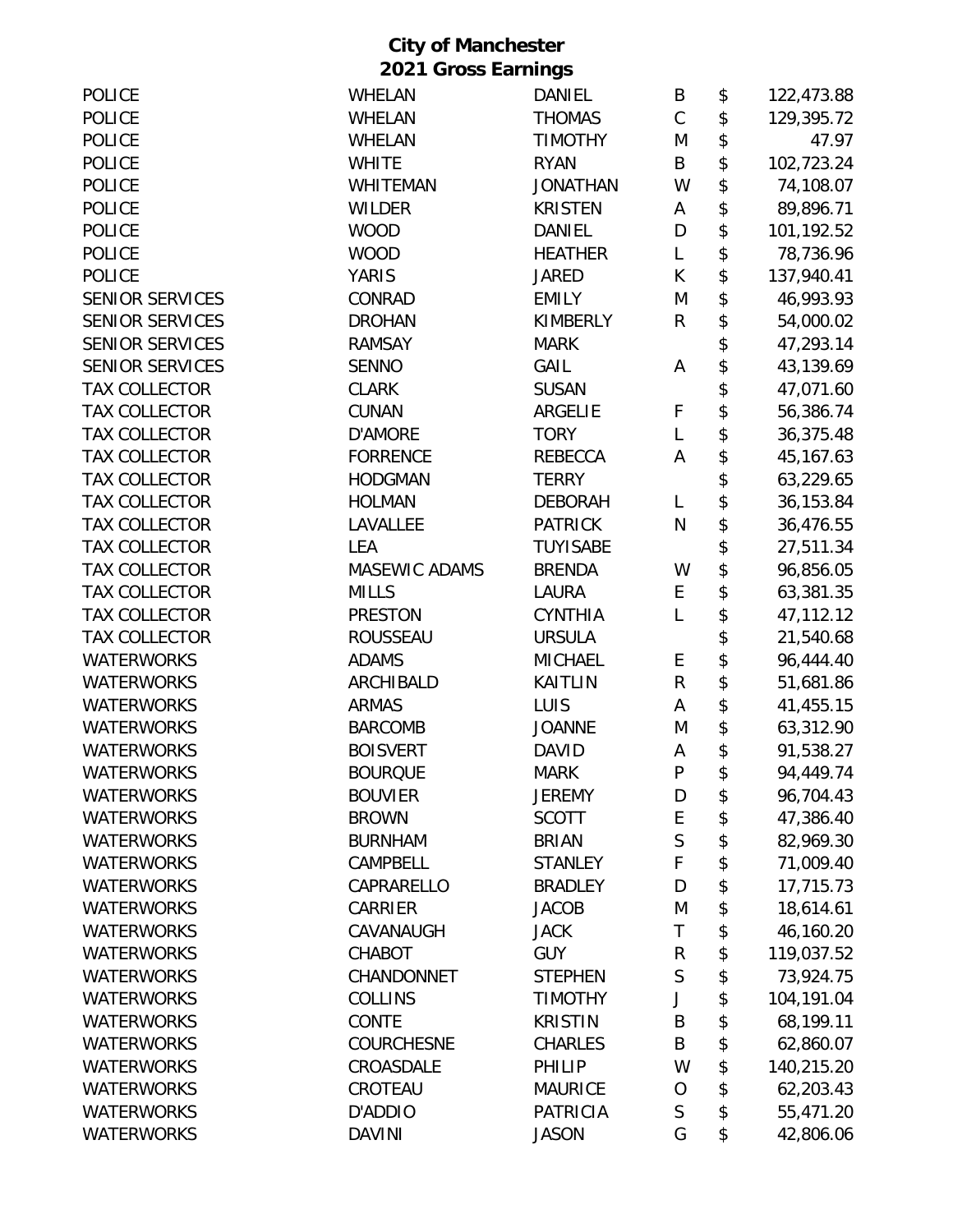| <b>WATERWORKS</b> | <b>DENVER</b>      | <b>JEFFREY</b>   | $\mathsf C$  | \$<br>60,958.08  |
|-------------------|--------------------|------------------|--------------|------------------|
| <b>WATERWORKS</b> | <b>DESROSIERS</b>  | <b>ADAM</b>      | E            | \$<br>70,487.09  |
| <b>WATERWORKS</b> | <b>DEVEREAUX</b>   | <b>EDWARD</b>    | F            | \$<br>84,328.73  |
| <b>WATERWORKS</b> | <b>DICKSON</b>     | <b>PATRICIA</b>  | J            | \$<br>66,064.78  |
| <b>WATERWORKS</b> | <b>DIFONZO</b>     | <b>VICTORIA</b>  | M            | \$<br>16,578.16  |
| <b>WATERWORKS</b> | <b>DUVAL</b>       | <b>TIMOTHY</b>   |              | \$<br>83,704.07  |
| <b>WATERWORKS</b> | <b>FERNALD</b>     | RICHARD          | A            | \$<br>53,466.83  |
| <b>WATERWORKS</b> | <b>FIFIELD</b>     | <b>MICHAEL</b>   | W            | \$<br>52,904.04  |
| <b>WATERWORKS</b> | <b>FILIP</b>       | <b>DANA</b>      | E            | \$<br>58,195.10  |
| <b>WATERWORKS</b> | <b>GAGNON</b>      | <b>ROGER</b>     | B            | \$<br>88,552.73  |
| <b>WATERWORKS</b> | <b>GONZALES</b>    | <b>SCOTT</b>     |              | \$<br>46,375.05  |
| <b>WATERWORKS</b> | <b>GREENWOOD</b>   | <b>DEREK</b>     | W            | \$<br>41,829.06  |
| <b>WATERWORKS</b> | <b>HARTSHORN</b>   | <b>PETER</b>     | B            | \$<br>63,441.20  |
| <b>WATERWORKS</b> | <b>HURLEY</b>      | <b>KIMBERLY</b>  | J            | \$<br>78,611.30  |
| <b>WATERWORKS</b> | <b>IENTILE</b>     | <b>JASON</b>     | D            | \$<br>72,814.60  |
| <b>WATERWORKS</b> | <b>JAWORSKI</b>    | <b>PETER</b>     | A            | \$<br>103,800.58 |
| <b>WATERWORKS</b> | <b>JULIAN</b>      | <b>FREDRICK</b>  | J            | \$<br>1,236.55   |
| <b>WATERWORKS</b> | <b>KAZANOWSKI</b>  | <b>KEITH</b>     | J            | \$<br>60,391.65  |
| <b>WATERWORKS</b> | <b>LEDOUX</b>      | <b>JEFFREY</b>   | D            | \$<br>81,747.63  |
| <b>WATERWORKS</b> | <b>LEE</b>         | MIA              | M            | \$<br>75,108.93  |
| <b>WATERWORKS</b> | <b>LESCAULT</b>    | <b>FRANCIS</b>   | $\mathsf C$  | \$<br>40,470.81  |
| <b>WATERWORKS</b> | LESCAULT           | <b>SARAH</b>     | J            | \$<br>87,515.28  |
| <b>WATERWORKS</b> | <b>MACARTHUR</b>   | <b>KEVIN</b>     | M            | \$<br>75,916.41  |
| <b>WATERWORKS</b> | <b>MACRIGEANIS</b> | <b>JENNIFER</b>  | L            | \$<br>49,600.35  |
| <b>WATERWORKS</b> | <b>MARTEL</b>      | <b>MARC</b>      | D            | \$<br>60,644.00  |
| <b>WATERWORKS</b> | <b>MCDONALD</b>    | <b>KEITH</b>     | J            | \$<br>85,819.40  |
| <b>WATERWORKS</b> | <b>MCGRAIL</b>     | <b>THOMAS</b>    | P            | \$<br>72,857.31  |
| <b>WATERWORKS</b> | MCGRAIL III        | <b>THOMAS</b>    | $\mathsf{P}$ | \$<br>52,031.94  |
| <b>WATERWORKS</b> | <b>MCKAY</b>       | <b>ANDREW</b>    | M            | \$<br>55,451.40  |
| <b>WATERWORKS</b> | <b>MCNEILL</b>     | <b>JEFFERSON</b> |              | \$<br>50,963.50  |
| <b>WATERWORKS</b> | <b>MESERVEY</b>    | LORI             | A            | \$<br>53,011.20  |
| <b>WATERWORKS</b> | <b>MILLER</b>      | <b>DAVID</b>     | G            | \$<br>119,085.39 |
| <b>WATERWORKS</b> | <b>MORENO</b>      | <b>LINDA</b>     | M            | \$<br>48,764.42  |
| <b>WATERWORKS</b> | NIGHTINGALE        | <b>JONATHAN</b>  | Α            | \$<br>11,200.02  |
| <b>WATERWORKS</b> | O'NEIL             | <b>JOHN</b>      | M            | \$<br>97,521.12  |
| <b>WATERWORKS</b> | <b>OUELLETTE</b>   | <b>BRENDAN</b>   | $\mathsf{R}$ | \$<br>61,870.20  |
| <b>WATERWORKS</b> | <b>PAQUIN</b>      | <b>DONNA</b>     | M            | \$<br>66,874.44  |
| <b>WATERWORKS</b> | <b>PARIS</b>       | <b>RONALD</b>    | ${\sf P}$    | \$<br>61,672.34  |
| <b>WATERWORKS</b> | <b>PEPIN</b>       | <b>EDWARD</b>    | Α            | \$<br>71,962.72  |
| <b>WATERWORKS</b> | PERREAULT          | <b>PAULA</b>     | J            | \$<br>43,908.91  |
| <b>WATERWORKS</b> | <b>PINARD</b>      | <b>MICHAEL</b>   | M            | \$<br>82,174.78  |
| <b>WATERWORKS</b> | <b>POTTER</b>      | CRAIG            | D            | \$<br>4,554.00   |
| <b>WATERWORKS</b> | <b>PROULX</b>      | <b>DOUGLAS</b>   | J            | \$<br>54,116.18  |
| <b>WATERWORKS</b> | <b>PROVENCHER</b>  | <b>NORMAN</b>    | R            | \$<br>60,239.16  |
| <b>WATERWORKS</b> | <b>RICCIARDI</b>   | <b>KERIANN</b>   | D            | \$<br>1,621.60   |
| <b>WATERWORKS</b> | <b>ROLKA</b>       | <b>BRADY</b>     | J            | \$<br>48,436.41  |
| <b>WATERWORKS</b> | SAPIENZA           | <b>DOMINIC</b>   | Α            | \$<br>53,758.28  |